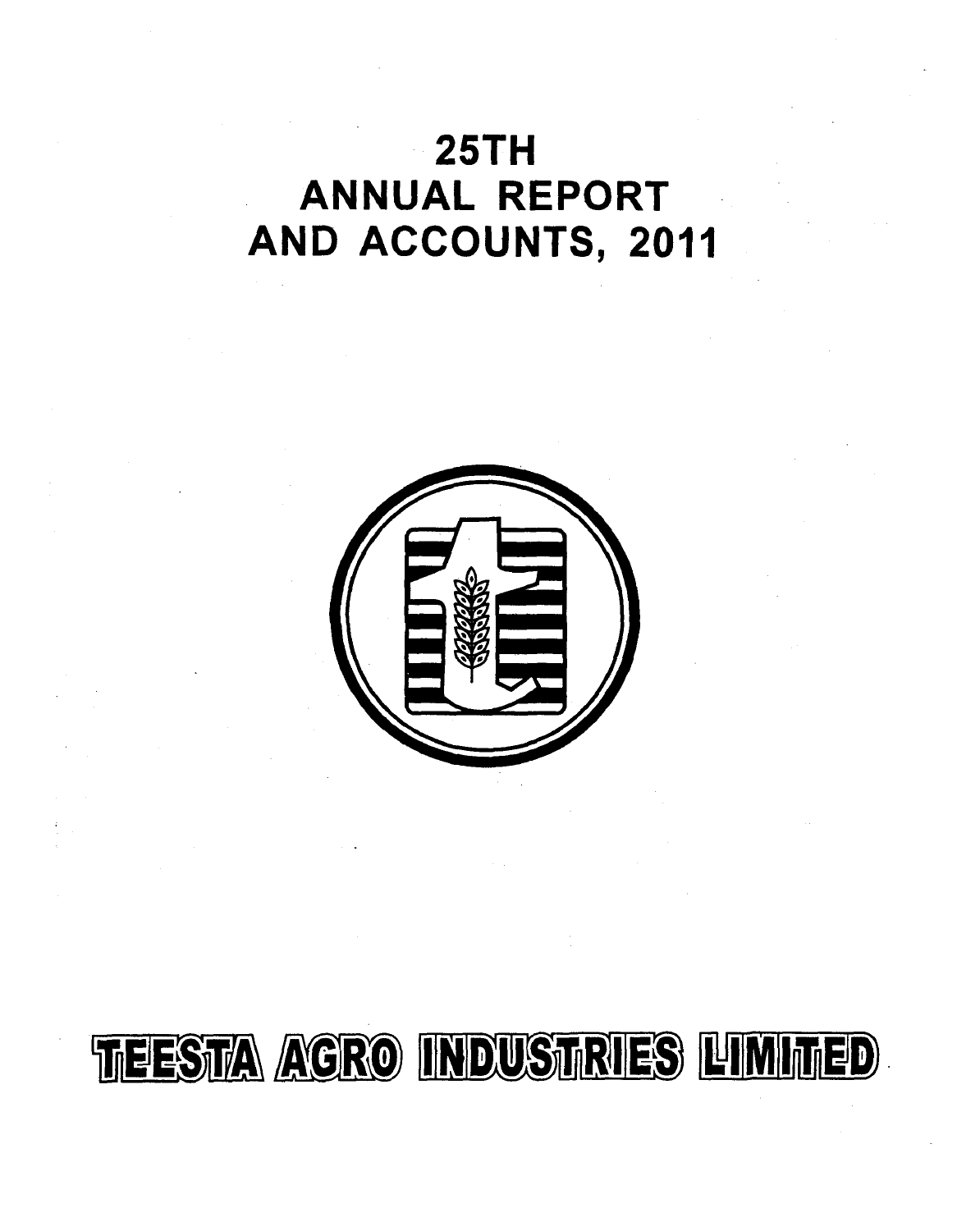

### **BOARD OF DIRECTORS**

**Chairman-Cum-Managing Director Sri Hardev Singh**

#### **D ir e c t o r s**

**Smt. Joginder Kaur Sri Paramdeep Singh Sri R. C. Wadhwa Sri Inderdeep Singh Sri U. C. Sahoo Sri Thakur Singh Sri Prem Singh Sri A. K. Tripathy**

> Secretary **Sri J. Tiwari**

### **A u d it o r s**

**Mantry & Associates**

### **B a n k e r s**

**State Bank of India Allahabad Bank**

**Corporate Office** 63/1/2, Sarat Bose Road, Kolkata - 700 025

**R eg istered O ffice & W orks Rajganj, Jalpaiguri, West Bengal, Pin : 7 3 5 1 3 4**

**Share Registrar Maheshwari Datamatics Pvt. Ltd. 6, Mangoe Lane(Surendra Mohan Ghosh Sarani),** 2nd Floor, Kolkata - 700 001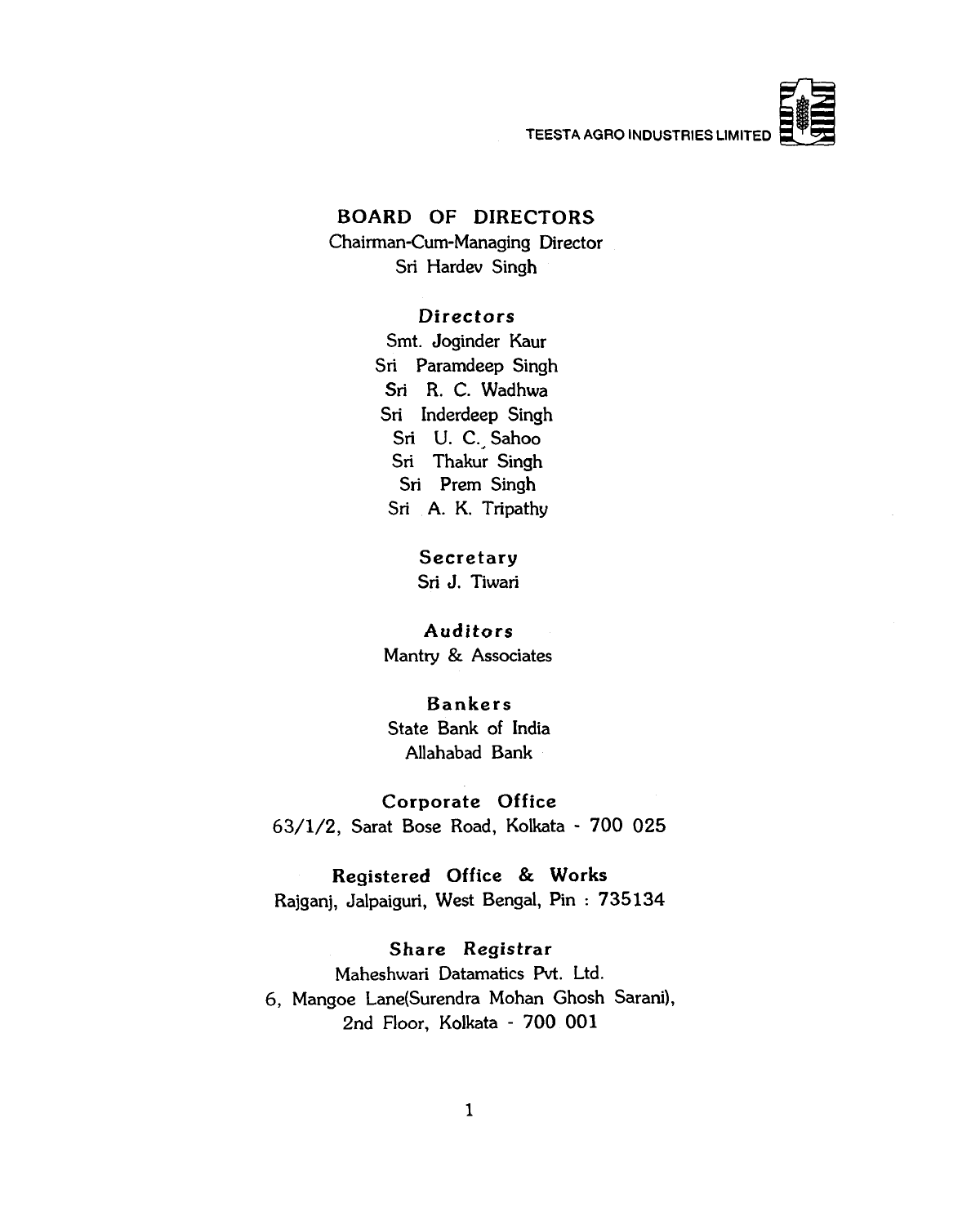

### **NOTICE**

Notice is hereby given that the Twentyfifth Annual General Meeting of Teesta Agro Industries Limited will **be held at the Registered Office of the company at Mazabari, Rajganj, Jalpaiguri, West Bengal on Wednesday, 30th September 2011 at 10 A.M. to transact the following business :**

#### **ORDINARY BUSINESS**

- **1. To receive, consider and adopt the audited Balance Sheet of the company as at 31st March, 2011 and the Profit and Loss Account for the year ended on that date and the Report of the Directors and Auditors thereon.**
- **2. To declare dividend on Equity Shares of the company for the year ended 31st March, 2011.**
- 3. To appoint a Director in place of Mr. Prem Singh who retires by rotation and being eligible, offers **himself for re appointment.**
- **4. To appoint a Director in place of Mr. U.C.Sahoo who retires by rotation and being eligible, offers himself for re appointment.**
- **5. To appoint a Director in place of Mr. Inderdeep Singh who retires by rotation and being eligible, offers himself for re appointment,**
- **6. To appoint Auditors and to fix their remuneration**

### **SPECIAL BUSINESS**

**7. To consider and if thought fit, to pass with or without modification(s), the following resolution as** an ordinary resolution:-

**"Resolvcd that Mr. A. K. Tripathy be and is hereby appointed as a Director of the company, whose** period of office shall be liable to determination by retirement of Directors by rotation.<sup>7</sup>

**8. Tocpnsider and if thought fit, to passunth or vwthout modification(s), the following resolution as ein** ordinary resolution:-

**" Resolved that in accordance with the Provisions of Section 198,269,309 and all other applicable provisions of the Companies Act, 1956 including Schedule XIII to the said Act, the company hereby approves his appointment and remuneration of Mr. A.K.Tripathy as Whole Time Director for a period of three years w.e.f. November 1st, 2010 on the terms and conditions as laid down in the ^planatory Statement and further that the remuneration payable to him will be the minimum remuneration payable even in case of loss or inadequacy of profit in any fineincial year during his tenure."**

> **By Order of the Board For Teesta Agro Industries Limited**

**Place: 25, Bardhaman Road J. Tiwari Siliguri: 734005 (Company Secretary) Date: 06.09.2011**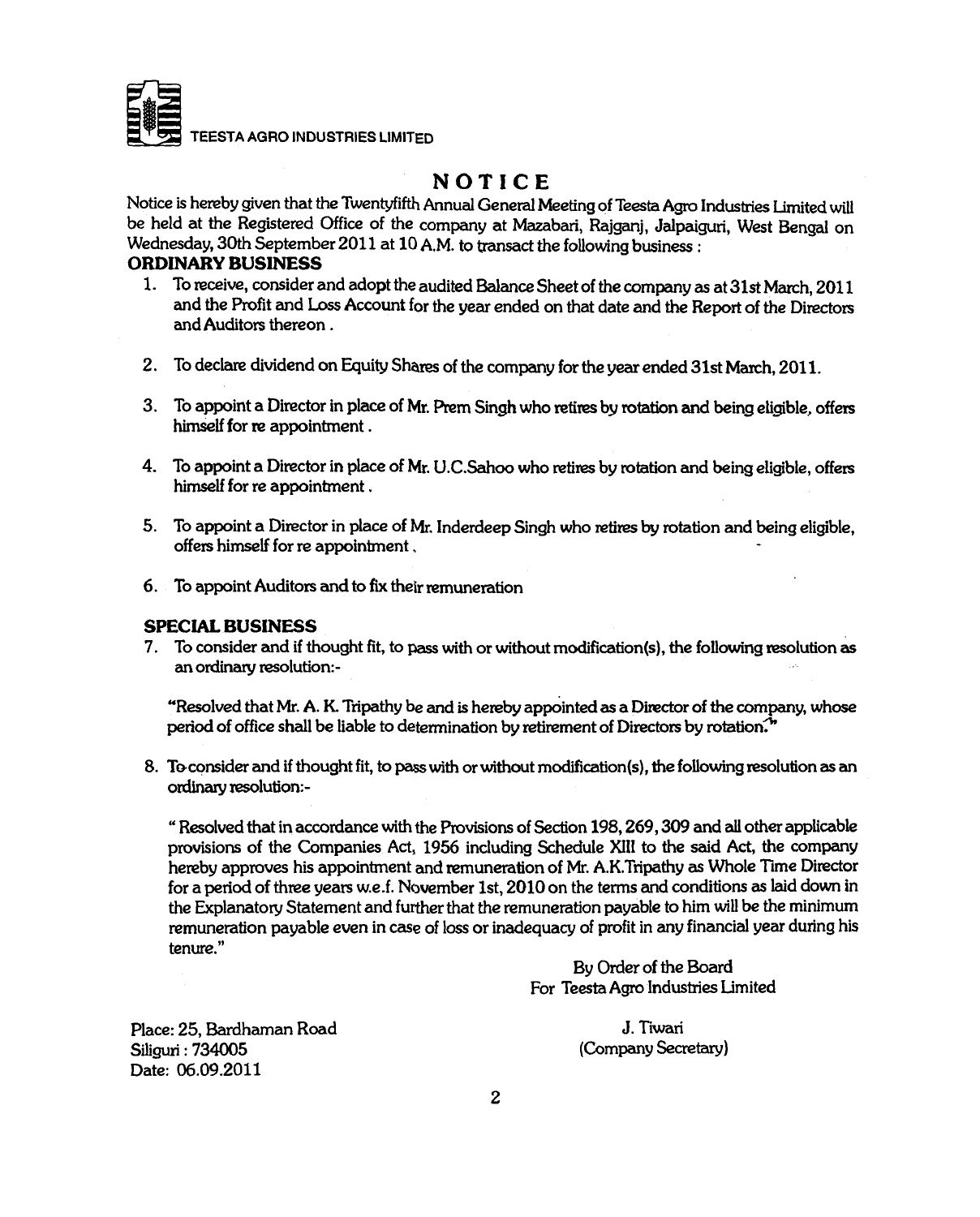#### **NOTES:**

- **1. Explanatory Statement pursuant to the provisions of Section 173(2) of the Companies Act 1956 is annexed herewith and forms part of the Notice.**
- **2. A Member entitled to attend and vote at the meeting is entitled to appoint a proxy to attend and vote instead of himself and such proxy need not be a member of the company. The proxies in order to be effective must be received at the Registered Office of the company not less than forty eight hours before the meeting.**
- **3. The Register of Members and Share Transfer Books of the company will remain closed from 26th September,2011 to 30th September,2011 both days inclusive.**
- **4. Members are** *requested to notify immediately any change in their address to the Company's* **Registered Office or to the Company's Registrar** *M/s.* **Maheshwari Datamatics Pvt. Ltd.**
- **5. The details as per Listing Agreement with concerned Stock exchange(s) regarding Directors retiring by rotation and being eligible for reappointment are as under**

| <b>NAME</b>     | Date of Birth | Age | <b>Qualification</b>          | <b>Experience</b>                                                              | <b>Other</b><br>Directorship<br>and<br>Membership of<br>any Committee |
|-----------------|---------------|-----|-------------------------------|--------------------------------------------------------------------------------|-----------------------------------------------------------------------|
| Prem Singh      | 01.01.1947    | 63  | Graduate                      | <b>Twenty</b><br>two<br>years<br>experience<br>in<br>manufacturing<br>industry | <b>NIL</b>                                                            |
| U.C.Sahoo       | 06.12.1956    | 54  | &<br><b>MSC</b><br><b>MBA</b> | Twenty<br>two<br>vears<br>in<br>experience<br>manufacturing<br>industry        | <b>NIL</b>                                                            |
| Inderdeep Singh | 08.11.1977    | 33  | <b>MBA</b>                    | Fourteen years<br>experience<br>in<br>Manufacturing<br>Industry                | <b>NIL</b>                                                            |

**6. Copies of all the documents referred to in the accompanying explanatory statement are open to inspection at the Registered Office of the Company on all working days except holidays, between 11.00 A.M. cind 1.00 RM. and eJso during Annued General Meeting .**

Siliguri Office **25, Bardhaman Road Siliguri-734005 Date; The 6th September, 2011**

**By the Order of the Board For Teesta Agro Industries Ltd. J.Tiwari Company Secretary**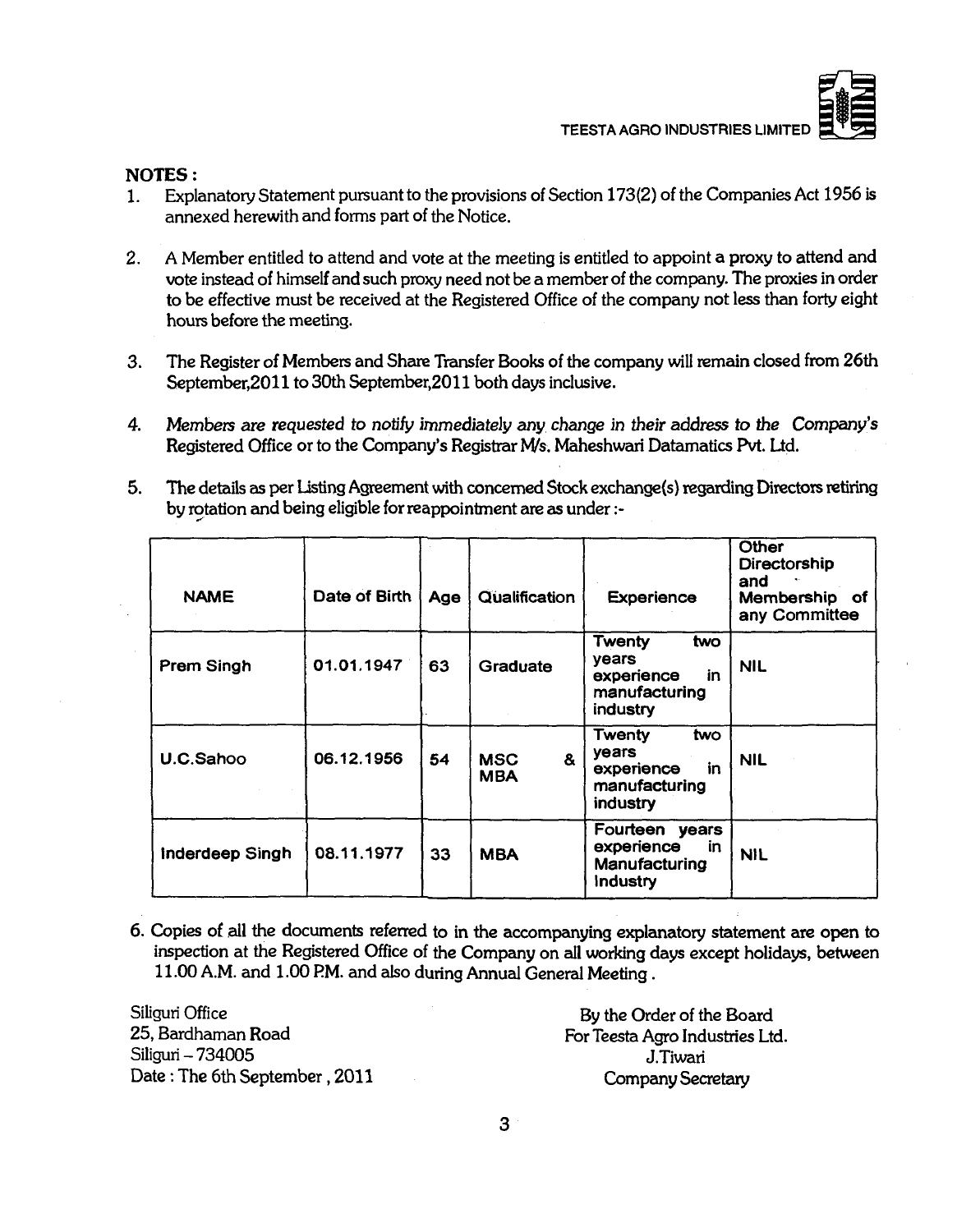

#### **Explanatory Statement pursuant to Section 173(2) of the Companies Act. 1956. Item No. 7**

**Mr. A.K.Tripathy was appointed as Additional Director of the company in the Board Meeting held on 30.10.2010. As per Section 260 of the Companies Act, 1956, he will hold office of Additional Director till the conclusion of this Annual General Meeting. However, toe Company has received notice, in writing, from a Member of the company, under Section 257 of the Companies Act, 1956 expressing his intention** to propose the name of Mr. A.K.Tripathy for the office of the Director of the company. Mr. A.K.Tripathy **has expressed f^s willingness to act as a Director, if elected, and has filled lus consent in this regard wito the company under Section 264(1) of the Companies Act, 1956.**

The Board of Directors recommends the resolution for approval of the Members of the company. **Save and except Mr. A.K.Tripathy, no Director of the company is concerned or interested in the resolution** being Item No. 7 in the Notice.

#### **Item No. 8**

**Mr. A.K.Tripathy was appointed as Additional and Whole Time Director of the company in the Board Meeting held on** 30.10.2010. **As per Section** 260 **of the Companies Act,1956, read with Schedule** Xin **to the said Act, his appointment is to be approved by the Members of the company.**

**The brief terms of appointment of Mr. A. K. Tripathy as Whole Time Director are as vinder;-**

- **i) The appointment is with effect from 01.11.2010 fora period of three years.**
- **ii) Salary @ Rs.75,000 p.m.**
- **iii) (Company's Contribution to Provident Fund arid Gratvuty Fund be as per the rules of the company.**
- iv) Entitlement of leave will be as per the rules of the company.

**The above will be the minimum remuneration payable to Mr. A.K.Tripathy even in case of loss or inadequacy of profit in emy financial year during his tenure.**

**The above may be treated as abstract of Mr. A.K.Tripathy's terms of appointment as Whole Time Director as per Section 302 of the Companies Act, 1956.**

**The Board of Directors recommends the resolution for approval of the Members of the company.**

**Save and except Mr. A.K.Tripathy, no Director of the company is concerned or interested in the resolution being Item No. 8 in the notice.**

**Siliguri Office By the Order of the Board 25, BanJhaman Road For Teesta Agro Industries Ltd.** Siliguri – 734005<br>
Date : The 6th September . 2011 **J. Tiwari** Company Secretary Date : The 6th September, 2011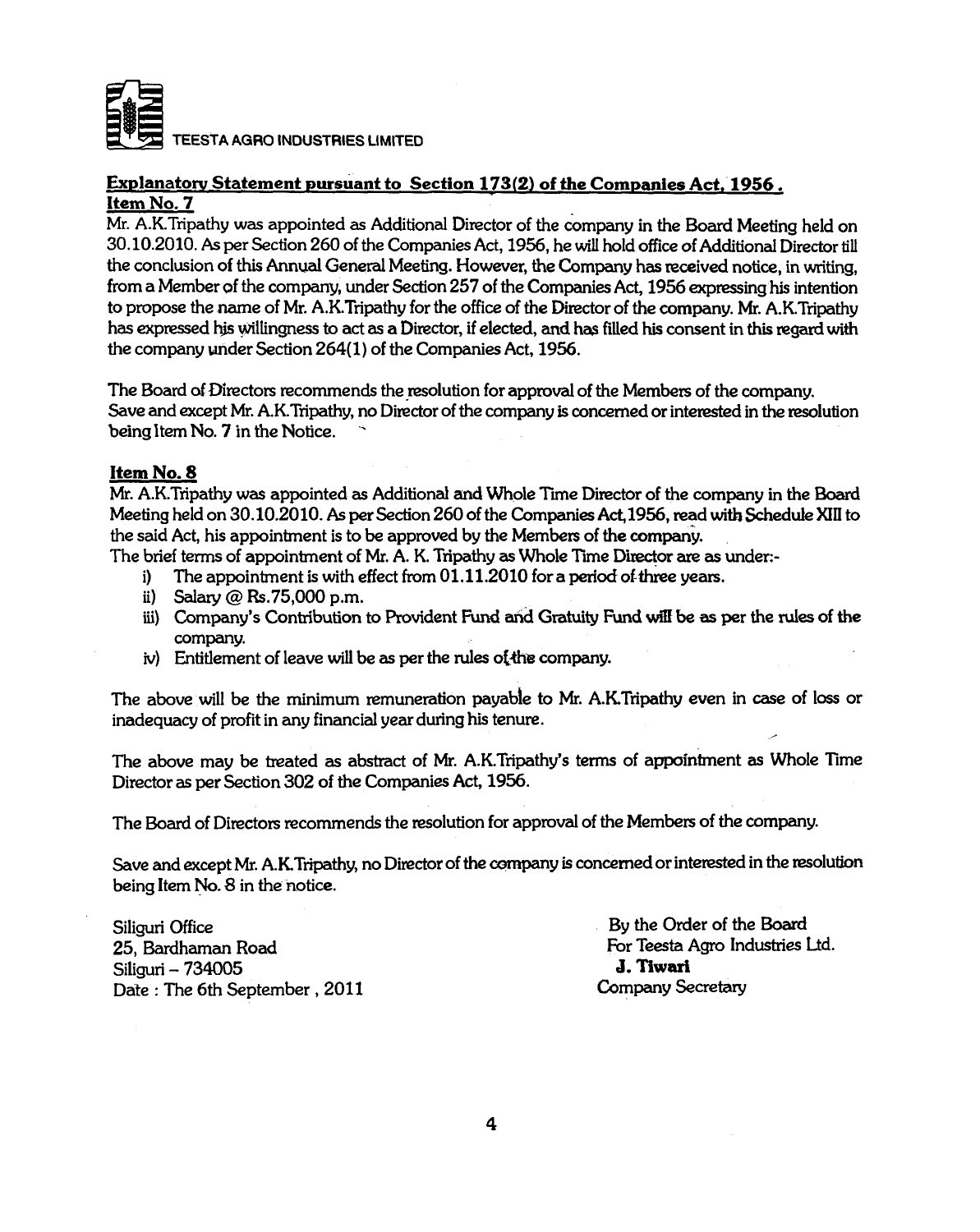#### **DIRECTORS' REPORT**

#### **To The Members of Teesta Agro Industries Umited**

**Your Directors take pleasure in presenting the Twentyfifth Annual Report of the Company together with Audited Statement of Accounts for the year ended 31st March,2011**

#### 01. **FINANCIAL RESULTS**

|                                                | Cument Year | Previous Year |
|------------------------------------------------|-------------|---------------|
|                                                | Rs. Lacs.   | Rs. lacs.     |
| Total turnover & other receipts                | 8993.75     | 6063.55       |
| Operating Profit before interest, depreciation |             |               |
| and other non cash expenses                    | 302.72      | 280.67        |
| Less: Interest on Loan                         | 47.33       | 54.65         |
| Cash Profit                                    | 255.39      | 226.02        |
| Less: Depreciation and other noncash expenses  | 121.53      | 118.31        |
| Profit for the year                            | 133.86      | 107.71        |
| Provision for taxation                         | (40.24)     | (53.36)       |
| Profit after tax                               | 93.62       | 54.35         |
| Add:Profit brought forward from Previous Year  | 957.62      | 903.27        |
| Profit available for appropriation             | 1051.24     | 957.62        |
| Proposed Dividend                              | 44.56       |               |
| Tax on Proposed Dividend                       | 7.40        |               |
| Transfer to General reserve                    | 10.00       |               |
| Profit carried forward to next year            | 989.28      | 957.62        |

#### **2. DIVIDEND**

**Your Directors have recommended payment of dividend @ 10% on the Equity Share Capital of the company in respect of the year ended 31st March, 2011**

#### **3. OPERATION**

**The turnover and other receipts of your company has been Rs. 8993.75 lacs as against Rs. 6063.55 lacs in the previous year. Profit after taxation stood at Rs. 93.62 lacs as against Rs. 54.35 lacs in the piewousyear.**

#### **4. FUTURE PROSPECT**

**Subsidised Maximum Retail Price of SSP fertilizer is very low in comparison with other substitute fertilizers. Hence due to low price, demand for SSP fertilizer is growing day by day. To encash the growth potential of this sector, we have decided to set up a green field SSP fertilizer manufacturing unit near Chittorgarh in the State** *of* **Rajasthan. This will be our second SSP Unit. We have chosen Chittorgarh because this place is very nearer to the raw material location and we can produce SSP**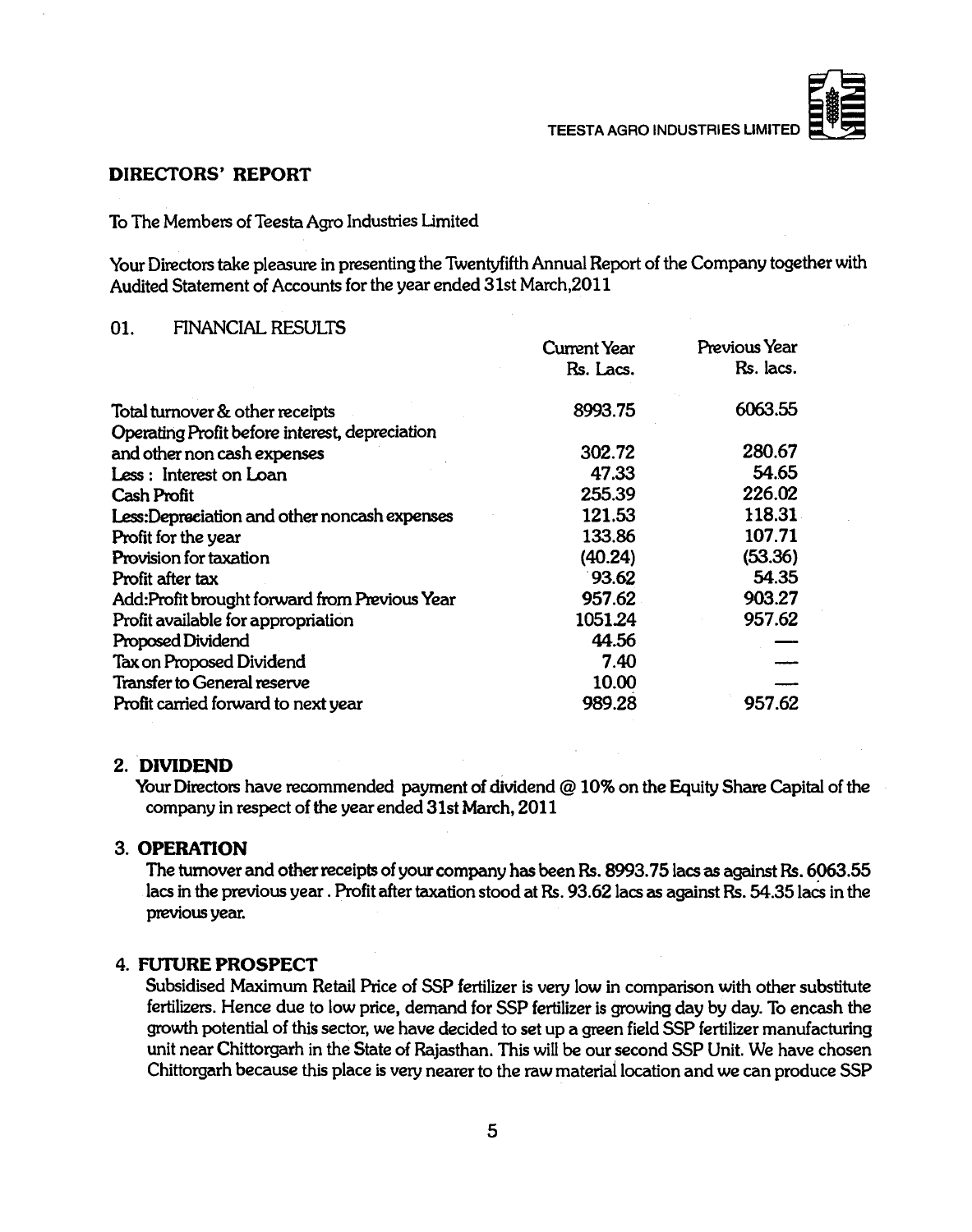

**fertilizer at a lower cost there at. Commercial production of SSP fertilizer from our second unit is expected within October, 2012.**

### **5. DIRECTORS**

**Mr. Prem Singh, Mr. U.C.Sahoo and Mr. Inderdeep Singh retires by rotation in the forthcoming Annual General Meeting and, all being eligible, have offered themselves for re appointment.**

**Mr. A.K.Tripathy, was appointed Additional Director in the Board Meeting held on 30.10.2010. He would hold office of Additional Director up to the conclusion of this Annual General Meeting, as per Section 260 of the Companies Actl956. However, the company has received notice in writing, from a shareholder, under section 257 of the Companies Act, 1956 to the effect that he would propose the name of Mr. A.K.Tripathy for position of Director in the forthcoming Annual General Meeting of the Members of the Company. The resolution, under Item No.6 of the Notice, convening the Annual General Meeting, is intended for the purpose.**

**The Board of Directors recommends the resolution for approval of the Members.**

**Save and except Mr. A.K.Tripathy, no Director of the company is concerned or interested in the resolution, being Item No.6 of the Notice convening this Annual General Meeting of the Members of the company.**

### **6. DIRECTORS' RESPONSIBILITY STATEMENT**

**As per newly inserted Section 217(2AA) of the Companies Act,1956 your Directors state**

- **1. That in the preparation of Annual Accounts, the applicable Accounting Standards had been followed and no material departure have made from the same.**
- **2. That the Directors had selected such accounting policies and applied them consistently and made judgement and estimates that are reasonable and prudent so as to give a true and fair view of the state of affairs of the company for the period.**
- **3.** That the Directors had taken proper and sufficient care for the maintenance of adequate accounting **records in accordance with the provisions of this Act for safeguarding the assets of the company and for preventing and detecting fraud and other irregularities.**
- **4. That the Directors had prepared the annual accounts on a going concern basis.**

### **7. EMPLOYEES**

**No employee has been in receipt of salary of Rs. 24 lacs or more per annum or Rs. 2 lacs or more per month during any part of the year under review and hence the necessary details as per the provisions of Section 217(A) of the Companies Act, 1956 read with the Companies (Particulars of Employees) Rules, 1975 are not required to be furnished.**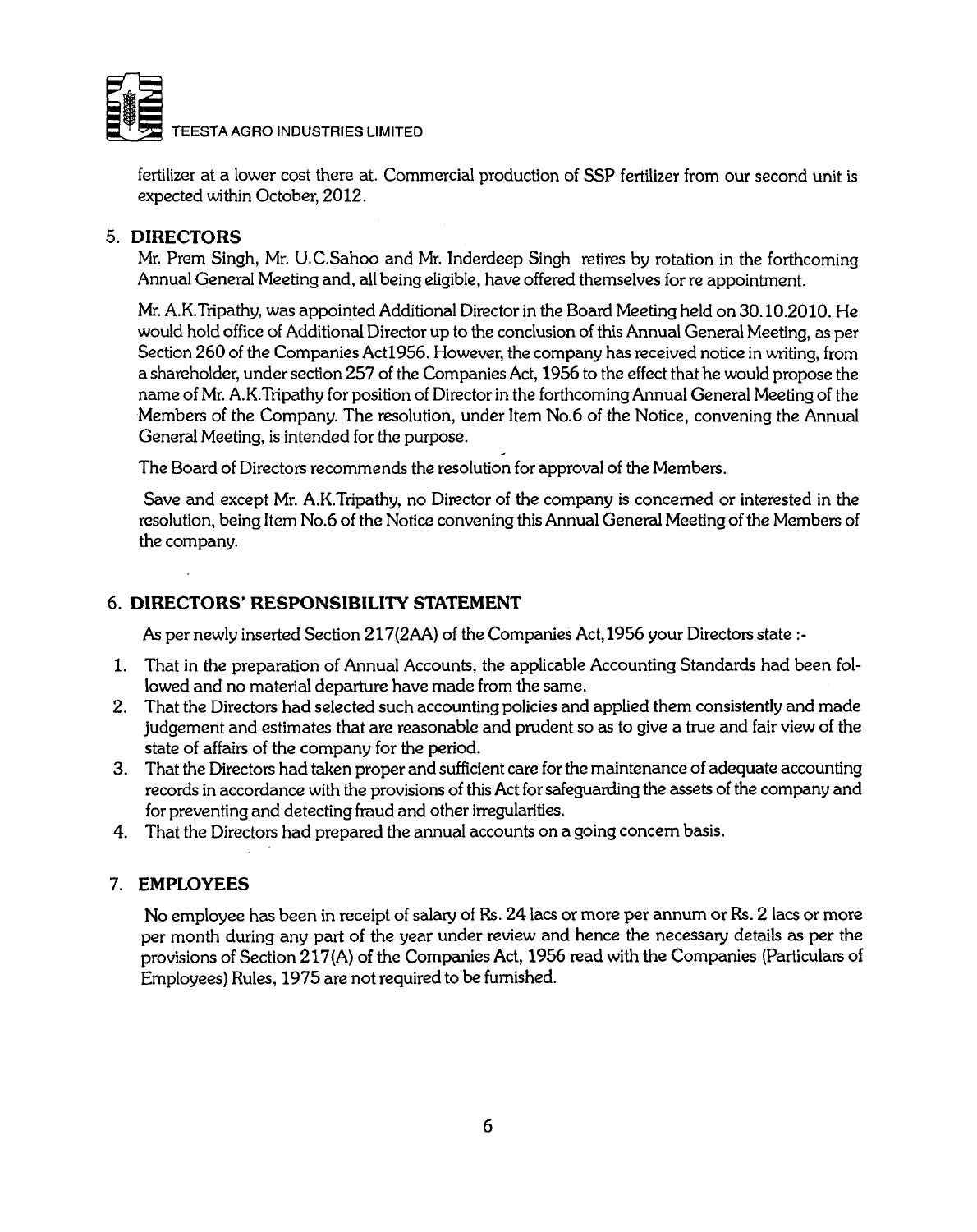

#### **8. CONSERVATION OF ENERGY**

**The necessary details under the captioned heading have been given as per Annexure A .**

#### 9. **AUDITORS**

M/s. Mantry & Associates, Chartered Accountants, Siliguri are the retiring auditors and, being eli**gible, have offered themselves for reappointment.**

#### **10. AUDITORS' REPORT**

**The Auditors' Report read with relevant Notes on Accounts are self explanatory and does not call for further clarification.**

#### **11. CORPORATE GOVERNANCE REPORT**

**The Corporate Governance Report including certificate of the auditors thereon is annexed and marked as Annexure B which forms part of the report.**

#### **12. MANAGEMENT DISCUSSION & ANALYSIS**

A statement of management discussion and analysis is annexed and marked as Annexure C which **forms part of the report.**

#### **13. APPRECIATION**

**Your Directors wish to record their appreciation of the valuable co operation and support received from the customers, Banks, Central Government and various State Government. Your Directors are also grateful to shareholders and employees for the continued support to the company.**

**Siliguri Office : For and on behalf of the Board of Directors**

**25, Bardhaman Road**

**Siliguri - 734005**

Date: The 6th September, 2011 (Hardev Singh)

**Managing Director**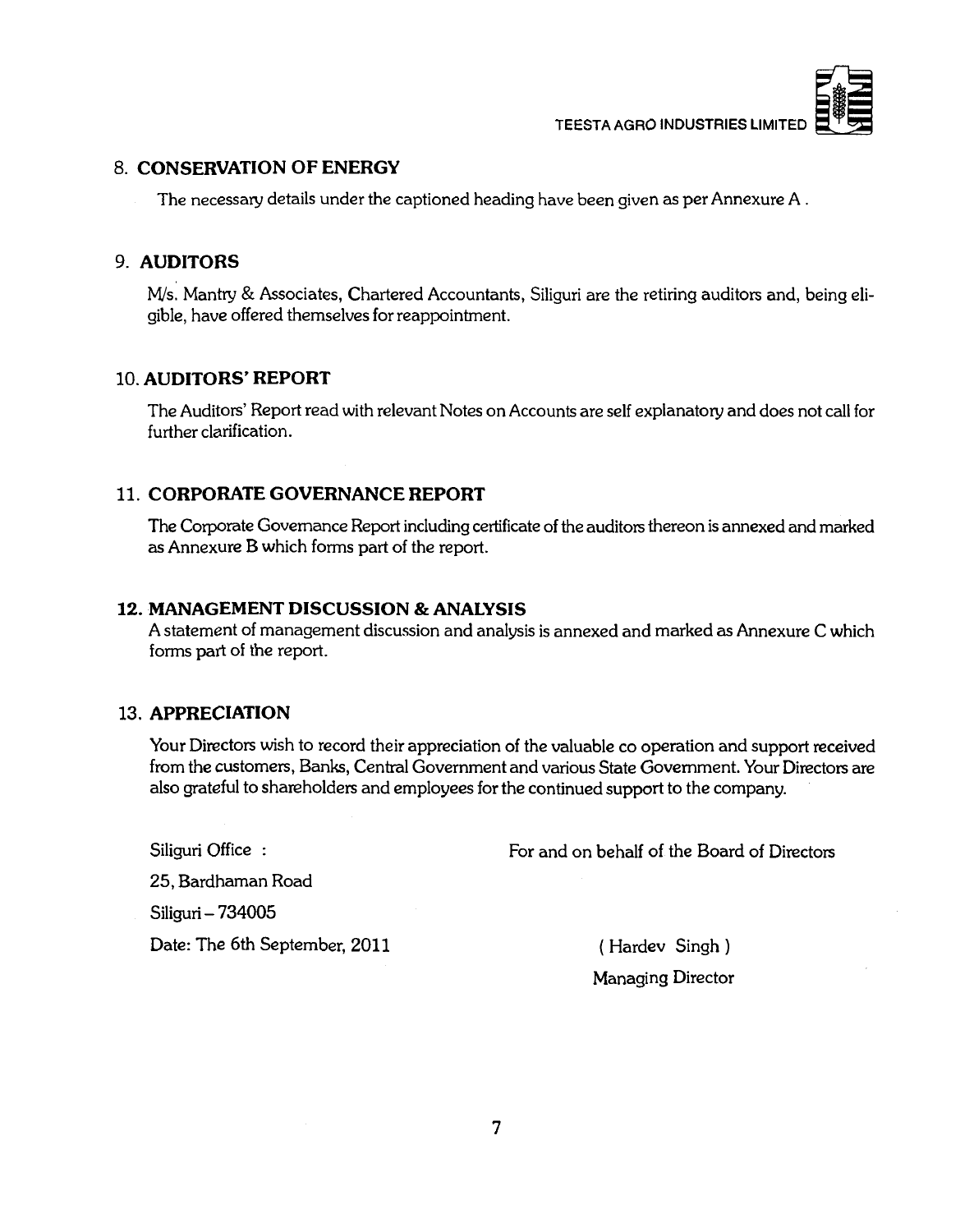

#### **ANNEXURE - A**

**Information under Section 217(1)(e) ofthe Companies Act, 1956 read with the Companies (Disclosure of particulars in the report of Board of Directors Rules), 1988 and forming part of Directors' Report**

#### **Conservation of Energy**

- **a) Energy Conservation measures taken } New motors, equipments light fittings added/**
- 
- 

**} replaced during this year are energy efficient. b) Additional Investments/proposals, if any } Our waste heat steam turbine generates 0.5 } MW eco-friendly power for our captive need.** c) Impact of the measures at (a) and (b) above **integral in the Power consumption remained high**<br>a due to low production in some of the months. **} due to low production in some of the months.**

#### **FORM A**

#### **Disclosure of particulars with respect to Conservation of Energy**

| IA.              | <b>Power &amp; Fuel Consumption</b>       |            | 2010-11           |             | 2009-10           |           |
|------------------|-------------------------------------------|------------|-------------------|-------------|-------------------|-----------|
|                  |                                           |            | <b>FERTILISER</b> | S.ACID      | <b>FERTILISER</b> | S.ACID    |
| $\overline{1}$ . | Electricity                               |            |                   |             |                   |           |
| (a)              | <b>Purchased Units</b>                    | '000 KWH   | 1252.688          | 1068.045    | 1673.184          | 1168.237  |
|                  | <b>Total Amount</b>                       | Rs.Lakhs   | 85.54             | 72.93       | 85.69             | 59.83     |
|                  | Rate/Unit                                 | Rs.        | 6.83              | 6.83        | 5.12              | 5.12      |
| (b)              | Own Generation Units                      | '000 KWH   | 15.272            | 11.777      | 15.402            | 9.944     |
|                  | Unit per litre of Diesel Oil              | <b>KWH</b> | 3.27              | 3.27        | 4.46              | 4.46      |
|                  | Cost per Unit                             | Rs.        | 12.05             | 12.05       | 7.82              | 7.82      |
| 12.              | Coal                                      | '000 Kgs.  | 199,400           | <b>NA</b>   | 478.895           | <b>NA</b> |
|                  |                                           | Rs.lakhs   | 10.43             | <b>NA</b>   | 25.80             | <b>NA</b> |
|                  | $3(a)$ HSD                                | '000 Ltrs. | 24.363            | 8.400       | 22.457            | 8.800     |
| (b)              | <b>Total Amount</b>                       | Rs.lakhs   | 9.61              | 3.32        | 7.83              | 3.07      |
|                  | 4.(a) Furnace Oil                         | '000 Ltrs. |                   |             |                   |           |
| (b)              | <b>Total Amount</b>                       | Rs.lakhs   |                   |             |                   |           |
| 5.               | Other internal generation                 |            |                   |             |                   |           |
|                  | (Power from waste steam)                  |            |                   |             |                   |           |
|                  | Own Generation Units                      | '000 KWH   | 753.177           | 743.972     | 480.114           | 565.719   |
|                  | Cost per Unit                             | Rs.        | 0.70              | 0.70        | 0.75              | 0.75      |
| ΙB.              | <b>Consumption per unit of production</b> |            |                   |             |                   |           |
|                  |                                           |            |                   | Electricity | F.Oil/LDO/HSD     |           |
|                  |                                           |            |                   | (KWH/Tonne) | (Litres/Tonne)    |           |
|                  |                                           |            | $2010 - 11$       | 2009-10     | $2010 - 11$       | 2009-10   |
| 1.               | Fertiliser                                |            | 16.92             | 15.58       | 0.21              | 0.27      |
| 2.               | S.Acid                                    |            | 42.49             | 31.51       | 0.21              | 0.36      |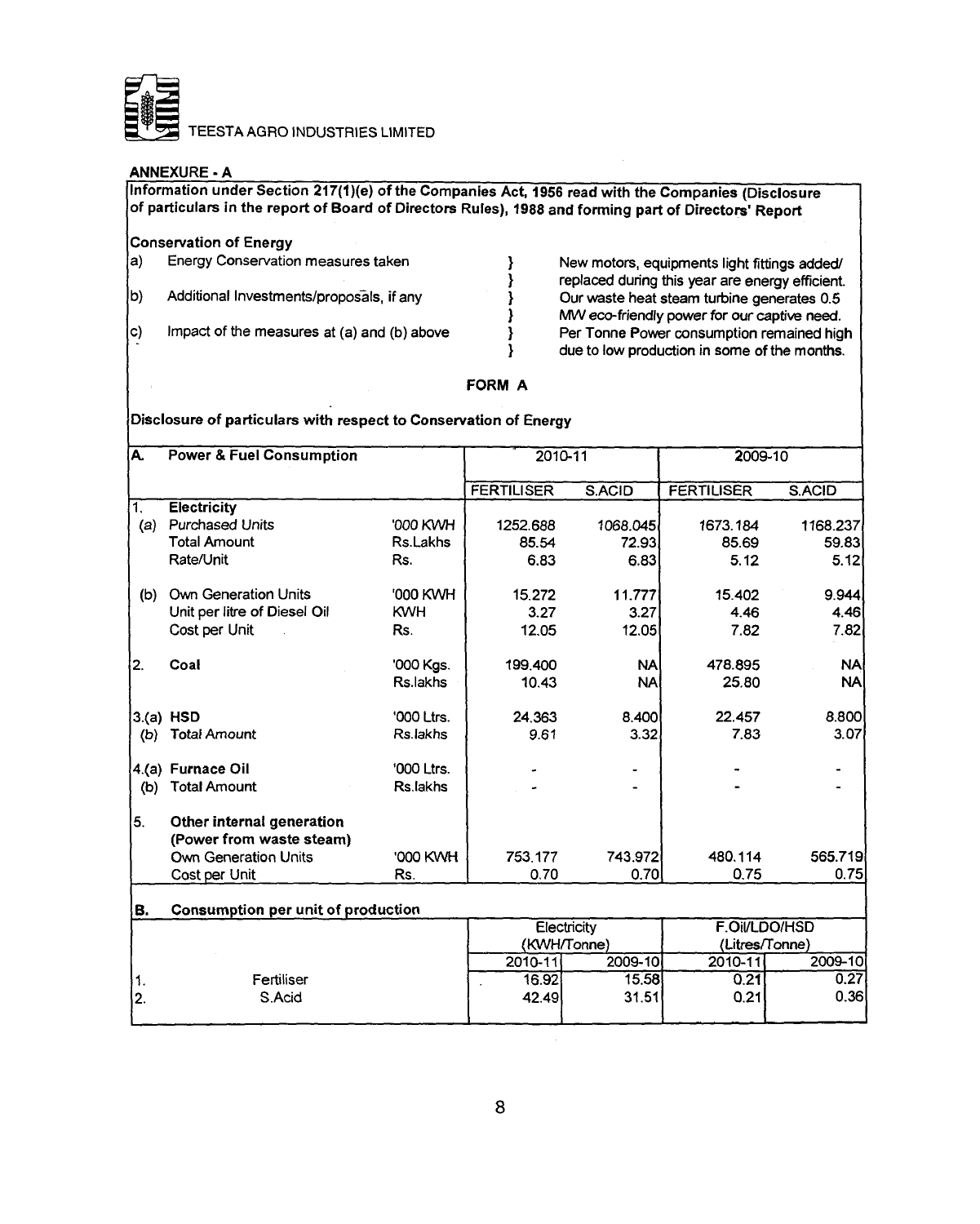

|         |                                                                                                             |           | FORM B  |           |  |  |
|---------|-------------------------------------------------------------------------------------------------------------|-----------|---------|-----------|--|--|
|         | Disclosure of particulars with respect of technology absorption Research & Development (R&D)                |           |         |           |  |  |
|         | 1. Specific areas in which R&D carried by the Company                                                       |           |         | Nil       |  |  |
|         | 2. Benefits derived as a result of the above R & D                                                          |           |         | NA        |  |  |
|         | 3. Future Plan of action                                                                                    |           |         | Nil       |  |  |
|         | 4. Expenditure on R & D                                                                                     |           |         |           |  |  |
| (a)     | Capital                                                                                                     |           |         | Nil       |  |  |
| (b)     | Recurring                                                                                                   |           |         | Nil       |  |  |
| (c)     | Total                                                                                                       |           |         | Nil       |  |  |
| (d)     | Total R&D expenditure as a percentage of total turnover,<br>Technology Absorption, Adaption and Innovation. |           |         | Nil       |  |  |
| 1.      | Efforts in brief, made towards technology absorption,                                                       |           |         | <b>NA</b> |  |  |
| $2_{-}$ | adaption and innovation :<br>Benefits derived as a result of the above effects :                            |           |         | <b>NA</b> |  |  |
|         | <b>Foreign Exchange Earnings and Outgo:</b>                                                                 |           | 2010-11 | 2009-10   |  |  |
| i)      | <b>Earnings</b>                                                                                             |           | Nil     | Nil       |  |  |
| ii)     | Outgo                                                                                                       | Rs./Lakhs | 4386.42 | 4067.77   |  |  |
|         | CIF value of imports<br>Travelling, Periodicals & Others                                                    | Rs./Lakhs |         |           |  |  |

 $\sim$ 

 $\bar{a}$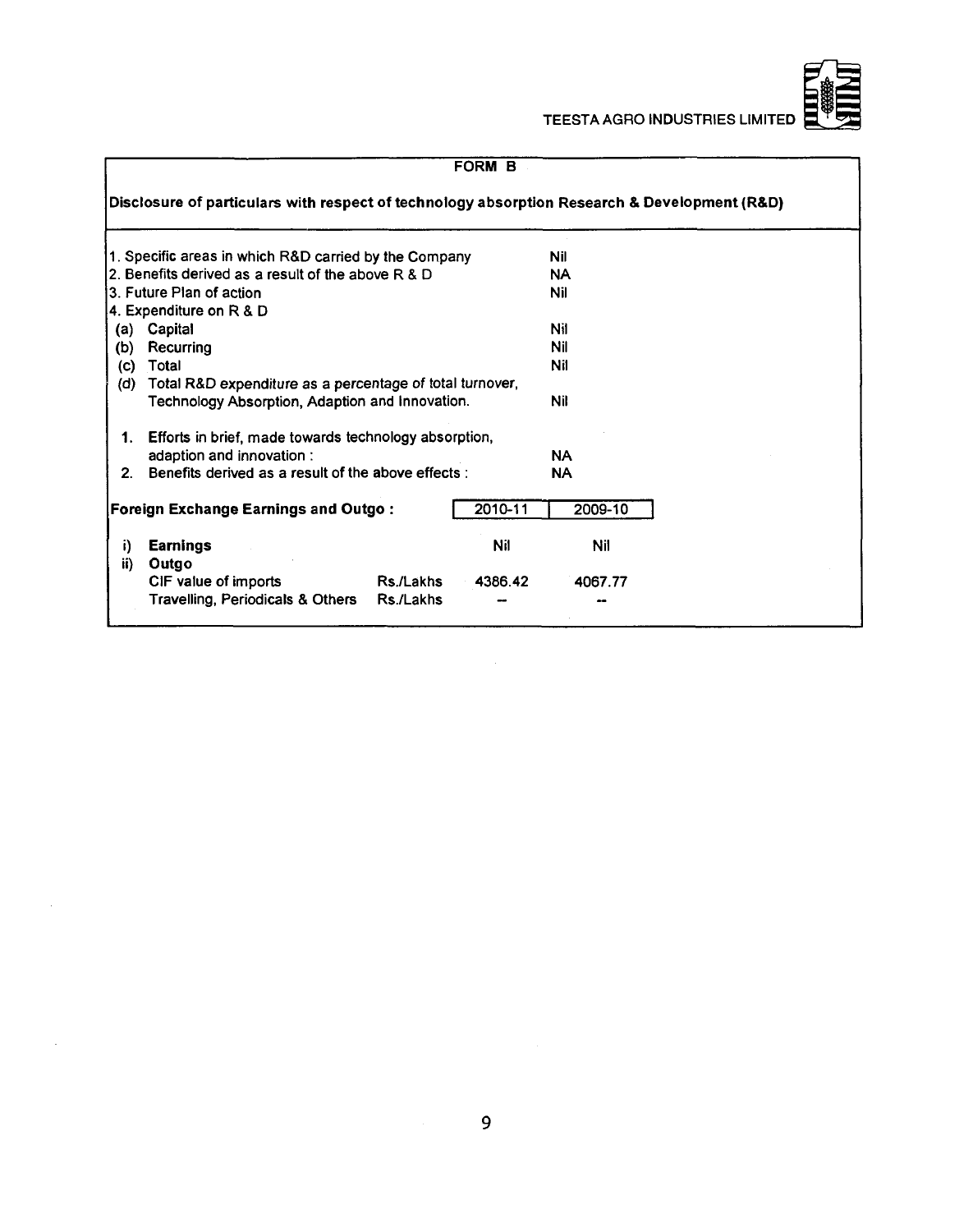

### **ANNEXURE - B**

### **CORPORATE GOVERNANCE REPORT**

#### **Company's Philosophy on the code of Governance**

**Corporate Governance primarily involves transparency, full disclosure, independent monitoring the state of affairs and being fair to all the shareholders. The corporate governance code introduced by the Securities and Exchange Board of India? has been incorporated in Clause 49 in the Listing Agreement of the Stock Exchanges and in the Companies ( Amendment) Act, 2000.**

**The objective of your company is not only to meet the statutory requirements of the code but to go well beyond it by instituting such systems and procedures as are in accordance with the latest global trend of making management completely transparent and institutionally sound.**

**Your company has always believed in the concept of good corporate governance involving transparency, empowerment, accountability and integrity with a view to enhancing shareholder value. The company has professionals on its Board of Directors who are actively involved in the deliberations of the Board on all important policy matters.**

#### **Board of Directors**

**Composition:**

**The company has a combination of Executive and non Executive Directors. The Company has an Executive Chairman and more than 50% of the total number of Directors are Independent Directors. Further, more than 50% of the Directors comprise of non executive Directors.**

**None of the Directors on the board is a member of more than ten committees and Chairman of more than five committees as per Clause 49(iv)(B), across all the companies in which he is a Director. All the Directors have made requisite disclosures regarding committee positions occupied by them in other companies.**

**The Company's Board at present has nine Directors comprising of one Managing Director, two Executive Directors and six non Executive Directors.**

**The Board met nine times on the following dates during the Financial Year 2010 - 2011 and the gap between the two meetings did not exceed four months.**

- **a) April 30th, 2010**
- **b) June 4th, 2010**
- **c) July 31st, 2010**
- **d) August 30th, 2010**
- **e) September 2nd, 2010**
- **f) October 30th, 2010**
- **g) January 31st, 2011**
- **h) February 21st, 2011**
- **i) March 26th, 2011**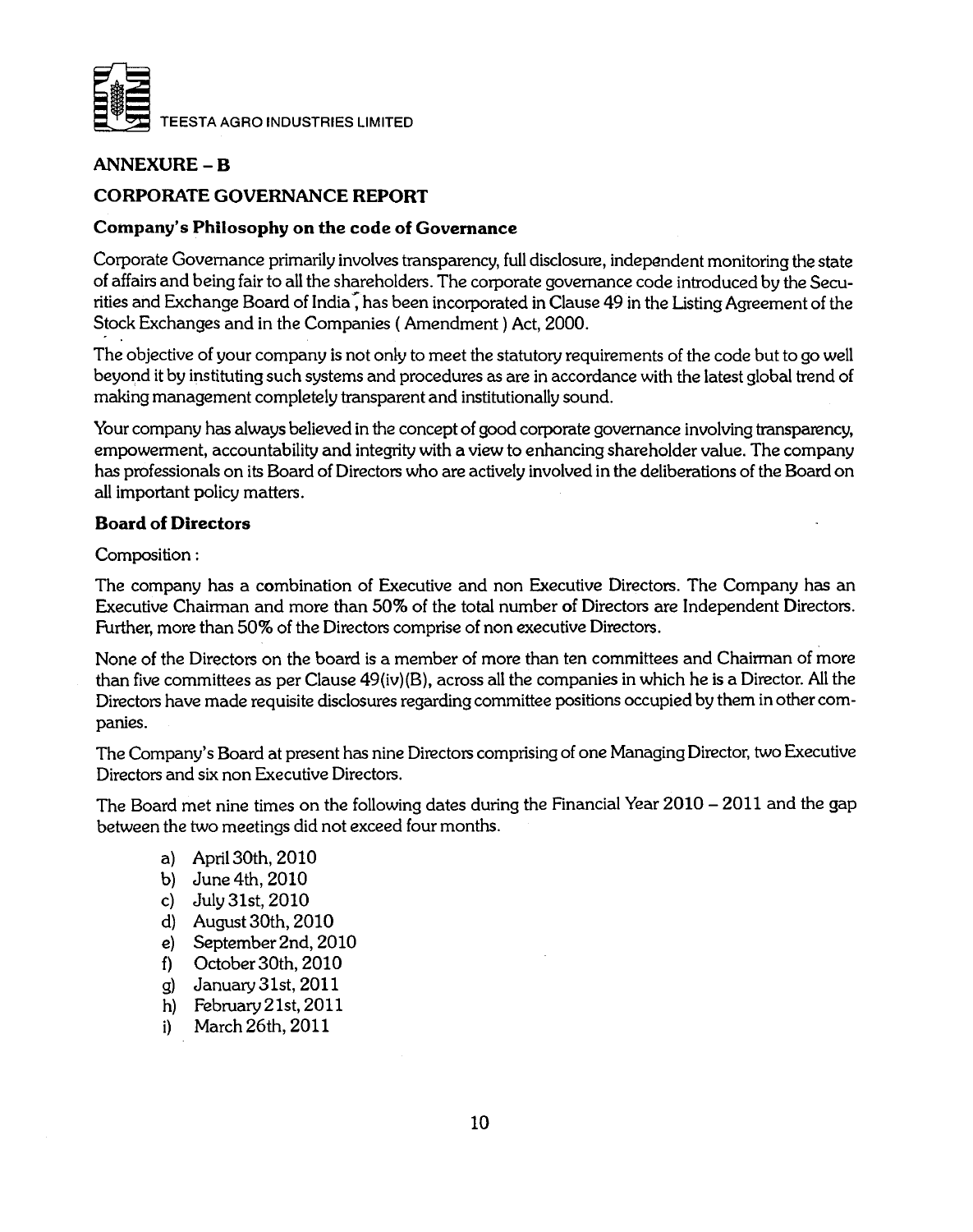

The names and categories of the Directors on the Board, their attendance at Board meetings held during the year and at the last Annual General Meeting as also the number of directorships and committee positions as held by them in other Public Limited Companies as on March 31st, 2011 are given below :-

| Name                           | Category                                                 | No.<br>οf<br>Board<br><b>Meetings</b><br>attended<br>during<br>2010-11 | Whether<br>attended<br><b>AGM</b><br>held on<br>29.09.10 | No.<br>of<br>Director<br>ship in<br>other<br>Public<br>Ltd.<br>Compa<br>nies | of<br>committee<br>No.<br>positions held in other<br>Public <sup>®</sup><br>Ltd.<br>Companies<br>Chairman<br><b>Member</b> | of<br>No.<br>Equity<br>Share held<br>the<br>in.<br>Company |
|--------------------------------|----------------------------------------------------------|------------------------------------------------------------------------|----------------------------------------------------------|------------------------------------------------------------------------------|----------------------------------------------------------------------------------------------------------------------------|------------------------------------------------------------|
| H. Singh                       | Promoter &<br><b>Non</b><br>Independe<br>nt<br>Executive | 9                                                                      | <b>Yes</b>                                               | 1                                                                            | $\blacksquare$                                                                                                             | 14,55,440                                                  |
| J. Kaur                        | Independe<br>Non<br>nt<br><b>Executive</b>               | 9                                                                      | <b>Yes</b>                                               | 1                                                                            |                                                                                                                            | 5,37,600                                                   |
| I. Singh                       | <b>Non</b><br>Independe<br>nt & Non<br><b>Executive</b>  | 9                                                                      | <b>Yes</b>                                               | 1                                                                            |                                                                                                                            | 49,000                                                     |
| P. Singh                       | <b>Non</b><br>Independe<br>nt<br><b>Executive</b>        | 9                                                                      | <b>Yes</b>                                               | 1                                                                            |                                                                                                                            | 55,100                                                     |
| U. C. Sahoo                    | <b>Executive</b>                                         | 9                                                                      | <b>Yes</b>                                               |                                                                              |                                                                                                                            | $\ddot{\phantom{1}}$                                       |
| C.<br>R.<br>Wadhwa             | Independe<br><b>Non</b><br>nt<br><b>Executive</b>        |                                                                        | <b>No</b>                                                |                                                                              |                                                                                                                            |                                                            |
| <b>Thakur Singh</b>            | <b>Independe</b><br>Non<br>nt<br><b>Executive</b>        |                                                                        | <b>No</b>                                                |                                                                              |                                                                                                                            |                                                            |
| Kr.<br>Anil<br><b>Tripathy</b> | Independe<br><b>Non</b><br>nt<br><b>Executive</b>        | $\overline{\mathbf{3}}$                                                | <b>No</b>                                                |                                                                              |                                                                                                                            |                                                            |
| Prem Singh                     | Independe<br>nt<br><b>Non</b><br><b>Executive</b>        |                                                                        | <b>No</b>                                                | ٠                                                                            | L                                                                                                                          |                                                            |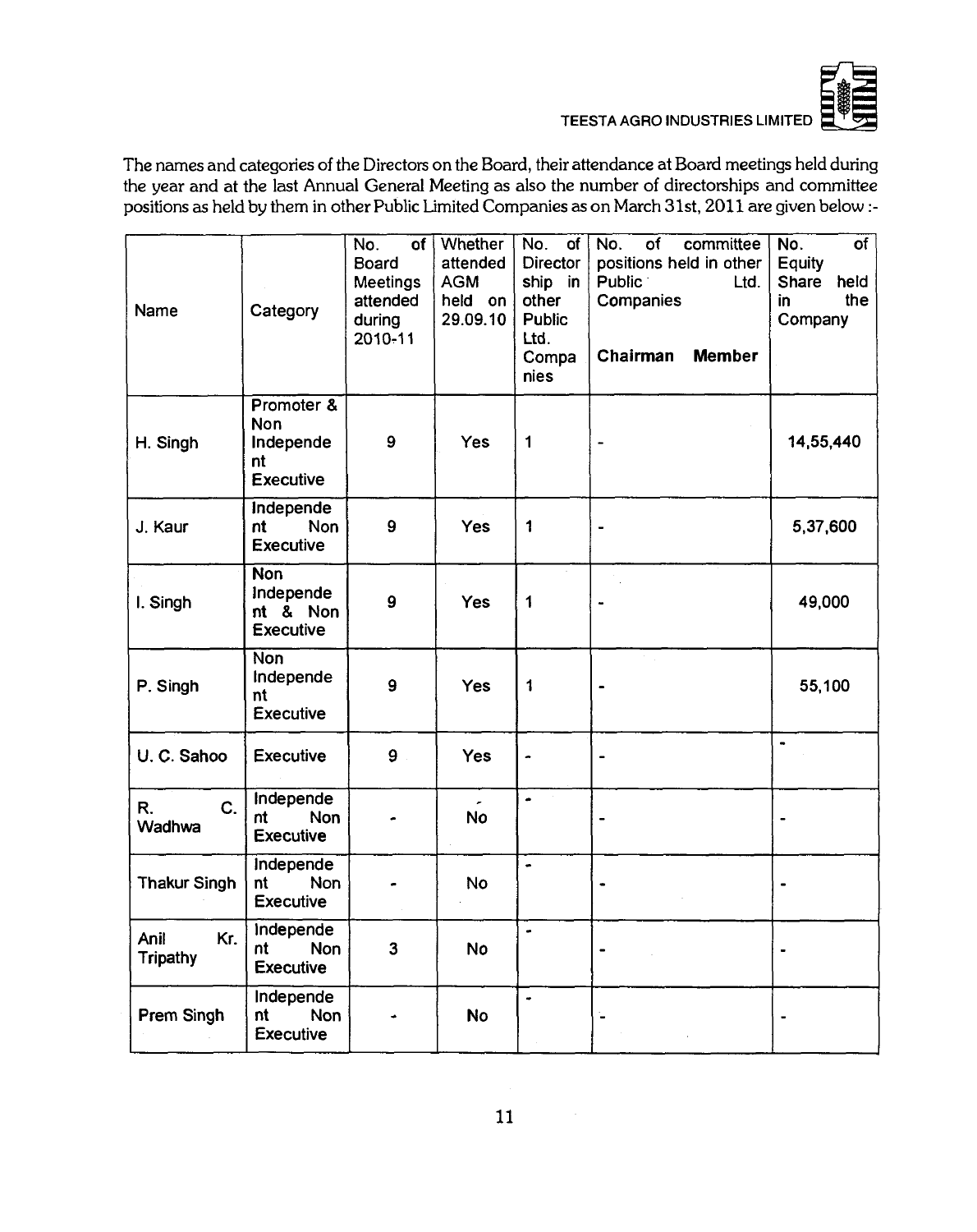

### **CODE OF CONDUCT**

**The company has framed a code of conduct for the members of the Board of Directors and Senior Management personnel of the company. Requisite declaration by CEO regarding compliance by the Board Members and senior Management staff with the said code of conduct has been furnished and this forms part of the report.**

### **AUDIT COMMITTEE**

**The Audit Committee of the Board of Directors of the company was constituted in the Board Meeting held on 24.01.2003, the power vested in the Audit Committee is as per Clause 49(ii)( C ) of the Listing Agreement. The terms of references of the Audit Committee as stipulated by the Board are in accordance with all the terms listed in Clause 49(ii)(D) of the Listing Agreement as follows; '**

- **1. To review reports of the Internal Audit Department and recommend to the Board to decide about the scope of its work including examination of major items of expenditure.**
- **2. To meet statutory and internal auditors periodically and discuss their findings, suggestions, and other related matters.**
- **3. To review the auditors report on the financial statement and to seek clarification thereon, if required from the auditors.**
- **4. To review the weaknesses in internal control, if any reported by the intemal and statutory auditors and report to the Board, the recommendations relating thereto.**
- **5. To act as a link between the statutory and internal auditors and the Board of Directors.**
- **6. To recommend a change of the auditors if in the opinion of the committee the auditors have failed to discharge their duties adequately.**
- **7. And generally, all items listed in Clause 49(ii)(D) of the Listing Agreement. The company has complied with the requirements of Clause 49(i)(A) as regards the composition of the audit committee.**

**The Audit Committee of Teesta Agro Industries Ltd. as on 31.03.2007 comprised of the following three Directors of the company ;-**

| Thakur Singh    | - Chairman | - Independent, Non Executive Director |
|-----------------|------------|---------------------------------------|
| R.C.Wadhwa      | - Member   | - Independent, Non Executive Director |
| Paramdeep Singh | - Member   | - Non Independent, Executive Director |

**Mr. Thakur Singh has wide exposure in accounts and finance, Mr. J. Tiwari, being Company Secietaiy of the company , acts as the Secretary of the committee.**

**The Audit Committee met four times during the year under review on dtd. 24.04.2010, 24.07.2010, 23.10.2010 and 24.01.2011.**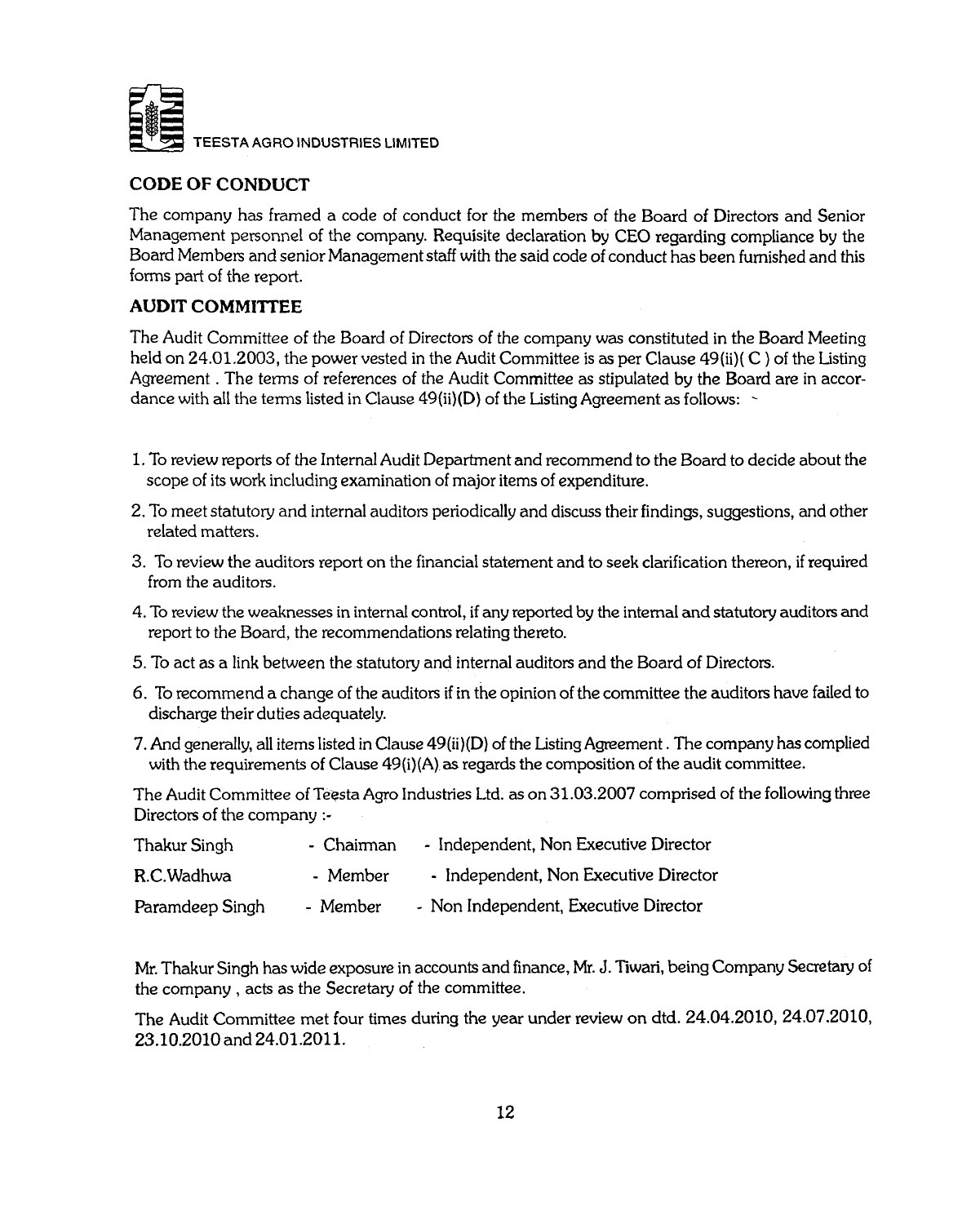

#### SHAREHOLDERS' / INVESTORS' GRIEVANCE COMMITTEE

#### **Terms of Reference**

**The company has an, independent Shareholders Grievance Committee which was constituted on 24.01.2003 to look into redressal of investors complaints and requests like delay in transfer of Equity Shares , non receipt of dividend, annual report etc.**

**The Committee comprises of**

| i) Mr. Paramdeep Singh | - Chairman |
|------------------------|------------|
| ii) Mr. Hardev Singh   | - Member   |
| iii) Mr. U.C.Sahoo     | - Member   |

**Mr. J. Tiwari, Company Secretary acts as Secretary to the committee.**

**The Shareholders/ Investors Grievance Committee met four times during the year under review on dtd. 24.04.2010,24.07.2010,23.10.2010 and 24.01.2011.**

#### **REMUNERATION COMMITTEE**

**The Remuneration Committee of the Board of Directors of the company comprised of the following three independent Directors as on 31.03.2008:**

- **a) Mr. Prem Singh**
- **b) Mr. Thakur Singh**
- **c) Mr. R.C. Wadhwa**

#### **REMUNERATION OF DIRECTORS**

**The Directors have waived sitting fees payable to them. As regards remuneration of Mr. Hardev Singh** Chairman cum Managing Director, Mr. U.C.Sahoo and Mr. Paramdeep Singh, Whole Time Director is **concerned. Mr. Hardev Singh was paid total remuneration of Rs. 60,00,000 in respect of the year ended 31st March, 2011.**

**The company has paid to Mr. U.C.Sahoo, a total salary of Rs. 21,00,885 for the year 2010 - 11 . Further, the company's contribution to Provident Fund on his account is to the extent of Rs. 216,000 for the year under review. He has not been paid any other allowances or perquisites . Therefore , the total** remuneration package of Mr. U.C.Sahoo is Rs. 23,16,885 in respect of the year 2010 – 2011.

The company has paid to Mr. Paramdeep Singh, a total salary of Rs.  $650,000$  lac for the year  $2010 - 11$ **. Further, the company's contribution to FYovident Fund on his account is to the extent of Rs.72,000 for the year under review. He has not been paid any other allowances or perquisites . Therefore , the total remuneration package of Mr. Raramdeep Singh is Rs. 722,000 in respect of the year 2010 - 2011.**

**The company has paid to Mr. Anil Kr. Tripathy, a total salary of Rs. 431,673 lac for five months of the year 2010 - 1 1 . Further, the company's contribution to Provident Fund on his account is to the extent of Rs.45,000 for the year under review. He has not been paid any other allowances or perquisites . Therefore , the total remuneration package of Mr. Anil Kr. Tripathy is Rs. 476,673 in respect of the year 2010**  $-2011.$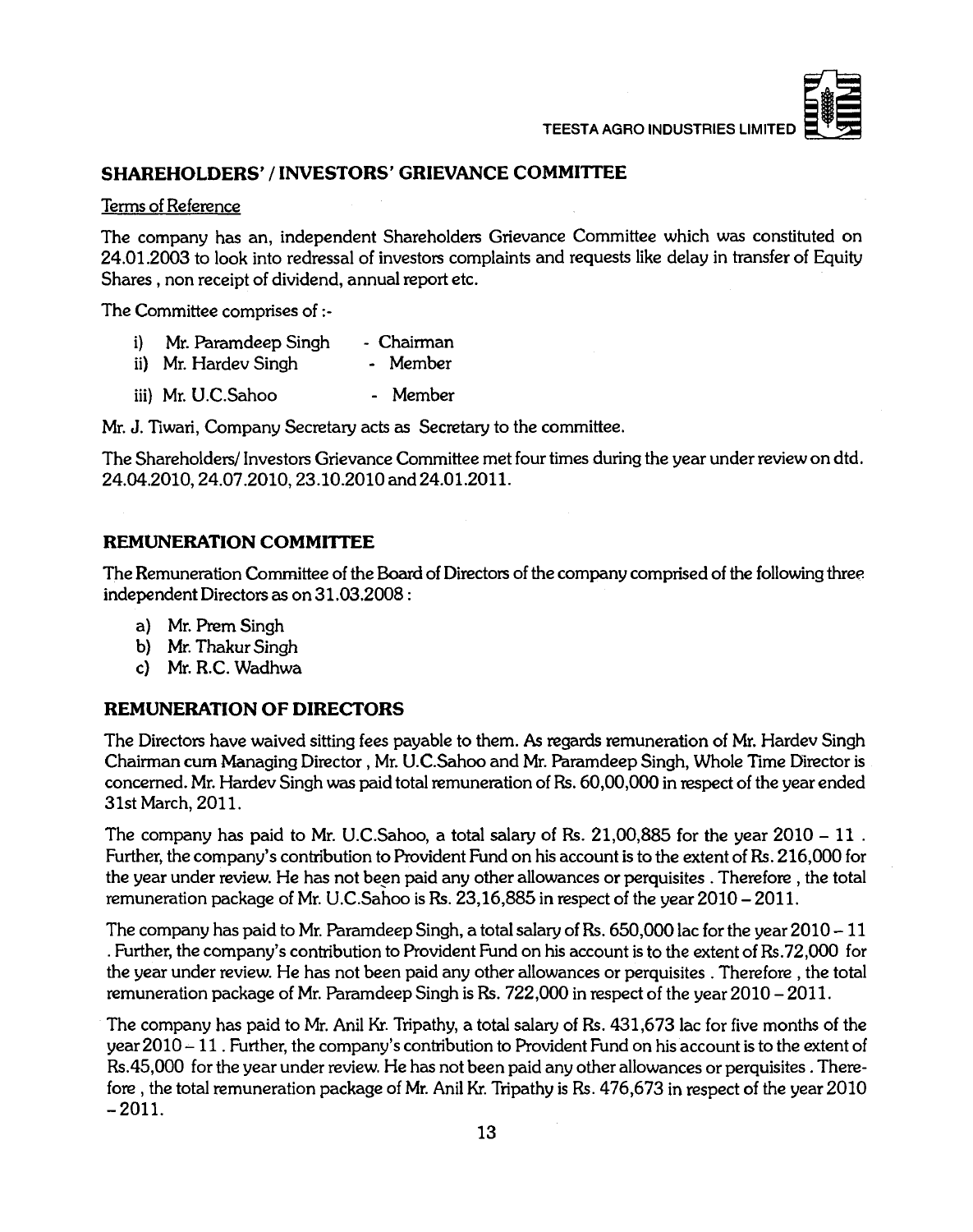

### **DETAIL ON GENERAL MEETINGS**

**Location,** *Date and time of* **General** *Meetings held during the last three years :*

| Year             | Location                                                                   | <b>AGM</b><br><b>EGM</b> | Date     | Day       | Time      | No.<br>οf<br><b>Special</b><br>Resolution |
|------------------|----------------------------------------------------------------------------|--------------------------|----------|-----------|-----------|-------------------------------------------|
| 2007<br>08       | Teesta<br>Agro Ind.<br>Ltd.<br>Mazabari,<br>Dist.<br>Rajganj<br>Jalpaiguri | <b>AGM</b>               | 27.09.08 | Saturday  | 10.00 am. | one                                       |
| 2008<br>÷.<br>09 | Same, as above                                                             | <b>AGM</b>               | 30.09.09 | Wednesday | 10.00 am. | Nil                                       |
| 2009<br>10       | Same, as above                                                             | <b>AGM</b>               | 29.09.10 | Wednesday | 10.00 am. | one                                       |

**No postal ballot were used for voting at these meetings. Further, there is no item on the agenda of the ensuing Annual General Meeting that needs approval of shareholders by postal ballot.**

#### **DISCLOSURES**

#### **RELATED PARTY TRANSACTIONS**

**i) Related party transactions are defined as transactions of the company of a material nature with its ' promoters. Directors of the management, their subsidiary or relatives etc. that may have potential conflict with the interests of the company at large.**

**Among the related party transactions are contracts or arrangement made by the company from time to time with the companies in which Directors are interested . All these contracts or arrangements are entered in a register of contracts under Section 301 of the Companies Act, 1956 and the register is placed before every Board Meeting.**

**All transactions covered under the related party transactions are regularly ratified and / or approved by the Board.**

**There has been no transactions of the company with its promoters , their subsidiary or the management that may have potential conflict with the interest of the company at large.**

**Transaction with the related parties are disclosed in Note No. 19 of schedule 15 to the accounts in the Annual Report.**

- **ii) All accounting Standards mandatorily required have been followed in preparation of financial statements and no deviation has been made in following the same.**
- **iii) Risk assessment and its minimisation procedure have been laid down by the company and the same have been informed to Board Members. These procedures are periodically reviewed to ensure that executive management controls risk through means of a property defined framework.**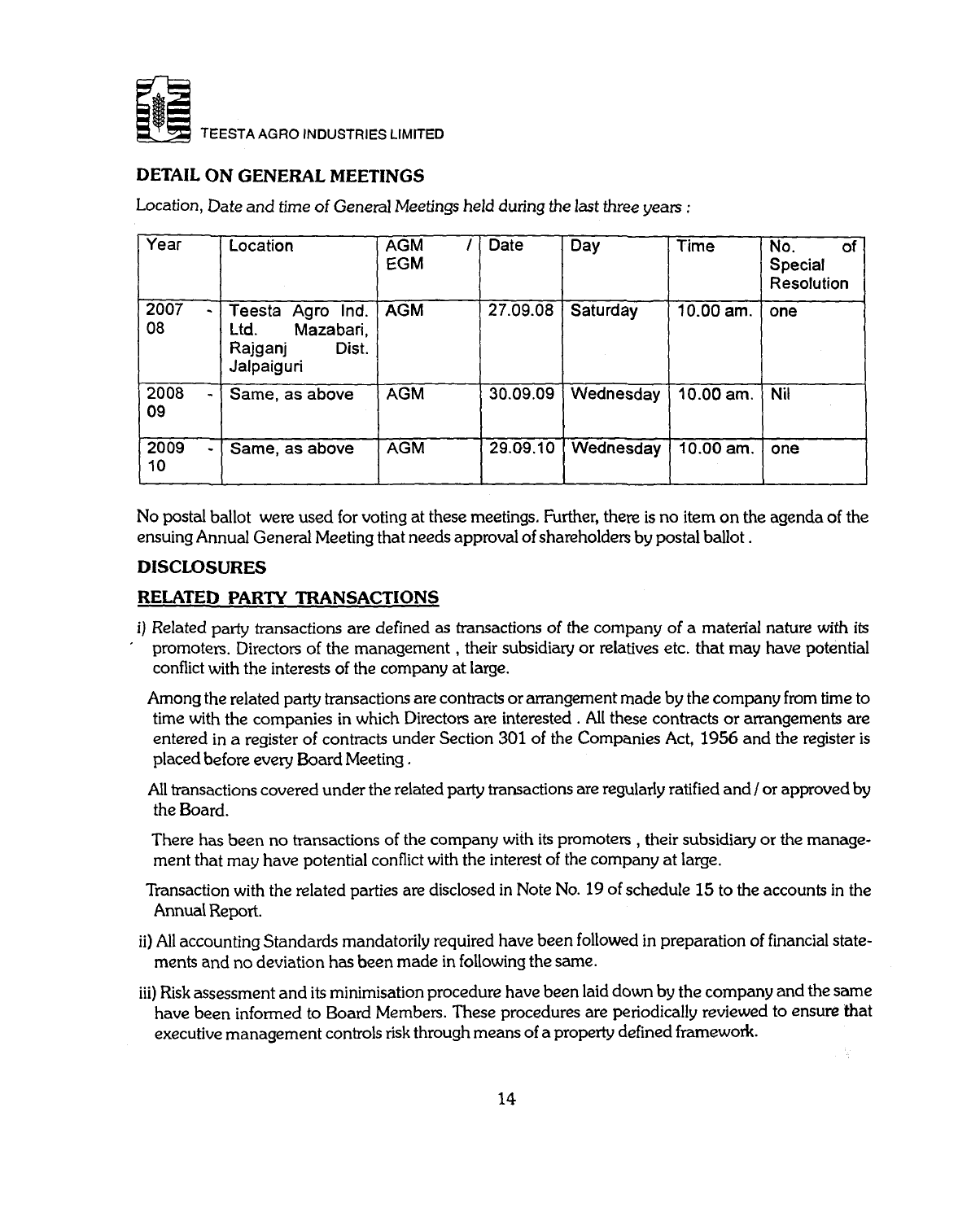

- **iv) Management discussion and analysis fonns part of the Annual Report to the shareholders and it includes discussion on matters as required under the provisions of Clause 49 of the Listing Agreement with Stock exchanges.**
- **v) No penalties or strictures have been imposed on the company by Stock Exchanges or SEBI or any statutory authority on any matter related to capital markets during the last three years.**

### **CEO CERTIFICATION**

**Certification from the Managing Director, covering the financial aspects, as required under revised corporate governance report under Clause 49 of the Listing Agreement, has been furnished to the company.**

### **GENERAL SHAREHOLDER INFORMATION**

#### **Means of Communication**

The quarterly results are published in the leading English daily (The Asian Age) and Bengali news paper **( Dainik Lipi)**

**Management discussion and analysis is a part of the Annual Report.**

**Compliance Officer:**

**Mr. J. Tiwari**

**Company Secretary**

**Teesta Agro industries Limited**

**63/1/2 Sarat Bose Road**

**Kolkata-7 0 0 025**

### **ANNUAL GENERAL MEETING**

| Date & Time           | ÷              | Septemberer 30th, 2011 at 10.00 am. |  |
|-----------------------|----------------|-------------------------------------|--|
| Venue                 |                | Teesta Agro Industries Ltd          |  |
|                       |                | Mazabari, Rajganj                   |  |
|                       |                | Dist. Jalpaiguri, West Bengal       |  |
| Financial Calendar    | $\ddot{\cdot}$ | April to March, every year          |  |
| Date of Book Closure  | ٠              | 26.09.2011 to 30.09.2011            |  |
| Dividend Payment Date | $\ddot{\cdot}$ | 17.10.2011                          |  |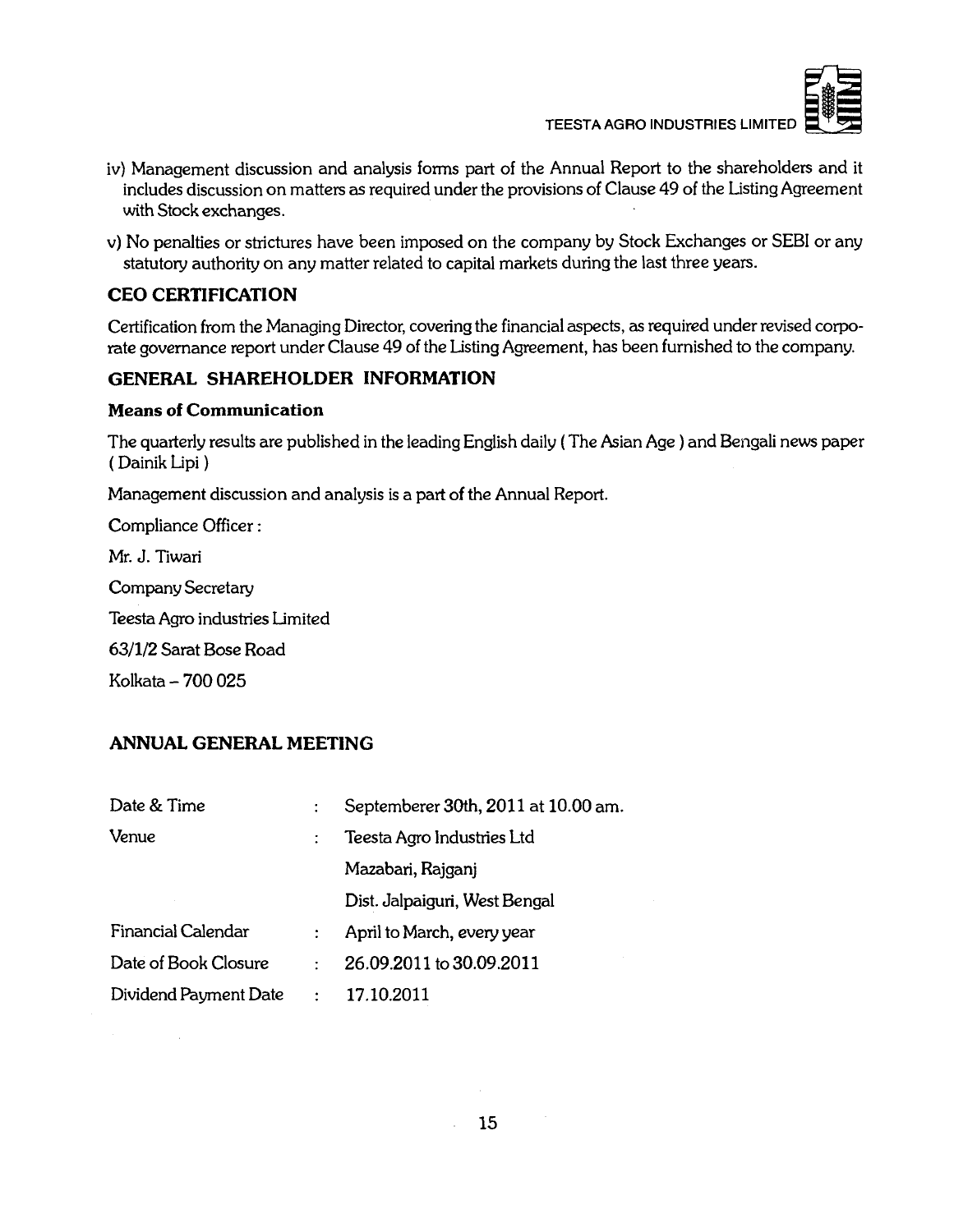

| Range              |        | <b>Shareholders</b><br><b>Shares</b> |                |                    |
|--------------------|--------|--------------------------------------|----------------|--------------------|
| No. of Shares      | Number | % total shareholders                 | <b>Numbers</b> | % to total capital |
| 500<br>1.<br>to    | 14185  | 96.3982                              | 1829699        | 36.0177            |
| 1000<br>501<br>to  | 320    | 2.1747                               | 272090         | 5.3561             |
| 2000<br>1001<br>to | 126    | 0.8563                               | 207161         | 4.0780             |
| 3000<br>2001<br>to | 32     | 0.2175                               | 82400          | 1.6220             |
| 4000<br>3001<br>to | 7      | 0.0476                               | 27300          | 0.5374             |
| 5000<br>4001<br>to | 14     | 0.0951                               | 66100          | 1.3012             |
| to 10000<br>5001   | 12     | 0.0815                               | 84500          | 1.6634             |
| 10001 and above    | 19     | 0.1291                               | 2510750        | 49.4242            |
|                    |        |                                      |                |                    |
|                    | 14715  | 100.0000                             | 5080000        | 100.0000           |

#### Distribution of Shareholding as on 31st March, 2011

#### **Listing on Stock Exchanges :**

The company's securities are listed on the following Stock Exchanges in India :

**Dalai Street Mumbai - 400 001 Dalai street, Mumbai - 400 001**

**The Stock Exchange, Mumbai The Central Depository Services ( India) Ltd. Phiroze Jeejeebhoy Towers Phiroze Jeejeebhoy Towers ( 28th Floor)**

**National Securities Depository Limited Trade World, Kamala Mills Compound** *Senapad Bapat Marg,* **Lower Parel Mumbai - 400 013**

#### De mat ISIN in CDSL & NSDL for Equity Shares :

**ISIN: INE 757D01011**

#### **Share Registrar and Transfer Agents**

**Maheshwari Datamatics Pvt. Ltd. 6, Mangoe Lane, 2nd Floor Kolkata- 7 0 0 001 Telephone Fax E Mail Business Hours 10.00** am. **to 5.30 pm.**  $\therefore$  2243 - 5029 / 5809 **2248 - 4737** : mdpl@cal.vsnl.net.in

#### **Share Transfer System**

**Share Transfer in physical form can be lodged with Maheshwari Datamatics Pvt. Ltd. at the above** mentioned address. The transfers are normally processed within  $10 - 12$  days from the date of receipt if **the documents are complete in all respects. The company also offers transfer cum de mat facility for the convenience of the investors.**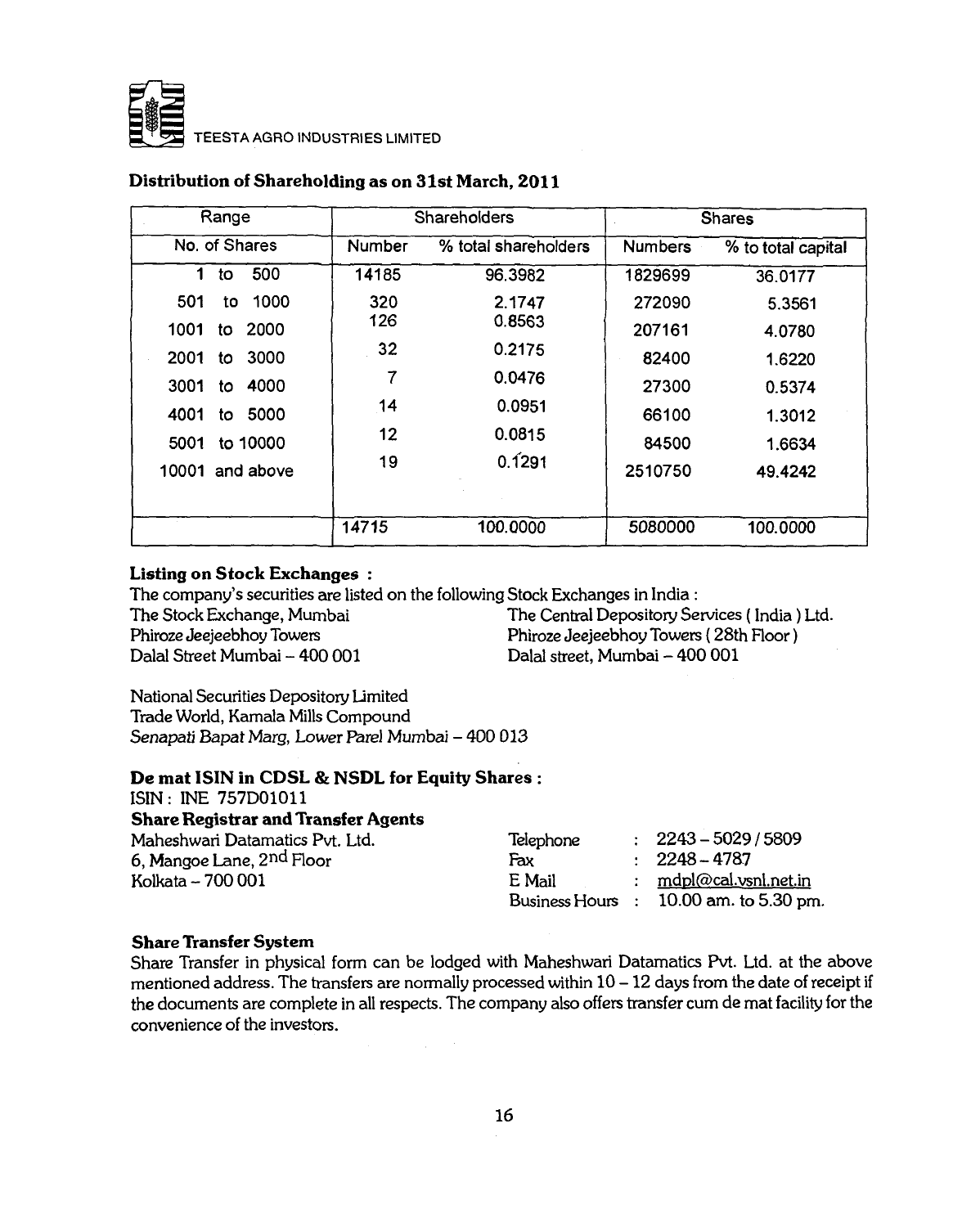

#### **Dem aterilisation of Shares and Liquidity**

**The company has since been allotted ISIN by CDSL and NSDL, the ISIN is INE 757D01011.**

#### **Com pliance of non Mandatory Requirements**

#### **1. Chairman of the Board**

**During the year under review, no expenses were incurred in connection with the office of the chairman.**

#### **2. Shareholders Rights**

**Half yearly results including summary of the significant events are presently not being sent to the shareholders of the company.**

#### **3. Training of Board Members**

**There was no Directors Training Programme during Ihe year under review.**

#### **4. M echanism for evaluating Non Executive Board Members**

**There is no mechanism for evaluating Non Executive Board Members at present.**

#### **5. W histle Blower Policy**

**There is no whistle blower policy of the company at present.**

#### Declaration by CEO pursuant to Clause 49(C) of the Listing Agreement with Stock **Exchanqefs)**

**To The Members of Teesta Agro industries Ltd.**

**Incompliance with the requirements of Clause 49(D) of the listing agreement with the Stock Exchange relating to Corporate Governance, to confirm that, on the basis of confirmations/ declarations received, all the Directors and Senior Management Personnel of the company have complied with the code of conduct framed by the company.**

**Date : The 6th, September,2011**

Place : Siliguri **Place : Siliguri For Teesta Agro Industries Ltd.** 

**Hardev Singh ( Chairman cum Managing Director )**

Address of Regd. Office and **Mazabari, Rajganj** 

**Location of Plant Dist. Jalpaiguri, west Bengal**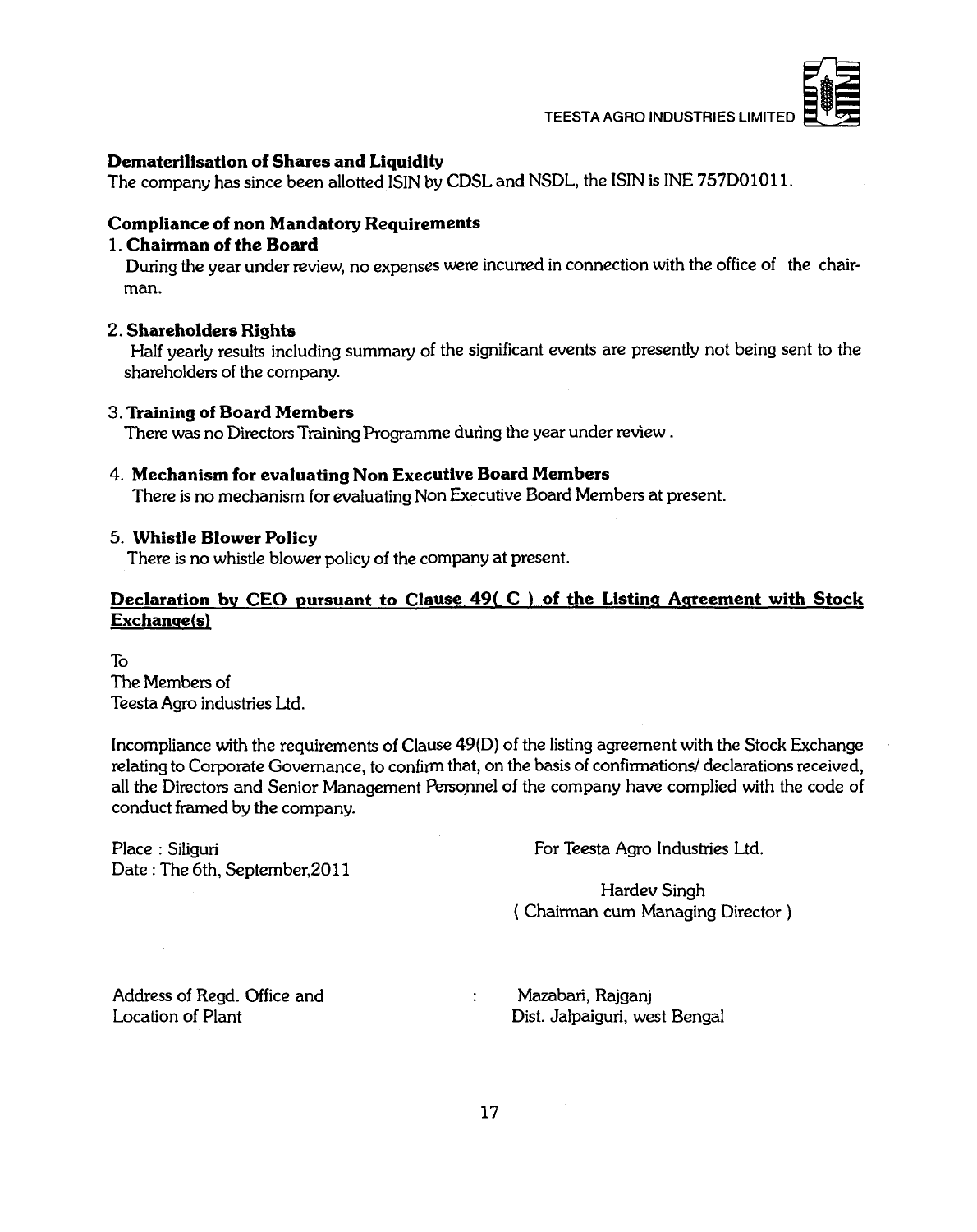

#### Auditors' Certificate on Compliance of Corporate Governance **Under Clause 49 of the Listing Agreement**

**To The Members of Teesta Agro Industries Limited**

**We have examined the compliance of the conditions of Corporate Governance by Teesta Agro Industries Limited for the year ended on March 31,2011 as stipulated in Clause 49 of the listing Agreement of the said Company with the Stock Exchanges in India, with the relevant records and documents maintained by the Company furnished to us for our review and the report on Corporate Governance asppproved by the Board of Directors.**

**THE COMPUANCE OF CONDITIONS OF CORPORATE GOVERNANCE IS THE RESPONSIBIUTY OF THE MANAGEMENT. OUR EXAMINATION WAS UMITED TO A REVIEW OF PROCEDURES AND IMPLEMENTATION THEREOF ADOPTED BY THE COMPANY FOR ENSURING THE COM-PUANCE OF THE CONDITIONS OF CORPORATE GOVERNANCE. IT IS NEITHER AN AUDIT NOR AN EXPRESSION OF OPINION ON THE HNANCIAL STATEMENTS OF THE COMPANY.**

**In our opinion and to the best of our information and according to the explanations given to us, we certify that the company has complied with the conditions of Corporate Governance as stipulated in the abovementioned Usting Agreement.**

**On the basis of our review and according to the information and explanations given to us, we state that in respect of investor grievances received during the year ended March 31,2011, no investor grievances are pending against the company for a period exceeding one month as per the records maintained by the company which are presented to the Shareholders/Investors Grievance Committee.**

**We further state that such compliance is neither an assurance as to the future viability of the Company nor the efficiency or effectiveness with which the management has conducted the affairs of the Company.**

**R. B. Mantry Partner For and on behalf of Siliguri, MANTRY & ASSOCIATES September 6,2011 Chartered Accountants**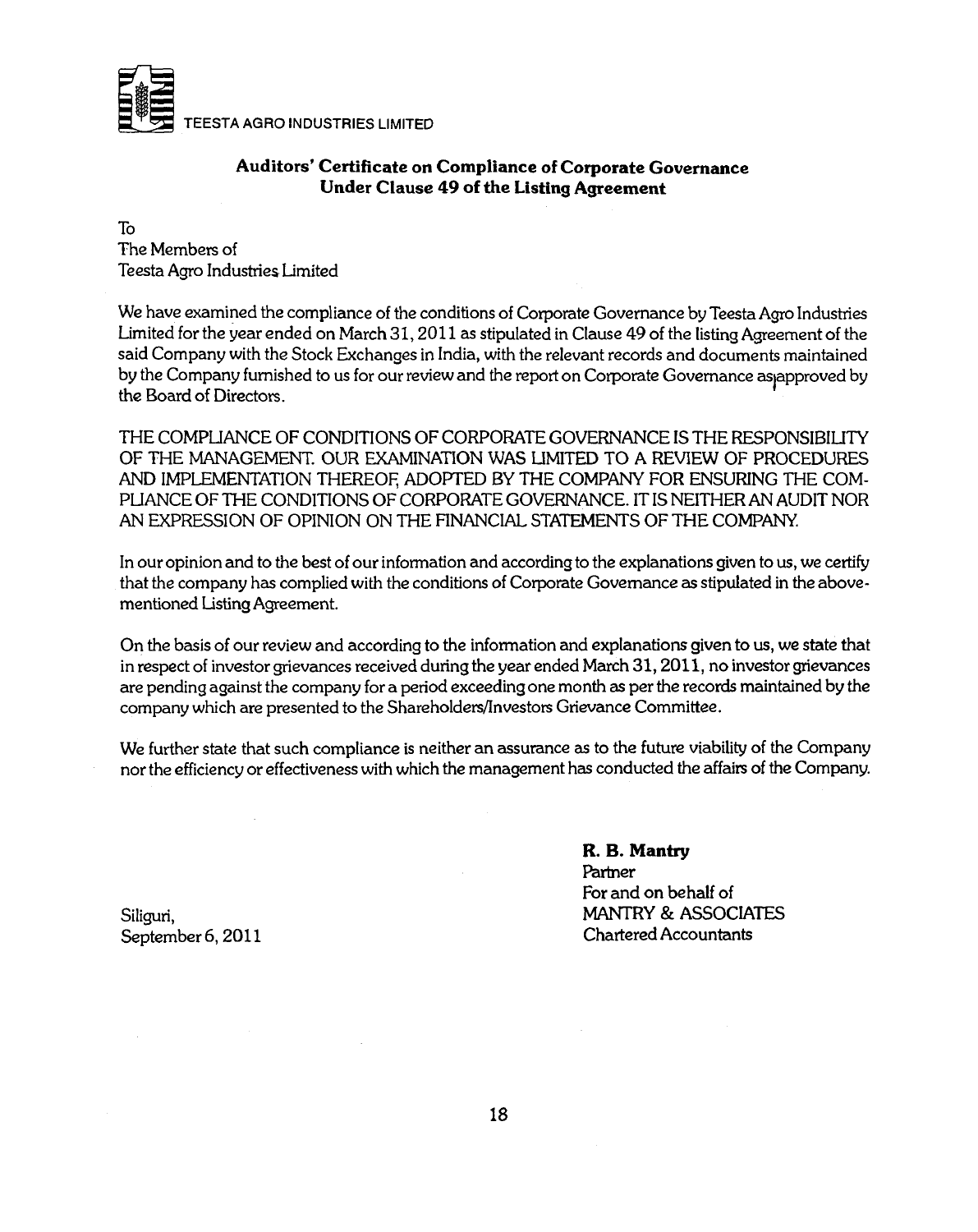



#### **ANNEXURE - C**

#### **MANAGEMENT DISCUSSION & ANALYSIS**

#### **Overview**

**Teesta Agro Industries Limited is a leading manufacturer of Sulphuric Acid NPK Fertiliser and Single Super Phosphate fertiliser. Its plant is located at Mazabari, Rajganj, Dist. Jalpaiguri, West Bengal. It has six sales offices all situated in the Eastern and North Eastern regions of India. The installed capacity of SSP is 165,000 MT, GSSP 66000 MT, Sulphuric Acid is 66,000 MT and that of NPK is 33,000 MT per annum.**

#### **Operation**

**The turnover and other receipts of your company has been Rs. 8993.75 lacs as against Rs. 6063.55 lacs in the previous year. Profit after taxation stood at Rs. 93.62 lacs as against Rs. 54.35 lacs in the previous year.**

#### **Opportunities & Threats**

**In order to promote SSP Fertilizer Government of India has implemented Nutrient based subsidy policy which treats SSP fertilizer at par with DAP and Complex fertilizers. Apart from this on 10th May, 2011 Government of India has amended Fertilizer Control Order with regard to SSP specification from water** soluble 16% P2O5 to Citrate soluble 16% P2O5 i.e. equivalent to water soluble 14.50% P2O5. This **allows SSP companies to add fillers up to 10% with their finished product, which will very much improve the bottomline of SSP manufacturers.**

**There is a discussion in Government of India level that direct subsidy will be given to farmers. Farmers will pay full price of fertilizer first and then will get subsidy on their bank account. This may hamper the volume of fertilizer sale.**

#### **Future Prospects**

**Subsidised Maximum Retail Price of SSP fertilizer is very low in comparison with other substitute fertilizers. Hence due to low price, demand for SSP fertilizer is growing day by day. To encash the growth potential of this sector, we have decided to set up a green field SSP fertilizer manufacturing unit near Chittorgarh in the State of Rajasthan. This will be our second SSP Unit. We have chosen Chittorgarh because this place is very nearer to the raw material location and we can produce SSP fertilizer at a lower cost there at. Commercial production of SSP fertilizer from our second unit is expected within October,** 2012.

#### **Human Resource Development**

**The company provides ample congenial working atmosphere , so that employees / workers can put their best efforts towards their respective responsibilities. The company provides scope for career growth also. Training programmes are also conducted to update their knowledge .**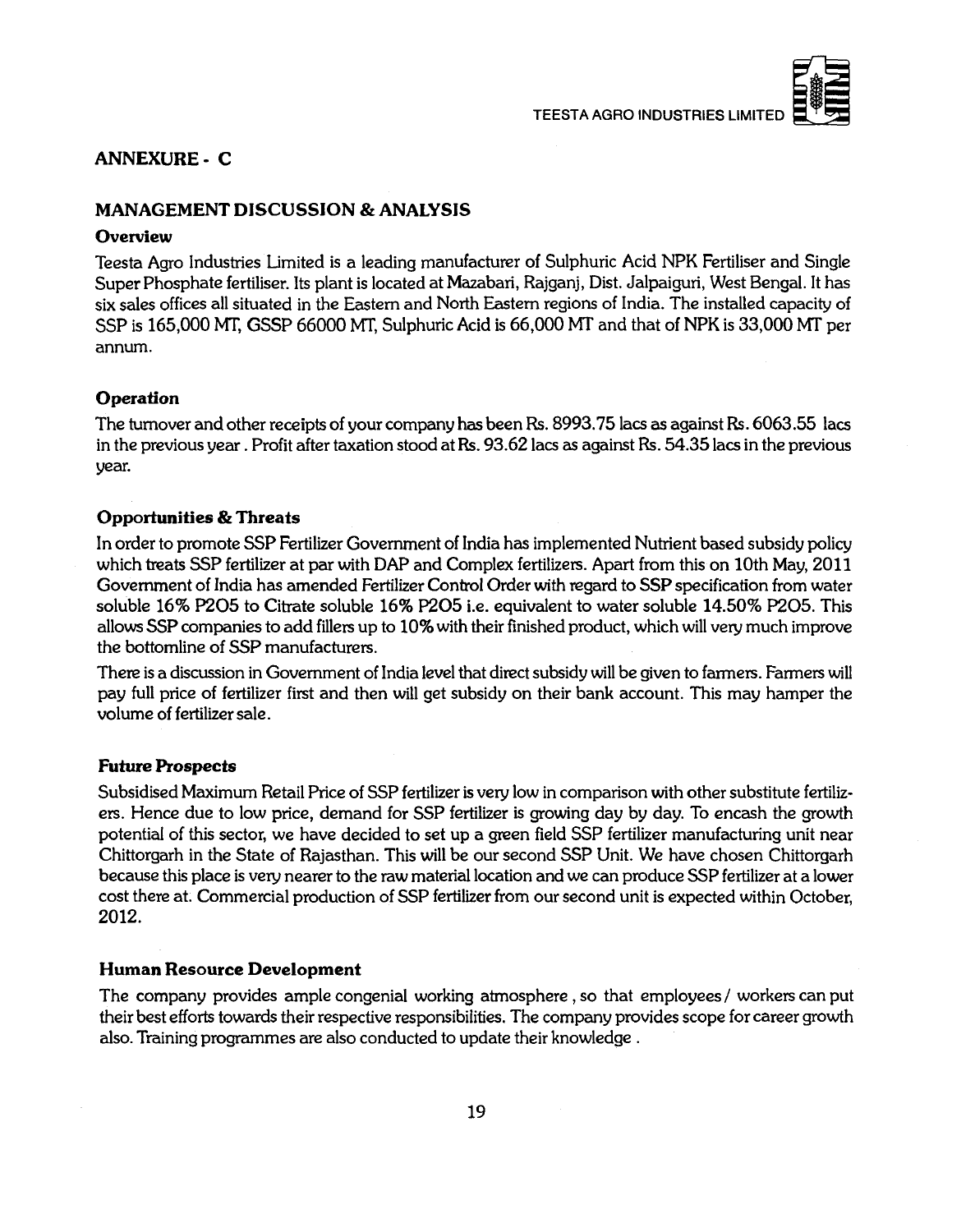

### **Adequacy of Internal control**

**The company has a proper, independent and adequate system of internal control to ensure that all assets are safeguarded and protected against loss from unauthorised use or disposition and that transactions are authorised, recorded and reported correctly. The internal control system are supplemented by an extensive programme of internal audit, review by management of documented policies, guidelines and procedures.**

**The internal control system of the company are designed to ensure that the financial and other records are reliable for preparing financial statements and other data and for maintaining accountability of assets.**

#### **Cautionary Statement**

**Statements in the Management Discussion and Analysis describing the company's objectives, projections, estimates and explanations may be forward looking statements within the meaning of applicable laws and regulations actual results might differ substantially or materially from those expressed or implied . Important development that could affect the company's operations include a downtrend in the automobile industry global or domestic or both significant changes in political and economic environment in India or key markets abroad, tax laws, litigation, labour relations, exchange rate fluctuations, interest and other costs.**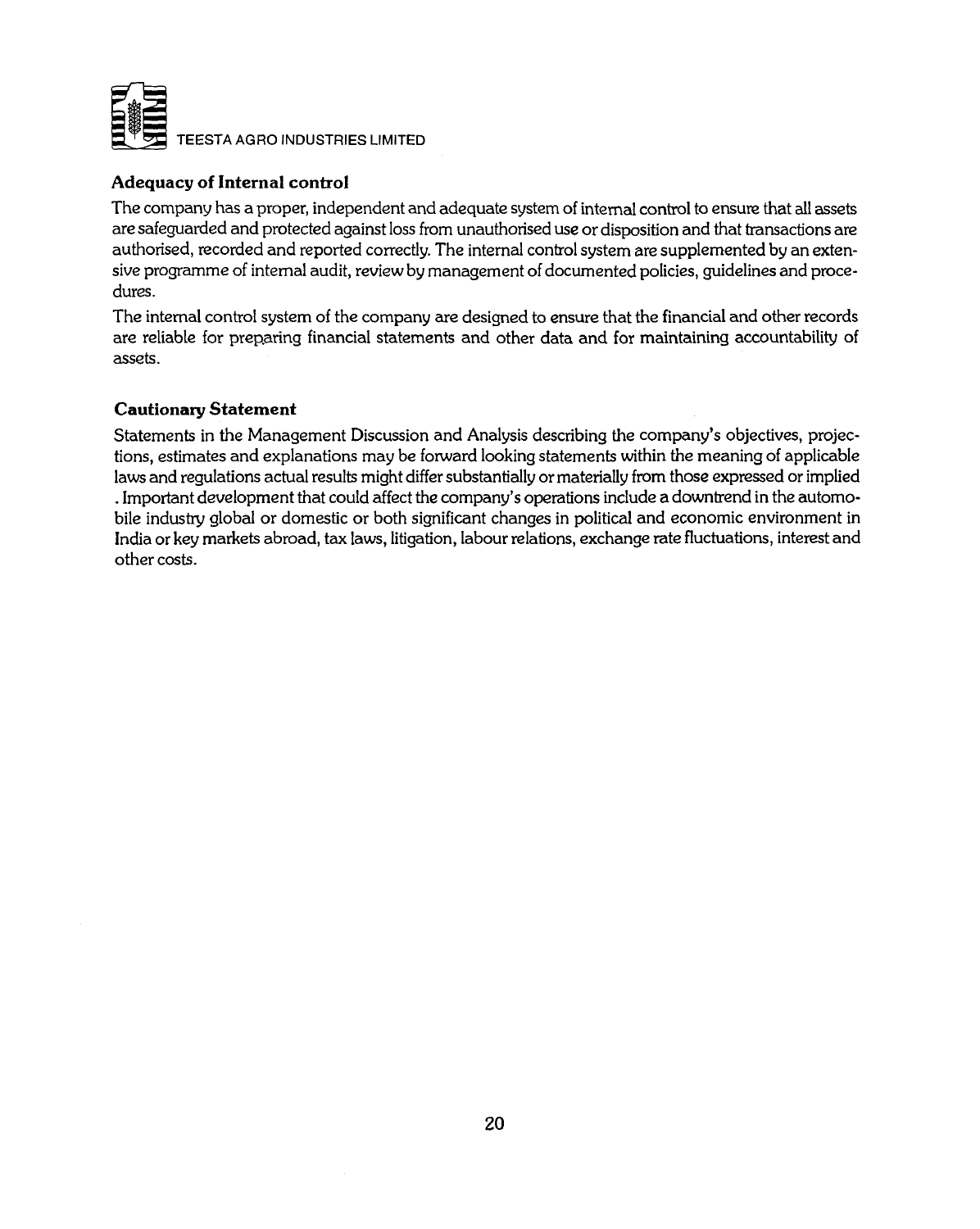

### **AUDITORS' REPORT**

**To the Members of Teesta Agro Industries Limited**

**We have audited the Balance Sheet of Teesta Agro Industries Limited as at 31st March, 2011, signed by us under reference to this report and the relative Profit and Loss Account and the Cash Flow Statement for the year ended on that date. These Financial Statements are the responsibility of the Company's management. Our responsibility is to express an opinion on these Financial Statements based on our audit.**

**We conducted our audit in accordance with auditing standards generally accepted in India. Those Standards require that we plan and perform the audit to obtain reasonable assurance about whether the Financial Statements are free of material misstatement. An audit includes, examining, on a test basis, evidence supporting the amounts and disclosures in the Financial Statements. An audit also includes assessing the accounting principles used and significant estimates made by management, as well as evaluating the overall financial statement presentation. We believe that our audit provides reasonable basis for our opinion.**

**As required by the Companies (Auditor's Report) Order, 2003 issued by the Central Government of India in terms of sub-section 4A of Section 227 of the Companies Act, 1956 and on the basis of such checks** of the books and records of the company as we considered appropriate and according to the information **and explanations given to us, we enclose in the Annexure, a statement on the matters specified in Paragraphs 4 and 5 of the said Order.**

**Further to our comments in the Annexure referred to above, we report that:**

- **1. We have obtained all the information and explanations, which to the best of our knowledge and belief, were necessary for the purpose of our audit.**
- **2. In our opinion, proper books of accounts as required by the law have been kept by the company, so far it appears from our examination of those books.**
- **3. The Balance Sheet and the Profit and Loss Account and cash flow statement dealt with by this report are in agreement with the books of accounts.**
- **4. In our opinion, the Balance Sheet and the Profit and Loss Account dealt with by this report comply with the mandatory Accounting Standards issued by the Institute of Chartered Accountants of India, referred to in sub section (3C) of Section 211 of the Companies Act, 1956.**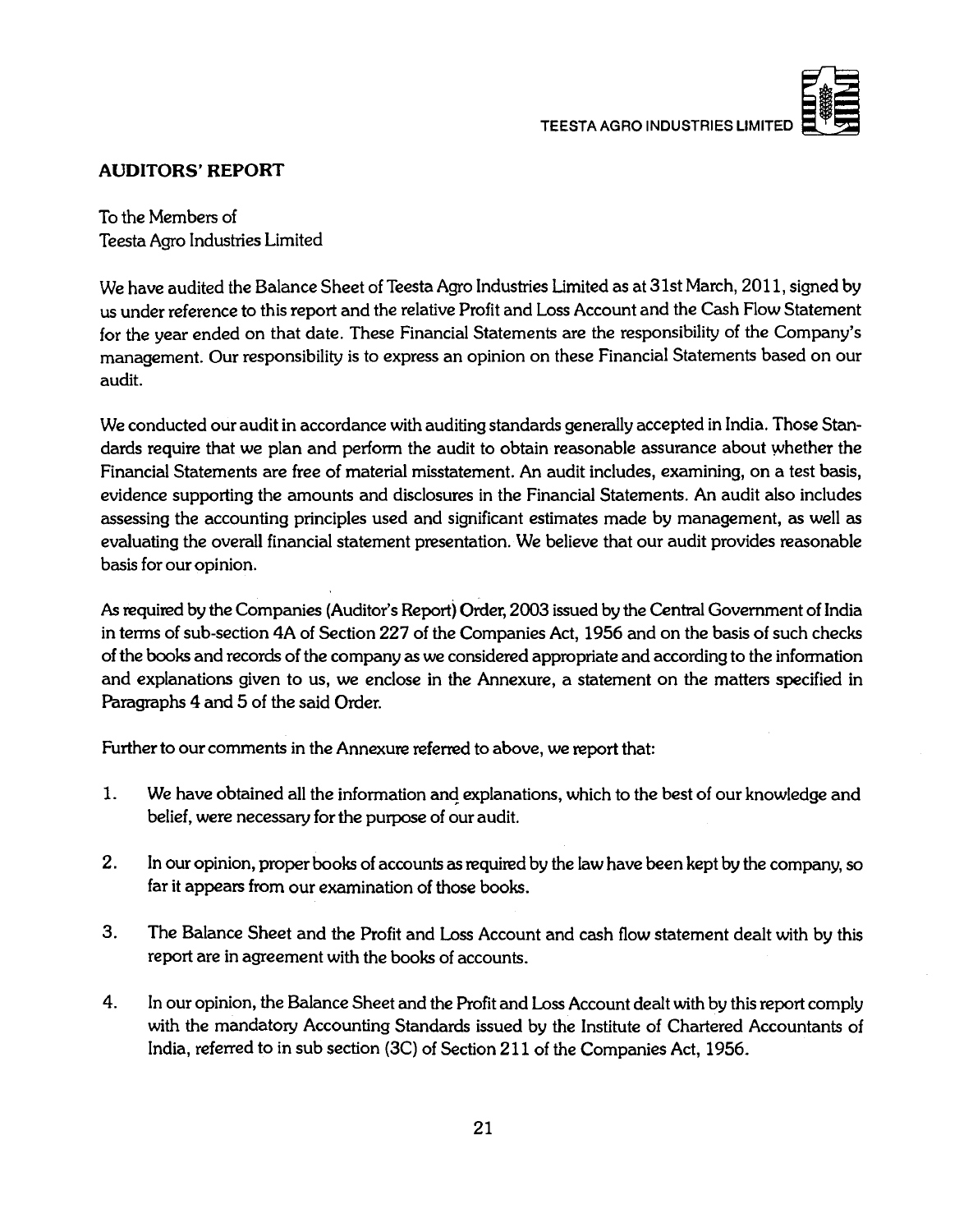

**5. Based on the representations mad^ by the Directors of the Company and the information and explanations given to us, none of the Directors of the Company is, prima-facie, as at 31st March, 2011, disqualified from being appointed as Director of a Company in terms of section 274(l)(g) of the Companies Act, 1956.**

**In our opinion and to the best of our infonnation and according to the explanations given to us, the said accounts, read together with Accounting Policies & Practices and other Notes of the schedule 15, give the information required by the Companies Act, 1956 in the manner so required and give a true and fair view in conformity with the accounting principles generally accepted in India:**

- **In the case of balance Sheet, of the state of affairs of the Company as at 31st March, 2011;**  $\blacksquare$
- **In the case of Profit and Loss Account, of the profit of the company for the year ended on that date;**  $\blacksquare$ **and**
- **In the case of Cash Flow Statement, of the cash flows for the year ended on that date.**

 $\boldsymbol{z}^{\prime}$ 

**R. B. Mantry Partner For and on behalf of Siliguri, MANTRY & ASSOCIATES September 6,2011 Chartered Accountants**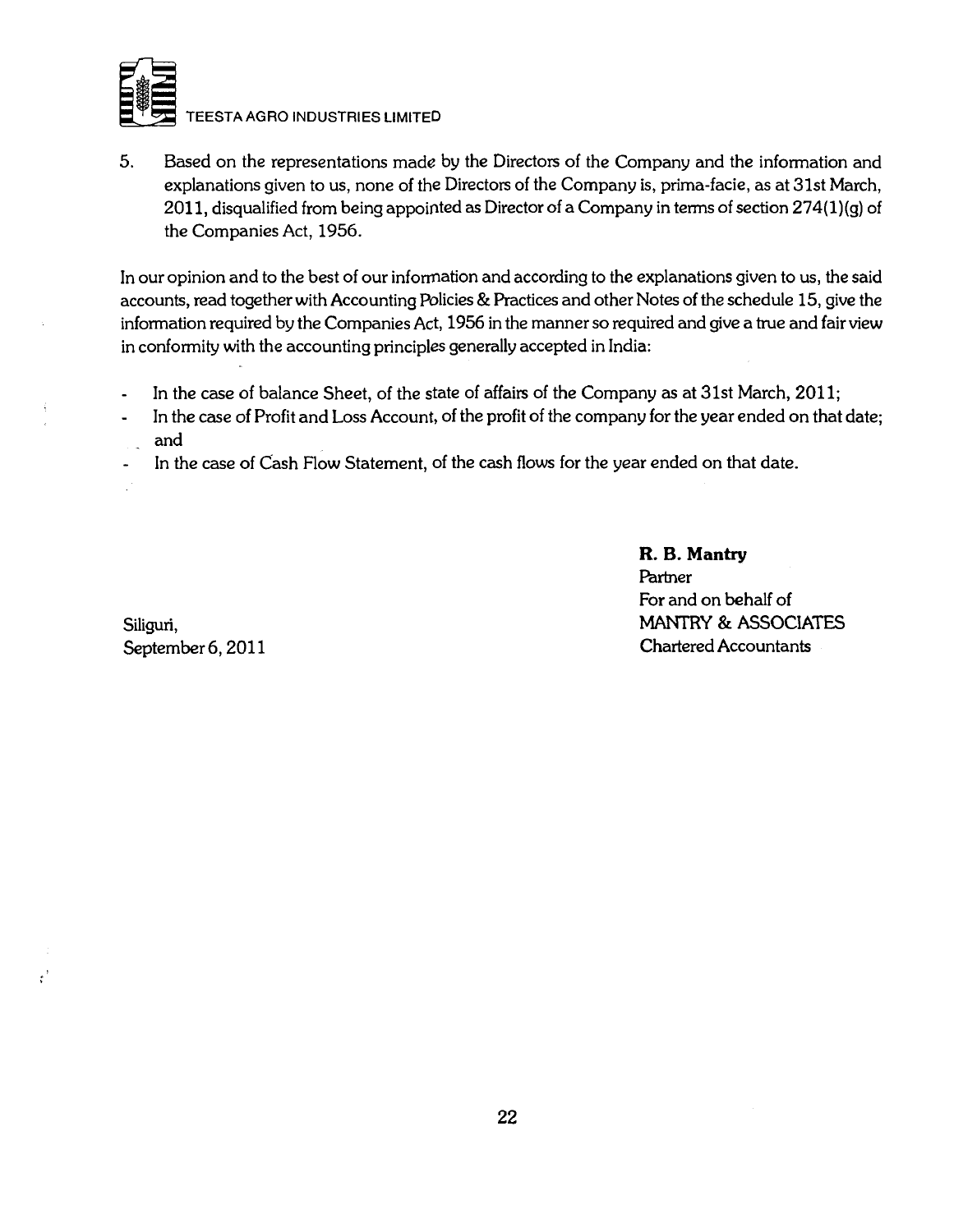

#### **ANNEXURE TO THE AUDITORS' REPORT REFERRED TO IN OUR REPORT OF EVEN DATE**

- 1. (a) The Company has maintained proper records showing full particulars including quantitative details and situations of its fixed assets.
	- (b)All the fixed assets of the Company have been physically verified during the year by the Management and no material discrepancy between the book records and the physical inventory have been noticed.
	- (c) No substantial part of fixed assets of the Company has been disposed off during the year (except land at Tufanganj).
- 2. (a) The stocks of finished goods, stores, spare parts, and raw materials (other than items in transit and lying with third parties) of the company have been physically verified by the management at the year-end.
	- (b) In our opinion, the procedures of physical verification of aforesaid stocks followed by the management are reasonable and adequate in relation to the size of the Company and nature of its business.
	- (c) The company has maintained proper records of inventories. In our opinion, the valuation of stock of finished goods, stores, spare parts and raw materials has been fair and proper in accordance with the normally accepted accounting principles and is on the same basis as in the preceding year. The discrepancies between the physical stocks and book stocks were not material, and hence taken as per book records.
- 3. (a) In our opinion, the rate of interest and other terms and conditions of loan, secured or unsecured taken by the Company during the year from companies, firms and other parties listed in the register maintained under Section 301 of the Companies Act, 1956 are prima-facie not prejudicial to the interest of the Company.
	- (b) The Company has granted *interest free unsecured loan ofRs.29.93 lakhs to Nepun Cement and Power Limited & Rs.30.00 lakh to Paramdeep Singh, Director* of the company listed in the Register maintained under Section 301 of the Companies Act, 1956.
	- (c) Interest free small advances in the nature of loans given to certain employees are generally being repaid as stipulated.
- 4. In our opinion, the Company's intemal control procedures for purchase of raw materials including components, plant and machinery, equipment and other similar assets and sale of goods are generally commensurate with the size and nature of its business and such procedures of the Company relating to purchase of stores are being strengthened to make it commensurate with its size and nature of business of the Company.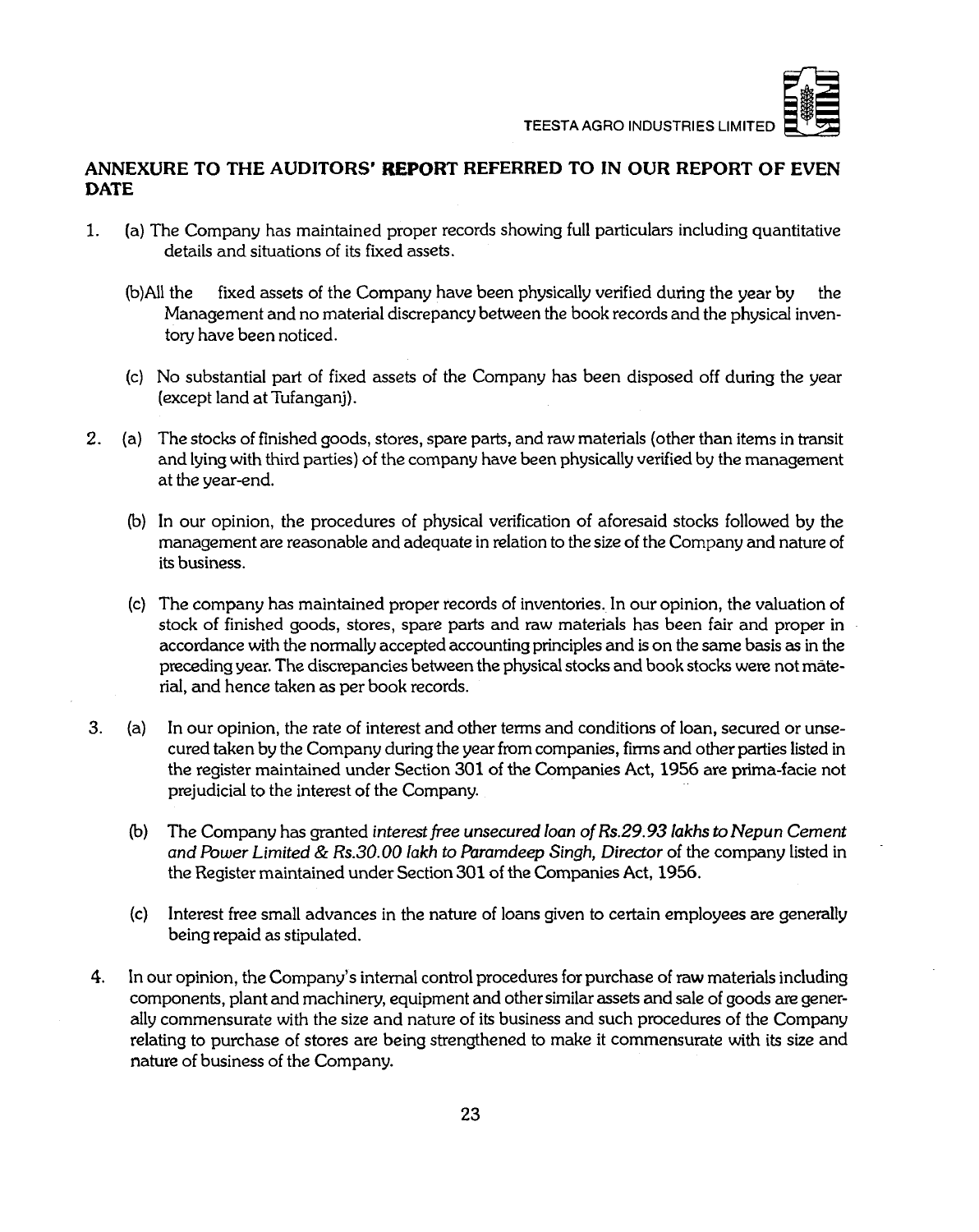

- 5. In our opinion, the transaction of purchase of goods and materials made in pursuance of contracts or agreements entered in the Register maintained under Section 301 of the Companies Act, 1956, and aggregating during the year to Rs.5,00,000 or more in respect of each party were made at prices which were reasonable having regard to prevalent market prices for such materials or the prices at which transactions for similar goods or materials were made with other parties.
- 6. The Company has not accepted any deposits from the public during the year.
- 7. In our opinion, the Company has an internal audit system (a firm of Chartered Accountants having been appointed forthe purpose). The internal audit as conducted in a phased manner, is commensurate with the size and nature of its business.
- 8. As explained to us and on the basis of the records produced, we are of the opinion that prima facie, the cost records prescribed by the Central Government under Section  $209(1)(d)$  of the Companies Act, 1956 have been maintained. However, we are not required to and have not carried out any detailed examination of such records.
- 9.  $(a)T$  he Company has been regular in depositing Provident Fund dues with the concerned authorities during the year considering the grace period allowed by the Provident Fund Department. As explained to us, the E.S.I. Act is not applicable to the Company. As on 31st March, 2011, there were no amounts outstanding in respect of undisputed Income Tax, Wealth Tax, Sales Tax, Customs Duty, Service Tax and Excise Duty which were due for mote than six months from the date they became payable.
	- (b)Di sputed sales tax, income tax, excise duty and customs duty have been disclosed in the note 9(b) of schedule 15, underthe head "contingent liabilities not provided for" in the accounts.
- 10. The company has no accumulated losses and has not incurred cash losses during the current financial year and in the immediately preceding financial year.
- 11. During the year, the company has not defaulted in repayment of its dues to financial institutions and banks.
- 12. The company has not granted any loans and advances on the basis of security by way of pledge of shares, debentures and other securities.
- 13. In our opinion, the provisions of any special statue applicable to Chit Fund, Nidhi or Mutual Benefit Fund/Societies are not applicable to the company.
- 14. In our opinion the company is not dealing or trading in shares, securities, debentures or other investments and therefore, the requirement of paragraph 4(xiv) of the Order is not applicable to the company.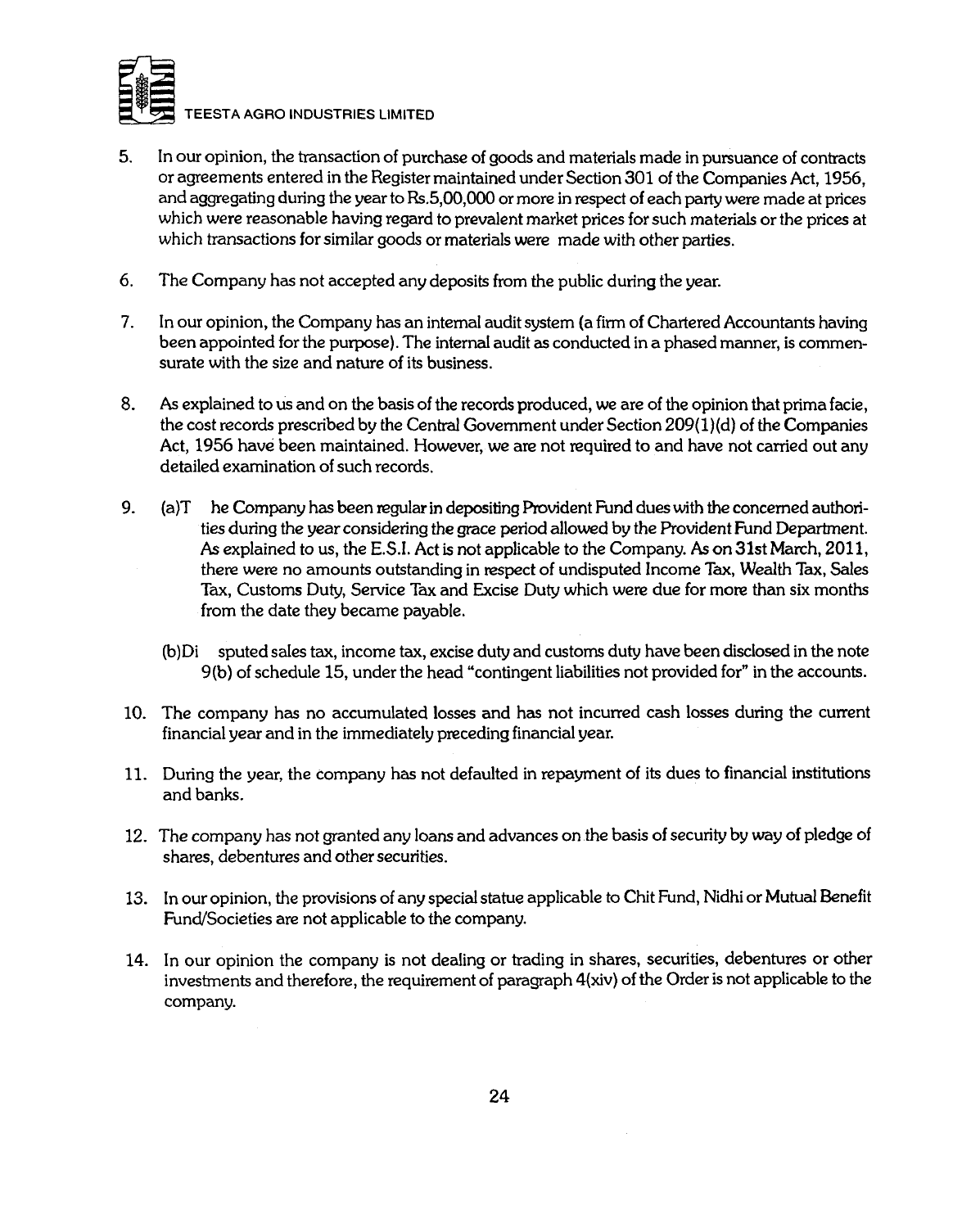

- 15. The company has not given any guarantee for the loans taken by others from banks or financial institutions.
- 16. The company has not taken any term loan during the year.
- 17. On the basis of our examination of the cash flow statement and overall examination of balance sheet, we report that the funds raised on short-term basis have not been used for long-term investments and vice versa.
- 18. The company has made preferential allotment of shares to parties covered in the register maintained under section 301 of the Companies Act, 1956 during the year as per SEBI guidelines.
- 19. The company has not issued debentures during the financial year.
- 20. The company has not raised any money by public issue.
- 21. During the course of our examination of the books and records of the company carried out in accordance with auditing standards generally accepted in India, we have neither come across any instance of fraud by the company noticed or reported during the year nor have we been informed of such case by management.

R. B. Mantry Partner For and on behalf of Siliguri, **MANTRY & ASSOCIATES** September 6, 2011 **Chartered Accountants**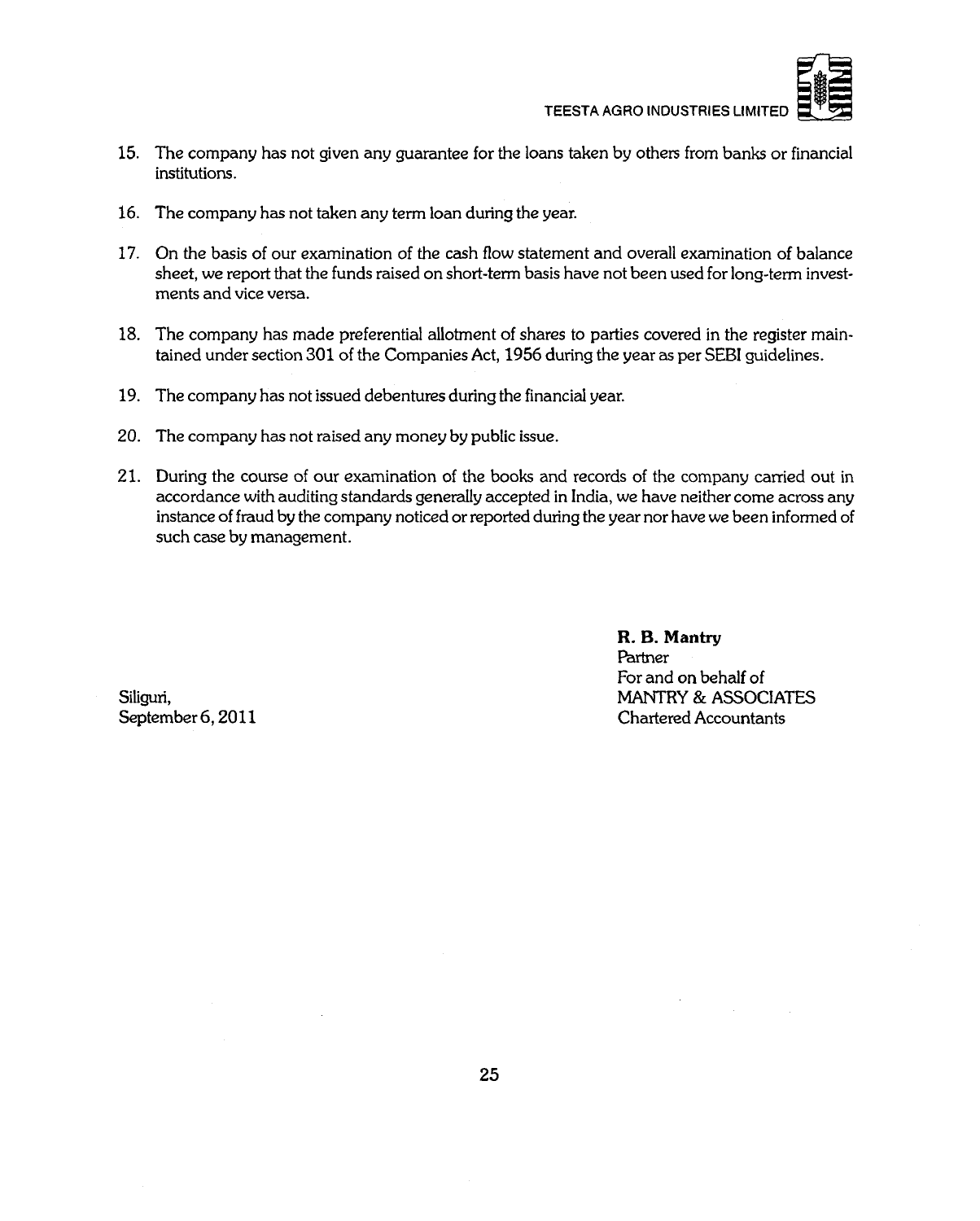

### **BALANCE SHEET AS AT 31ST MARCH, 2011**

| (Rs. in '000)                                   |                   |                                 |                          |
|-------------------------------------------------|-------------------|---------------------------------|--------------------------|
|                                                 | <b>Schedule</b>   | As at 31st                      | As at 31st               |
|                                                 |                   | <b>March, 2011</b>              | March.2010               |
| <b>SOURCES OF FUNDS</b>                         |                   |                                 |                          |
| Shareholders' Funds                             |                   |                                 |                          |
| <b>Share Capital</b>                            | 1                 | 50,350                          | 45,050                   |
|                                                 |                   |                                 |                          |
| <b>Reserves and Surplus</b>                     | 2                 | 295,189                         | 273,482                  |
|                                                 |                   |                                 |                          |
| Loan Funds<br>Secured Loans                     | з                 |                                 |                          |
| <b>Unsecured Loans</b>                          | 3A<br>3B          | 191,772<br>5.723                | 168.818<br>2.033         |
|                                                 |                   | 197,495                         | 170,851                  |
| Deferred Tax Liabilities                        |                   | 17,220                          | 18,263                   |
| (Note 17 on Schedule 15)                        |                   |                                 |                          |
|                                                 |                   | 560,254                         | 507,646                  |
|                                                 |                   |                                 |                          |
| <b>APPLICATION OF FUNDS</b>                     |                   |                                 |                          |
|                                                 |                   |                                 |                          |
| <b>Fixed Assets</b>                             | 4                 |                                 |                          |
| <b>Gross Block</b>                              |                   | 381,768                         | 350,339                  |
| Less: Depreciation<br><b>Net Block</b>          |                   | 196,079<br>185,689              | 183,926<br>166,413       |
| Capital Work-in-Progress                        |                   | 9,783                           | 31,034                   |
|                                                 |                   |                                 |                          |
| Investments                                     | 5                 | 5,777                           | 5,777                    |
|                                                 |                   |                                 |                          |
| <b>Current Assets, Loans and Advances</b>       |                   |                                 |                          |
| Inventories                                     | 6                 | 430,935                         | 285,297                  |
| <b>Sundry Debtors</b>                           | 7                 | 160,836                         | 222,553                  |
| Cash and Bank Balances                          | 8                 | 144,522                         | 209,770                  |
| <b>Other Current Assets</b>                     | 9                 | 1.004                           | 8,295                    |
| Loans and Advances                              | 10                | 124,733                         | 67,711                   |
|                                                 |                   | 862,030                         | 793,626                  |
| <b>Less: Current Liabilities and Provisions</b> | 11                |                                 |                          |
| Liabilities                                     | <b>11A</b>        | 494,009                         | 485,368                  |
| Provisions                                      | 11B               | 9,016                           | 3,836                    |
|                                                 |                   | 503,025                         | 489.204                  |
| <b>Net Current Assets</b>                       |                   | 359,005                         | 304,422                  |
|                                                 |                   | 560,254                         | 507,646                  |
| Notes on Accounts                               | $\overline{15}$   |                                 |                          |
|                                                 |                   |                                 |                          |
|                                                 |                   | The Schedules referred to above |                          |
|                                                 |                   | form part of the Balance Sheet. |                          |
|                                                 |                   |                                 |                          |
| This is the Balance Sheet referred to in        |                   |                                 |                          |
| our report of even date.                        |                   |                                 |                          |
|                                                 |                   |                                 |                          |
| R. B. Mantry                                    |                   |                                 |                          |
| Partner                                         |                   |                                 |                          |
| For and on behalf of                            |                   |                                 |                          |
| <b>MANTRY &amp; ASSOCIATES</b>                  | Hardev Singh      | Paramdeep Singh                 | J. Tiwari                |
| <b>Chartered Accountants</b>                    | Managing Director | Director                        | <b>Company Secretary</b> |
| Siliguri, September 6, 2011                     |                   |                                 |                          |
|                                                 |                   |                                 |                          |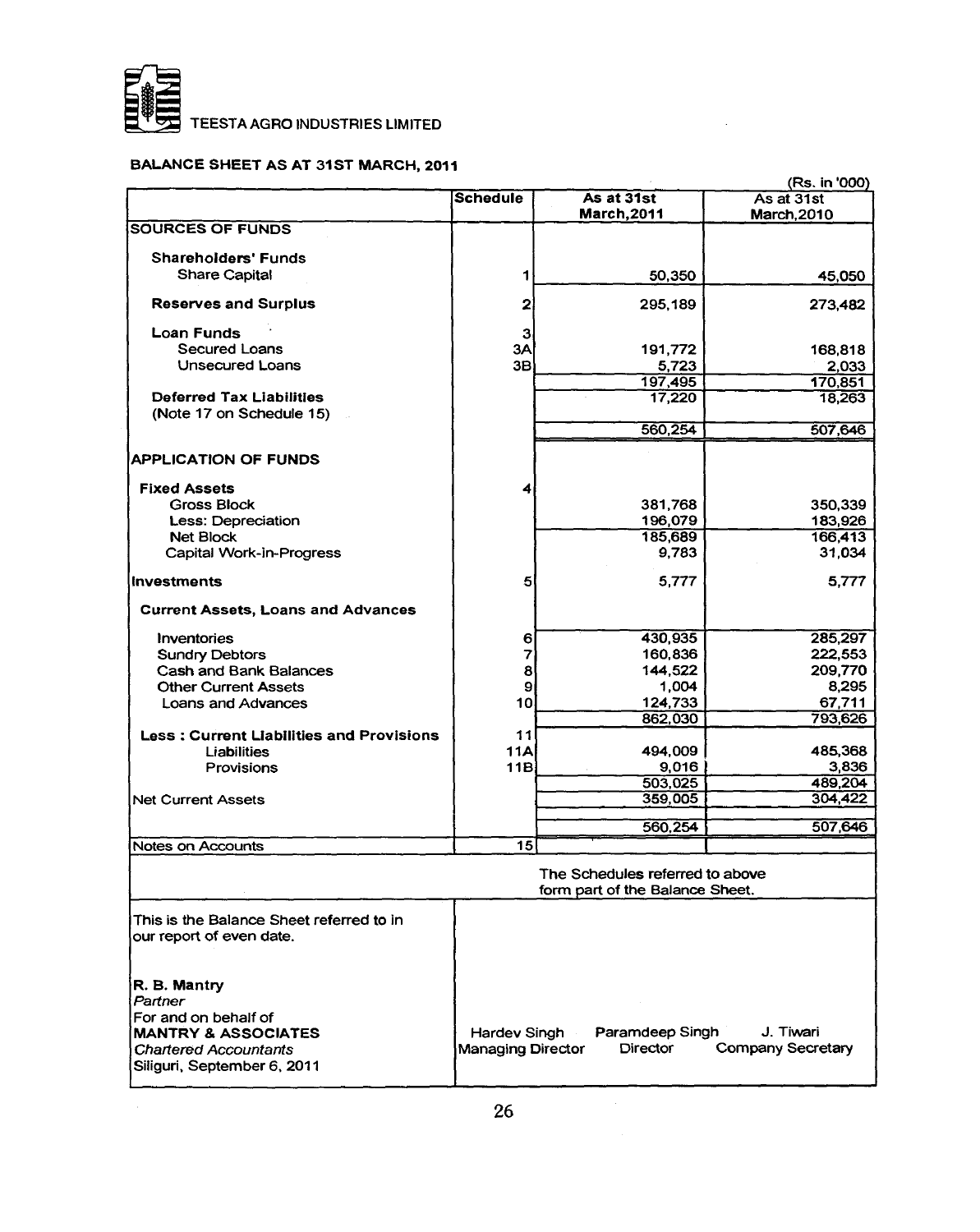

 $\Box$ 

### PROFIT AND LOSS ACCOUNT FOR THE YEAR ENDED 31ST MARCH, 2011

|                                                                    |    | Schedule For the year ended          | (Rs.in '000)<br>For the year ended |
|--------------------------------------------------------------------|----|--------------------------------------|------------------------------------|
|                                                                    |    | 31st March, 2011                     | 31st March, 2010                   |
| A. Income                                                          |    |                                      |                                    |
| <b>Sales</b>                                                       |    | 379,838                              | 417,047                            |
| Govt. Rebate                                                       |    | 507,687                              | 178,579                            |
| Other Income                                                       | 12 | 11,850                               | 10,729                             |
| <b>Closing Stock of Finished Goods</b>                             |    | 131,650                              | 112,222                            |
|                                                                    |    | 1,031,025                            | 718,577                            |
| B. Expenditure                                                     |    |                                      |                                    |
| Op. Stock of Finished Goods                                        |    | 112,222                              | 36,532                             |
| Raw Materials Consumed                                             | 13 | 753,548                              | 547,879                            |
| Packing Materials & Stores Consumed                                |    | 27,435                               | 20,421                             |
| <b>Expenses</b>                                                    | 14 | 107,548                              | 85,678                             |
| Depreciation                                                       |    | 12,153                               | 11,831                             |
| Interest                                                           |    | 4,733                                | 5,465                              |
|                                                                    |    | 1,017,639                            | 707,806                            |
|                                                                    |    | 13,386                               | 10,771                             |
| Profit/(Loss) before Taxation<br>Provision for taxation:           |    |                                      |                                    |
| - Current Tax                                                      |    | (5067)                               | (4092)                             |
| - Deferred Tax                                                     |    | 1043                                 | (1215)                             |
| - Fringe Benefit Tax for earlier year                              |    | 0                                    | (29)                               |
| Profit/(Loss) after Taxation                                       |    | 9,362                                | 5,435                              |
| Profit/(Loss) brought forward from previous year                   |    | 95,762                               | 90,327                             |
| Profit available for appropriation                                 |    | 105,124                              | 95,762                             |
| <b>Propose Dividend</b>                                            |    | 4,456                                |                                    |
| Tax on Proposed Dividend                                           |    | 740                                  |                                    |
| <b>Tranfer to General Reserve</b>                                  |    | 1,000                                |                                    |
| Profit/(Loss) carried forward to Balance Sheet                     |    | 98,928                               | 95,762                             |
|                                                                    |    |                                      |                                    |
| Earning per Equity Share (Note 16 on Schedule 15)<br>- Basic (Rs.) |    | 2.05                                 | 1.21                               |
| - Diluted (Rs.)                                                    |    | 2.05                                 | 1.21                               |
| <b>Notes on Accounts</b>                                           | 15 |                                      |                                    |
|                                                                    |    |                                      |                                    |
| ٠                                                                  |    | The Schedules referred to above form |                                    |
|                                                                    |    | part of the Profit and Loss Account. |                                    |
|                                                                    |    |                                      |                                    |
| Siliguri<br>Hardev Singh                                           |    | Paramdeep Singh                      | J. Tiwari                          |
| September 6, 2011<br><b>Managing Director</b>                      |    | <b>Director</b>                      | <b>Company Secretary</b>           |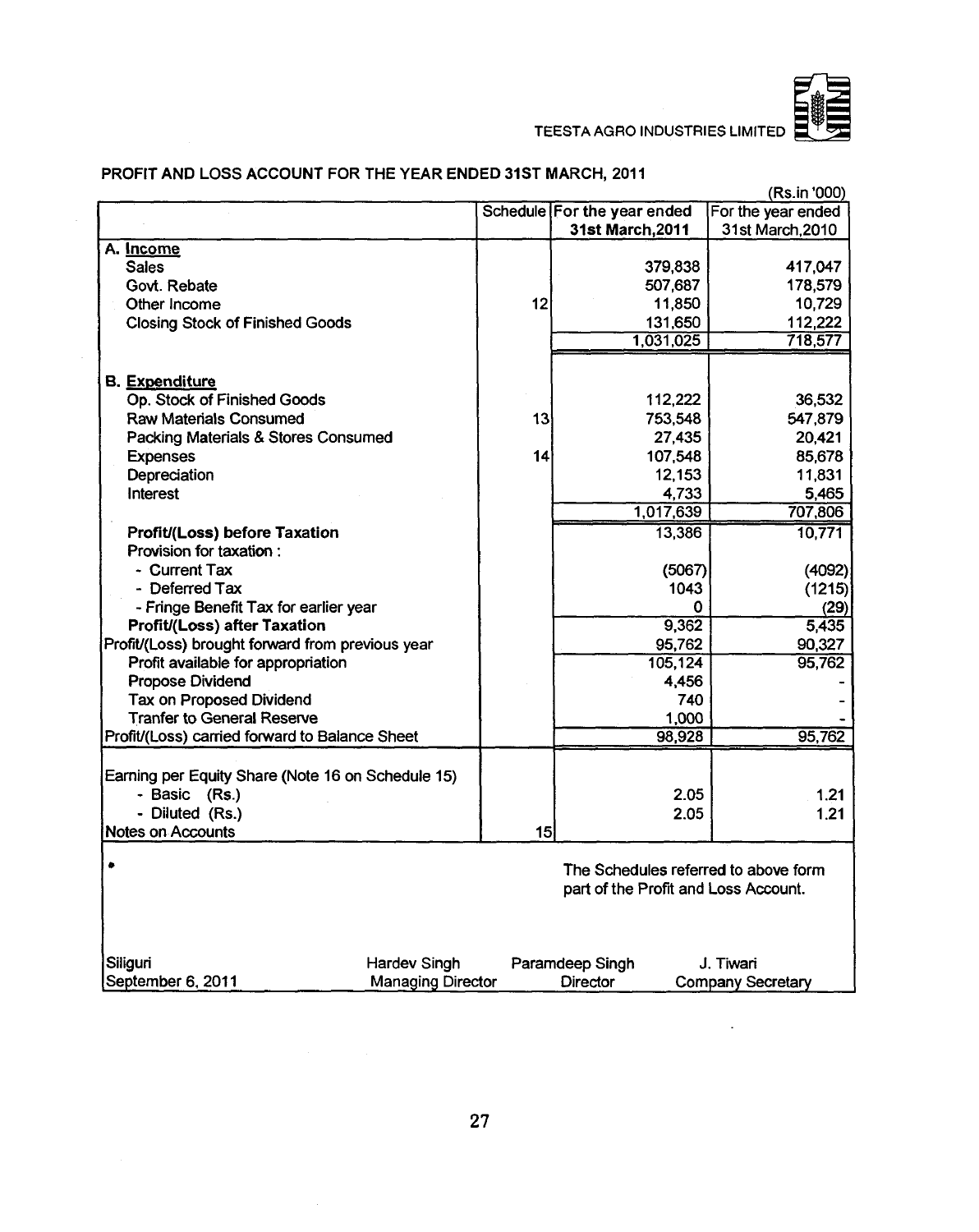

### **SCHEDULES FORMING PART OF THE BALANCE SHEET**

|    |                                                                                                                                                                      |                                  | (Rs. In '000)             |
|----|----------------------------------------------------------------------------------------------------------------------------------------------------------------------|----------------------------------|---------------------------|
|    |                                                                                                                                                                      | As at 31st<br><b>March, 2011</b> | As at 31st<br>March, 2010 |
|    | <b>1. SHARE CAPITAL</b>                                                                                                                                              |                                  |                           |
|    | Authorised:                                                                                                                                                          |                                  |                           |
|    | 80,00,000 Equity Shares of Rs.10/- each                                                                                                                              | 80,000                           | 80,000                    |
|    | 20,00,000 8% Cumulative Preference Shares of Rs.10/- each                                                                                                            | 20,000                           | 20,000                    |
|    |                                                                                                                                                                      | 100,000                          | 100,000                   |
|    | Issued, Subscribed and paid up:                                                                                                                                      |                                  |                           |
|    | 50,80,000 Equity Shares of Rs.10/- each                                                                                                                              | 50,800                           | 45,500                    |
|    | Less: Allotment Money in Arrear                                                                                                                                      | (450)                            | (450)                     |
|    |                                                                                                                                                                      | 50,350                           | 45,050                    |
| 2. | <b>RESERVES AND SURPLUS</b>                                                                                                                                          |                                  |                           |
|    | Capital Reserves                                                                                                                                                     | 179,871                          | 166,570                   |
|    | <b>Capital Redemption Reserve</b>                                                                                                                                    | 11,150                           | 11,150                    |
|    | <b>Share Premium Account</b>                                                                                                                                         | 4,240                            |                           |
|    | General Reserve                                                                                                                                                      | 1,000                            |                           |
|    | <b>Profit and Loss Account</b>                                                                                                                                       | 98,928                           | 95,762                    |
|    |                                                                                                                                                                      | 295,189                          | 273,482                   |
|    | <b>3. LOAN FUNDS</b><br>A. Secured Loans                                                                                                                             |                                  |                           |
|    | Cash Credit with Banks<br>(Secured, by hypothecation of the Company's entire<br>stocks, book debts and second charge on Fixed Assets)<br>(Cash Credit Limit 200,000) | 191,740                          | 167,571                   |
|    | Vehicle Loan from Banks<br>(Secured, by hypothecation of Vehicles financed)                                                                                          | 32                               | 1.247                     |
|    |                                                                                                                                                                      | 191,772                          | 168,818                   |
|    | <b>B. Unsecured Loans</b>                                                                                                                                            |                                  |                           |
|    | <b>From Directors</b>                                                                                                                                                | 55                               | 55                        |
|    | From Others                                                                                                                                                          | 5,668                            | 1,978                     |
|    |                                                                                                                                                                      | 5,723                            | 2,033                     |
|    |                                                                                                                                                                      |                                  |                           |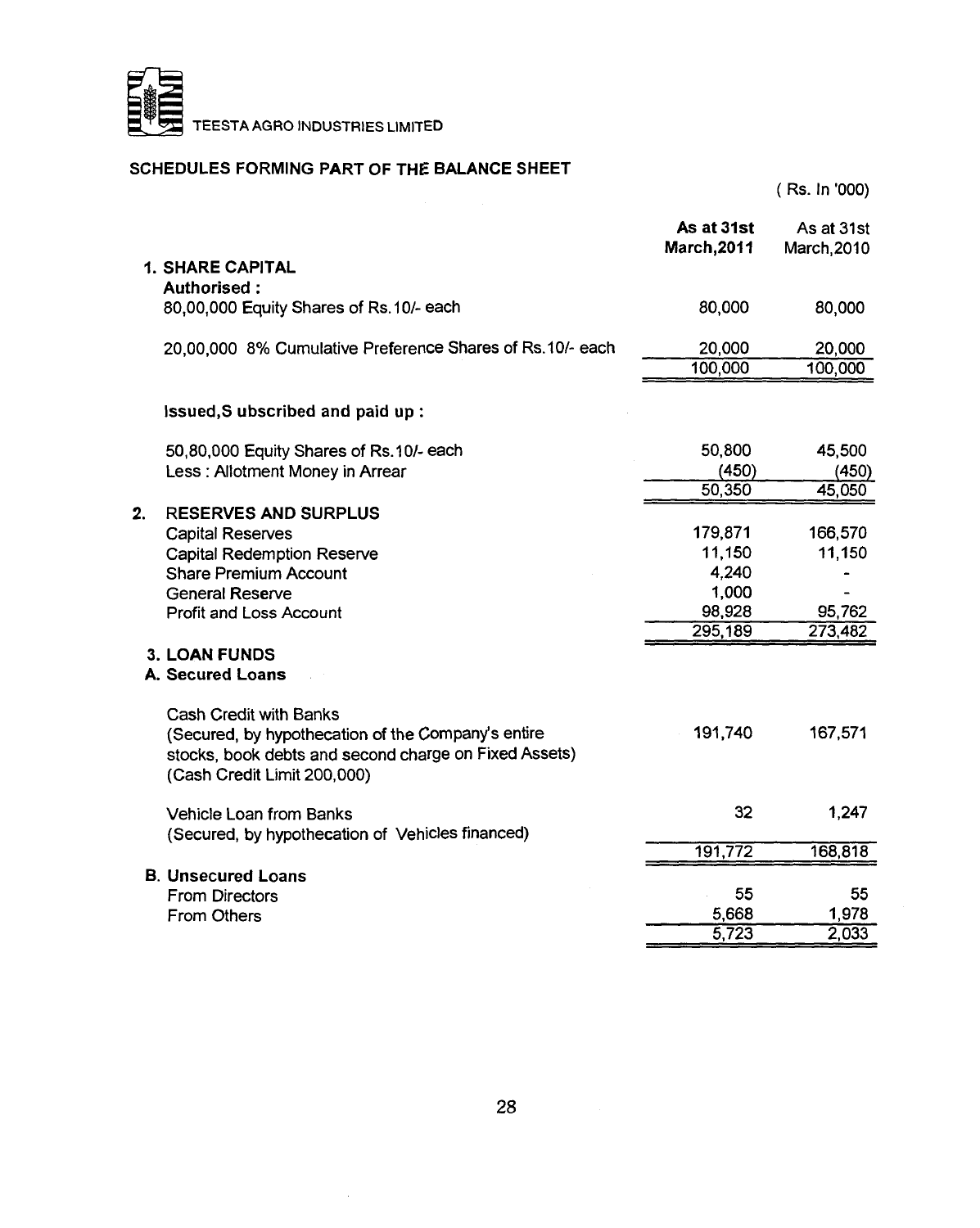### **SCHEDULES FORMING PART OF THE BALANCE SHEET**

(Rs. in '000)

### **4. FIXEDASSETS**

N> **VO**

|                                | <b>GROSS</b><br><b>BLOCK</b>                  |                            |                                 | <b>DEPRECIATION</b>                  |                                     |                 |                                 | <b>NET BLOCK</b>                                |             |                           |
|--------------------------------|-----------------------------------------------|----------------------------|---------------------------------|--------------------------------------|-------------------------------------|-----------------|---------------------------------|-------------------------------------------------|-------------|---------------------------|
| <b>Description</b>             | Original<br>Cost as on<br>31.03.2010 the year | <b>Additions</b><br>During | Sale/Adj.<br>During<br>the year | Original<br>Cost as on<br>31.03.2011 | Depreciation_<br>upto<br>31.03.2010 | For the<br>vear | Sale/Adj.<br>During<br>the year | Depreciation   As At 31st<br>upto<br>31.03.2011 | March, 2011 | As At 31st<br>March, 2010 |
| Land (Freehold)                | 18,659                                        | 16,557                     | 902                             | 34,314                               |                                     |                 |                                 |                                                 | 34,314      | 18,659                    |
| <b>Buildings</b>               | 144,756                                       | 10,853                     | $\blacksquare$                  | 155,609                              | 41,216                              | 4,117           |                                 | 45,333                                          | 110,276     | 103,540                   |
| <b>Plant &amp; Machinery</b>   | 152,518                                       | 453                        | $\qquad \qquad \blacksquare$    | 152,971                              | 119,396                             | 6,204           | $\overline{a}$                  | 125,600                                         | 27,371      | 33,122                    |
| <b>Electrical Installation</b> | 14,281                                        | $\blacksquare$             |                                 | 14,281                               | 14,281                              | ٠               |                                 | 14,281                                          |             | $\blacksquare$            |
| <b>Furniture &amp; Fixture</b> | 5,472                                         | 689                        |                                 | 6,161                                | 2,629                               | 375             |                                 | 3,004                                           | 3,157       | 2,843                     |
| <b>Office Equipment</b>        | 2,572                                         | 163                        |                                 | 2,735                                | 2,460                               | 119             | $\blacksquare$                  | 2,579                                           | 156         | 112                       |
| Vehicles                       | 12,081                                        | 3,616                      |                                 | 15,697                               | 3,944                               | 1,338           |                                 | 5,282                                           | 10,415      | 8,137                     |
| Total                          | 350,339                                       | 32,331                     | 902                             | 381,768                              | 183,926                             | 12,153          |                                 | 196,079                                         | 185,689     | 166,413                   |
| <b>Previous Year</b>           | 345,778                                       | 4,560                      | ٠                               | 350,338                              | 172,094                             | 11,831          |                                 | 183,925                                         | 166,413     |                           |

H **m m § s** *X o* 2 O **c** *a>* H 2 m *cn* **m o**

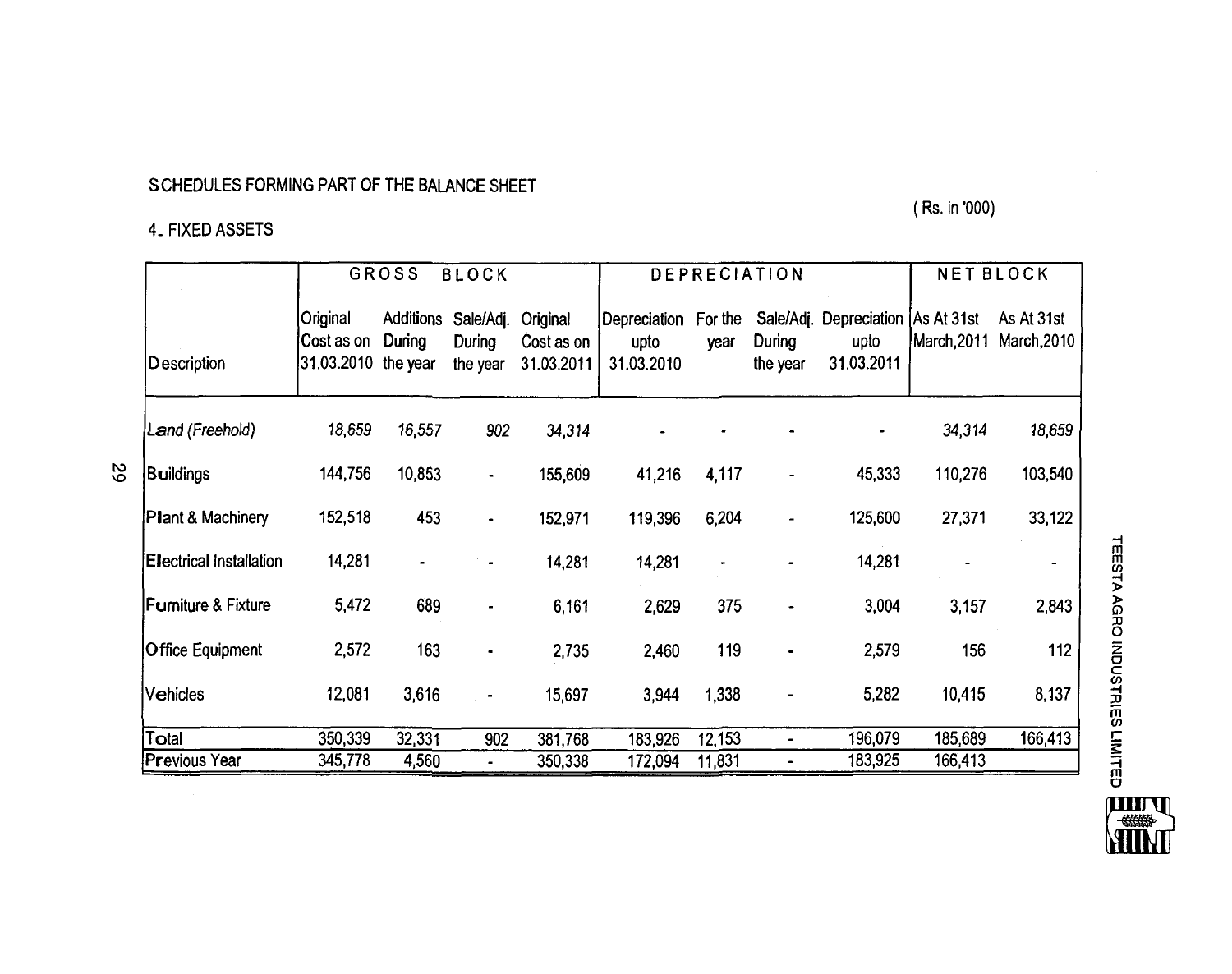

### **SCHEDULES FORMING PART OF THE BALANCE SHEET**

|    |                                                           | As at 31st<br><b>March, 2011</b> | As at 31st<br>March, 2010 |
|----|-----------------------------------------------------------|----------------------------------|---------------------------|
| 5. | <b>INVESTMENTS</b>                                        |                                  |                           |
|    | - Long term investments at cost                           |                                  |                           |
|    | <b>Shares in Companies (Quoted)</b>                       |                                  |                           |
|    | 69,418 equity shares of Allahabad Bank of Rs.10/- each    | 3777                             | 3,777                     |
|    | fully paid up (Aggregate cost of quoted investments 3777, |                                  |                           |
|    | Market value of quoted investments 16,105, Previous       |                                  |                           |
|    | Year 10,494)                                              |                                  |                           |
|    | Units in Mutual Funds (Quoted)                            |                                  |                           |
|    | 50568.9 units of SBI Mid Cap Fund (Growth Option)         | 2000                             | 2,000                     |
|    | (Aggregate cost of quoted investments 2000, Market value  |                                  |                           |
|    | of quoted investments 1,106, Previous Year 556)           |                                  |                           |
|    |                                                           | 5777                             | 5,777                     |
|    | <b>6. INVENTORIES</b>                                     |                                  |                           |
|    | - At cost                                                 |                                  |                           |
|    | <b>Consumable Stores</b>                                  | 10,149                           | 9.630                     |
|    | <b>Raw Materials</b>                                      | 287,567                          | 54,981                    |
|    | <b>Raw Materials in Transit</b>                           | 1,569                            | 108,464                   |
|    | - At lower of cost and net realisable value               |                                  |                           |
|    | <b>Finished Goods</b>                                     | 131,650                          | 112,222                   |
|    |                                                           | 430,935                          | 285,297                   |
|    | <b>7. SUNDRY DEBTORS</b>                                  |                                  |                           |
|    | (Unsecured, considered good except as                     |                                  |                           |
|    | indicated below)                                          |                                  |                           |
|    | Debts outstanding for a period exceeding six months       | 51.105                           | 49,362                    |
|    | (Includes Subsidy/Rebate receivable from                  |                                  |                           |
|    | Government 1,515, Previous year 7,464)                    |                                  |                           |
|    |                                                           |                                  |                           |
|    | <b>Other Debts</b>                                        | 109,731                          | 173,191                   |
|    | (Includes Subsidy/Rebate receivable from                  |                                  |                           |
|    | Government 41,877, Previous year 105,829)                 | 160,836                          | 222,553                   |
|    | <b>8. CASH AND BANK BALANCES</b>                          |                                  |                           |
|    | Cash in Hand                                              | 584                              | 471                       |
|    | Cheques in Hand                                           |                                  | 1,250                     |
|    | Balance with Scheduled Banks on:                          |                                  |                           |
|    | <b>Current Accounts</b>                                   | 13,788                           | 196,611                   |
|    | <b>Fixed Deposit Accounts</b>                             | 130,150                          | 11,438                    |
|    | (Pledged with Banks - being Margin against                |                                  |                           |
|    | Bank guarantees, Letter of Credits, etc.)                 |                                  |                           |
|    |                                                           | 144,522                          | 209,770                   |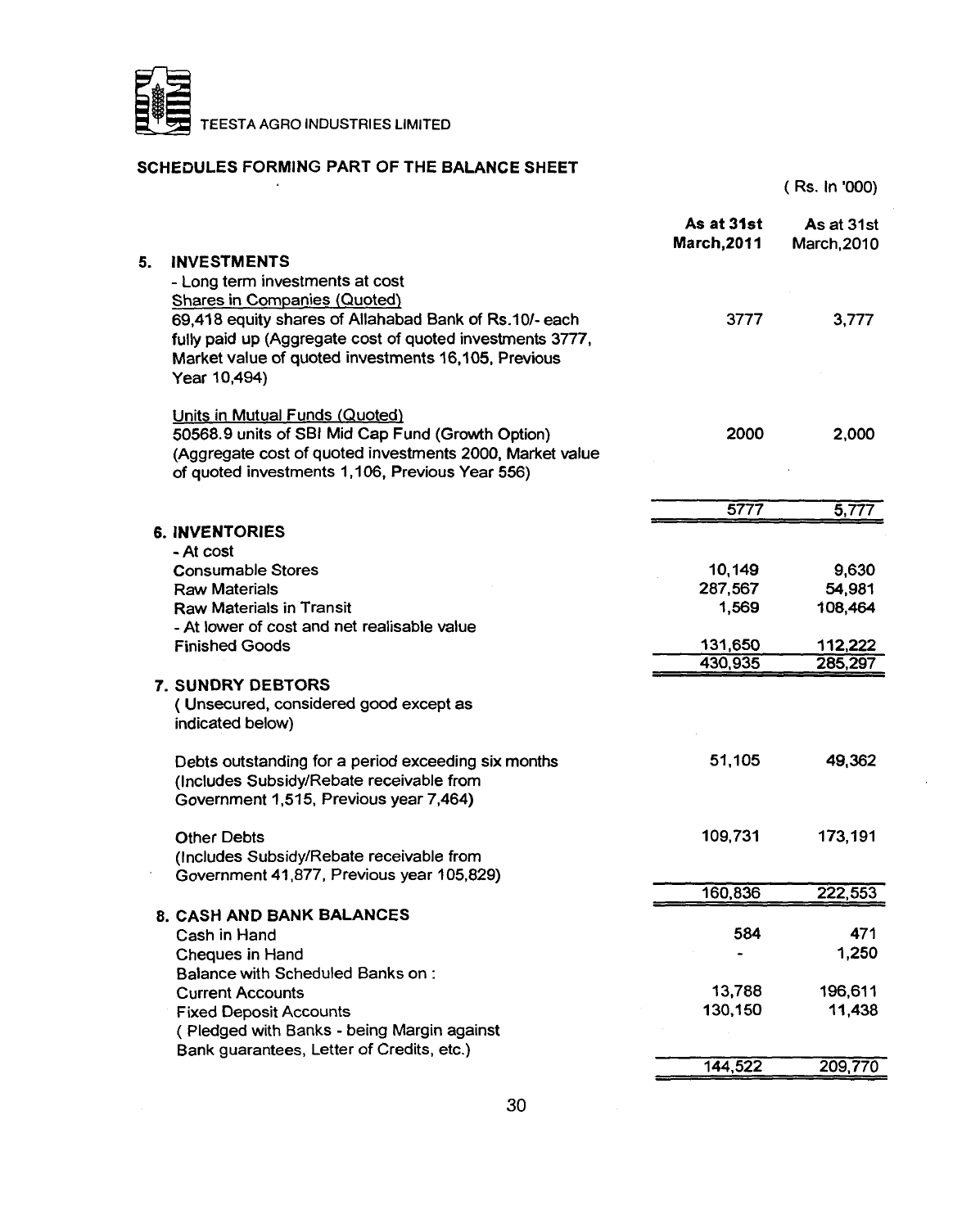l.



### SCHEDULES FORMING PART OF THE BALANCE SHEET

**(Rs. In '000)**

|                                                                                      | As at 31st<br><b>March, 2011</b> | As at 31st<br>March, 2010 |
|--------------------------------------------------------------------------------------|----------------------------------|---------------------------|
| <b>9. OTHER CURRENT ASSETS</b>                                                       |                                  |                           |
| (Unsecured, cosidered good)                                                          |                                  |                           |
| Interest accured on National Saving Certificates                                     |                                  |                           |
| and Fixed Deposit etc. with Banks                                                    | 229                              | 5.385                     |
| Deposit with Government Authorities                                                  | 50                               | 1.477                     |
| <b>Other Deposit</b>                                                                 | 725                              | 1,433                     |
|                                                                                      | 1,004                            | 8,295                     |
| <b>10. LOANS AND ADVANCES</b>                                                        |                                  |                           |
|                                                                                      |                                  |                           |
| (Unsecured, considered good)<br>Advances recoverable in cash or in kind or for value |                                  |                           |
| to be received                                                                       |                                  |                           |
|                                                                                      |                                  |                           |
| <b>Other Advances</b>                                                                | 98,139                           | 44,221                    |
| <b>Tax Deducted at Source</b>                                                        | 4,996                            | 3,827                     |
| Income Tax paid under protest                                                        | 6,131                            | 6,131                     |
| Sales Tax paid under protest                                                         | 5.800                            | 5.800                     |
| <b>Unutilised VAT Credit</b>                                                         | 9.667                            | 7,732                     |
|                                                                                      | 124.733                          | 67.711                    |
| <b>11. CURRENT LIABILITIES AND PROVISIONS</b>                                        |                                  |                           |
| <b>A. Current Liabilities</b>                                                        |                                  |                           |
| <b>Sundry Creditors</b>                                                              | 488,422                          | 467,166                   |
| <b>Advances from Customers</b>                                                       | 5.587                            | 18,202                    |
|                                                                                      | 494,009                          | 485,368                   |
| <b>B. Provisions</b>                                                                 |                                  |                           |
| Leave Encashment                                                                     | 2,377                            | 2.336                     |
| Gratuity                                                                             | 1,443                            | 1,500                     |
| Proposed Dividend                                                                    | 4.456                            |                           |
| Tax on Proposed Dividend                                                             | 740                              |                           |
|                                                                                      | 9,016                            | 3,836                     |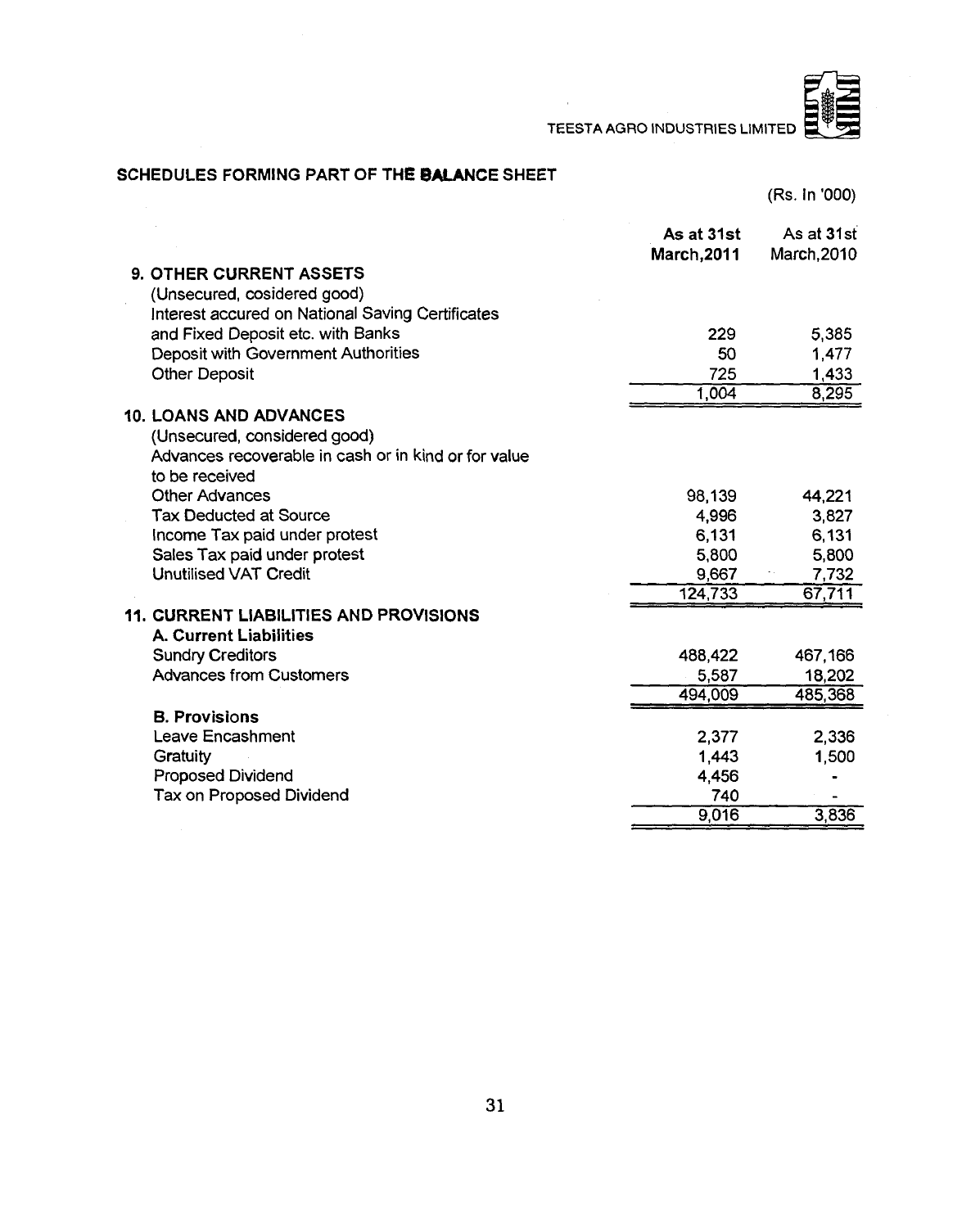

#### **SCHEDULES FORMING PART OF THE PROFIT AND LOSS ACCOUNT**

12. **OTHER INCOME 13. RAW MATERIALS CONSUMED 14. EXPENSES Repairs and Maintenance: Building Plant and Machinery Other Advertisement Carriage Outward Service Tax Paid Excise Duty Miscellaneous Expenses Loss on sale of Land 994 12.018 340 1,749 11,881 246 13,352** 220 **9,136 751 1,253 17,103 360 107,548 For the year<br>ended 31.3.2011 For the year ended 31.3.2011 ended 31.3.2010 Interest Received from Bank 9,999 9,186 Dividend Received 382 174 Sundry Receipt (Net) 11,850 10,729 Opening Stock 163,445 116,459 Purchase 705,071 497,340 Freight Inward 174,168 97,525** *1,042,684 711,324* **Less: Closing Stock 289,136 163,445 753,548 Salaries,Wages and Bonus 37,574 33,119 Contribution to Provident Fund & Gratuity Fund**  $\begin{array}{ccc} 5,196 \\ \hline \end{array}$  **5,196 3,173**<br> **1,668 2.759 1.668 Welfare Expenses**<br>Insurance **Insurance 936 1,164 Rent 572 197 Rates and Taxes 565 342 Power and Fuel 13,876 184 2,040 468 15,874 85,678**

**(Rs. In '000)**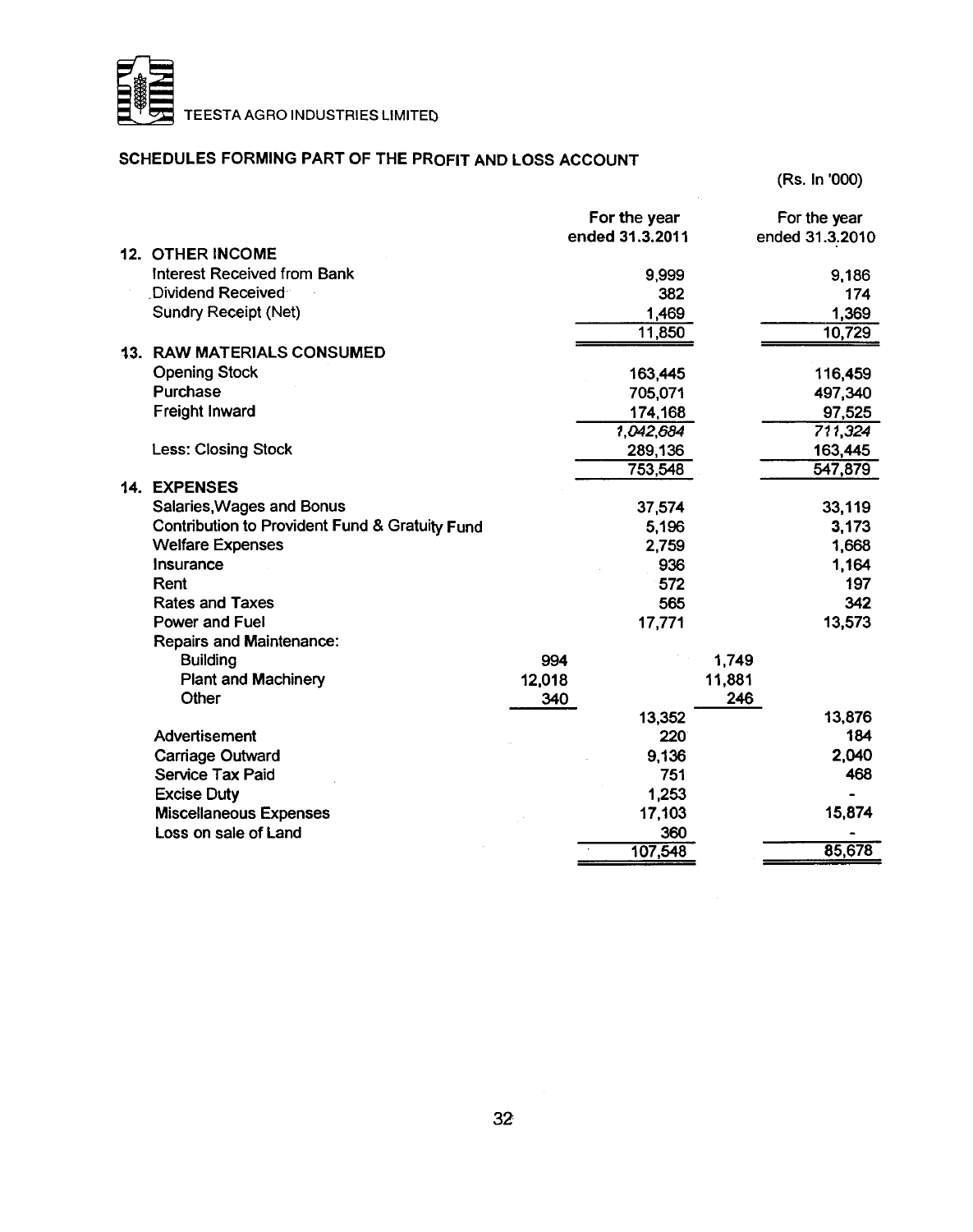### **15. NOTES FORMING PART OF THE ACCOUNTS FOR THE YEAR ENDED 31ST MARCH, 2011**

**(All figures in Rs.'OOO)**

- **1. SIGNIFICANT ACCOUNTING POUCIES**
	- **1.1 Fixed Assets are valued at cost less depreciation.**
	- **1.2 Depreciation has been calculated on straight line method at applicable rates prescribed in Schedule XIV of the Companies Act, 1956.**
	- **1.3 Investments are valued at cost.**
	- **1.4 (a) Inventories of stores & spares and packing materials are valued at FIFO basis.**
		- **(b) Raw materials are valued at cost on FIFO basis.**

**(c ) Finished goods are valued at lower of cost and net realisable value.**

**Cost includes cost of purchase, duties, taxes and all other costs incurred in bringing the inventories to their present location.**

- **1.5 Sales exclusive of Excise Duty, VAT (Rs.13302) and net of dealers' margin are recognised as revenue on dispatches.**
- **1.6 Rebate receivable from Government on sale of Single Super Phosphate Fertilizer is also recognised on accrual basis.**
- **1.7 Transactions in foreign currencies are reflected at rates at which transactions are settled; assets and liabilities valued at contract/yearend rate and resultant loss or gain is accounted for in the profit and loss account.**
- **1.8 No borrowing costs have been capitalized during the year.**
- **1.9 Long term investments are stated at cost and provision for diminution is made, if such diminution is other than temporary in nature. The diminution in value of investment made in units of SBI Mid Cap Fund (Growth Option) amounting to Rs.894 is considered temporary in nature and hence no provision is required.**
- **2. Sundry Debtors and advances (considered good) include certain overdue debts/ old advances aggregating to Rs.l208 (Previous Year Rs.l485) for which necessary steps are being taken for reeilisation and as such no provision there against is considered necessary in these accounts.**
- **3. Balances of certain Sundry Debtors, Sundry Creditors, Loans and Advances and Other Liabilities are in process of confirmation/reconciliation. The management is of the opinion that adjustment if any arising out of such reconciliation would not be material.**
- **4. Sales tax remission was granted to the company by State Government initially for a period of 9 years which ended on 30.03.2010. The management is of the opinion that as per the law the company is entitled for remission for 13 years and necessary legal steps are being taken in this regard. Therefore, the VAT liability under dispute for the year 2010-11 Rs. 13301 is shown under the head Contingent Liability.**
- **5. Excise duty on sulphuric acid principally used for captive consumption of SSP (Finished Goods) has not been considered for valuation of stock of sulphuric acid under AS-2 consistently over the years. However, excise duty on fertilizers which is chargeable since 1st March, 2011 and is considered for valuation of fertilizer inventory as on 31.03.2011**
- 6. In the opinion of the Board the Current Assets, Loans and advances appearing in the company's **balance sheet as at the year end would have value on realization in the normal course of business at least equal to the respective amounts at which they are stated in the balance sheet.**
- **7. Other income includes Rs.99 (Previous Year Rs.57), which represent net effect of some very old outstanding balances written off/back (net).**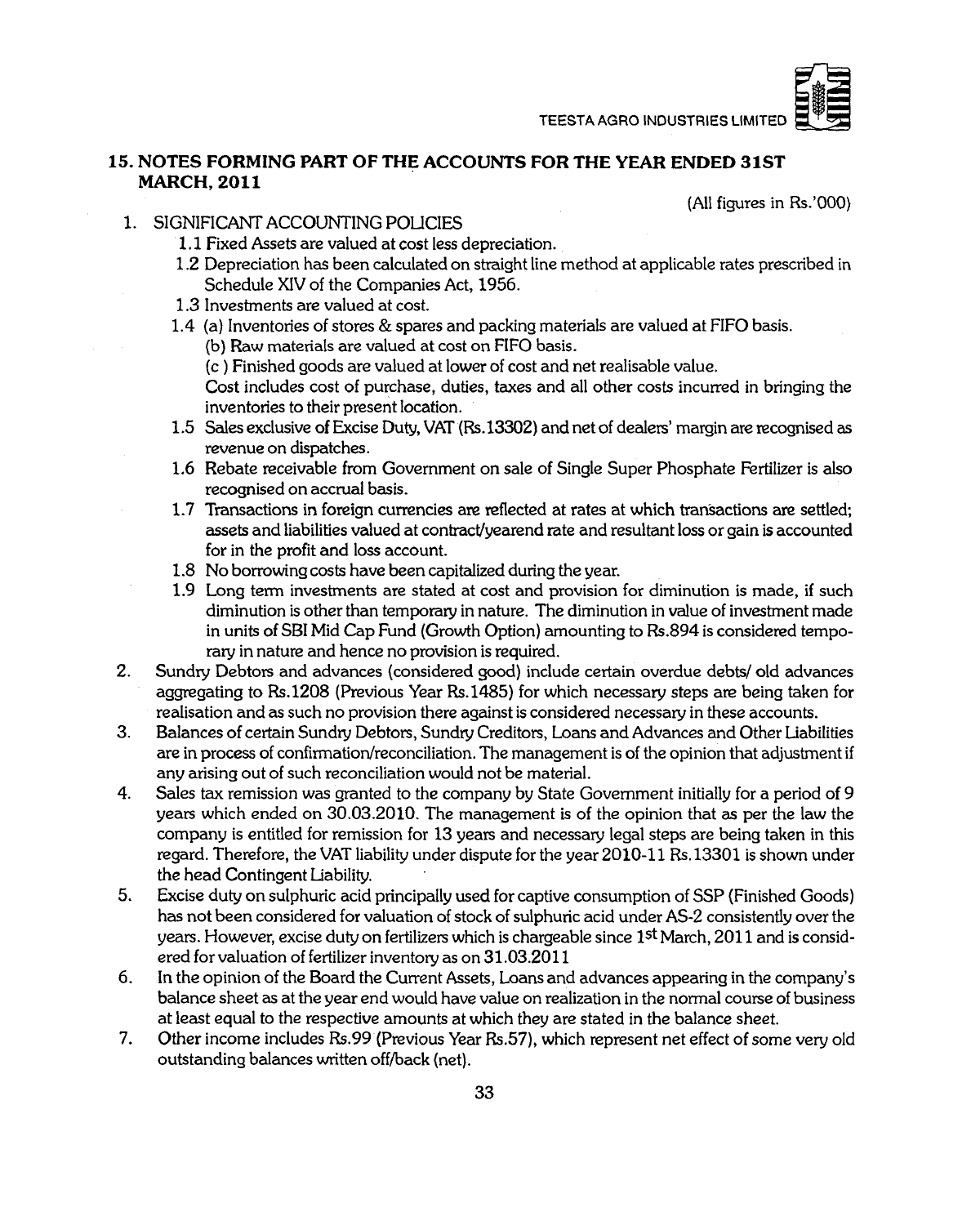

- **8. Under the Micro, Small and Medium Enterprises Development Act, 2006, certain disclosures are required to be made relating to micro, small and medium enterprises. The company is in the process of compiling relevant information from its suppliers about their coverage under the said Act, since the relevant information is not readily available, no disclosure has been made in these accounts.**
- **9. (a) Estimated amount of Capital Commitments net of advances as at 31.03.2011, and not pro vided for is Rs. Nil (Previous year Rs. Nil).**

| (b) Contingent Liabilities          | 2010-11 | 2009-10 |
|-------------------------------------|---------|---------|
| (Not provided for) in respect of :- |         |         |
| - Letter of Credit                  | 89978   | 83487   |
| - Bank Guarantees                   | 8332    | 4832    |
| - Sales Tax matters under dispute   | 13301   |         |
| - Income tax matters under appeals  | 10766   | 15980   |

**Consumption of raw materials includes foreign exchange loss of Rs.400 (Previous year <**  $10.$ **Rs.6018).**

| 11. | Miscellaneous Expenses includes:-<br>(a) Amount Paid/Payable to Auditors: | 2010-11 | 2009-10 |     |
|-----|---------------------------------------------------------------------------|---------|---------|-----|
|     | Audit Fees                                                                | 125     |         | 125 |
|     | (2) In other Capacities:<br>- Fees for Tax Audits                         | 25      |         | 25  |
|     | - Certification Jobs                                                      | 50      |         | 50  |

- **12. Information pursuant to the provisions of paragraphs 3 ,4C and 4D ofPart II of Schedule VI to the Companies Act, 1956.**
	- **a) The Company manufactures Single Super Phosphate (S.S.R), Granulated Single Super Phosphate (G.S.S.R), Mixture Fertilisers (N:P:K) and Sulphuric Acid (S.A.) and the relevant particulars thereof are as under**

| (i) Installed Capacity (Annual)<br>(as certified by the Management | M.T.                   | M.T.         |
|--------------------------------------------------------------------|------------------------|--------------|
| S.S.P.                                                             | 1,65,000.000           | 1,65,000.000 |
| G.S.S.P.                                                           | 66,000.000             | 66,000.000   |
| N : P : K                                                          | 33,000.000             | 33,000.000   |
| Sulphuric Acid                                                     | 66,000.000             | 66,000.000   |
| <b>Actual Production</b>                                           |                        |              |
| S.S.P.                                                             | 1,14,084.235           | 99,581.048   |
| N : P : K                                                          | 7,389.750              | 7,834.600    |
| Sulphuric Acid                                                     | 39,673.686             | 37,072.251   |
|                                                                    | on triple shift basis) |              |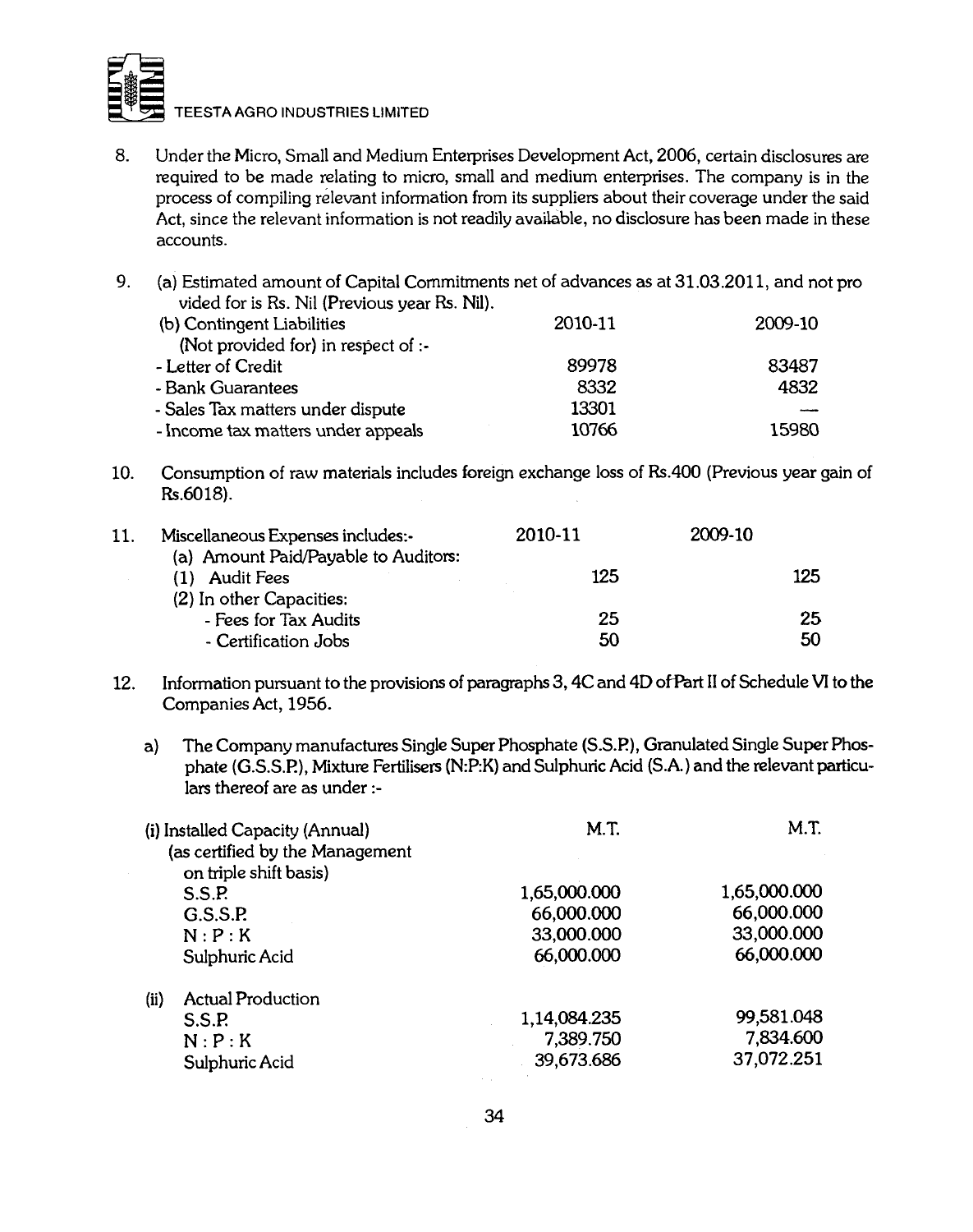| TEESTA AGRO INDUSTRIES LIMITED |  |  |  |
|--------------------------------|--|--|--|
|                                |  |  |  |
|                                |  |  |  |
|                                |  |  |  |

|     |      |                                                                                                                | <b>M.T.</b> | Rs.('000) | <u>M.T.</u> | Rs.('000) |  |
|-----|------|----------------------------------------------------------------------------------------------------------------|-------------|-----------|-------------|-----------|--|
|     | (田)  | Opening Stock of Finished Products:-                                                                           |             |           |             |           |  |
|     |      | S.S.P.                                                                                                         | 18656.305   | 106138    | 1785.407    | 19364     |  |
|     |      | N: P: K                                                                                                        | 315.250     | 1665      | 648.250     | 3270      |  |
|     |      | Sulphuric Acid                                                                                                 | 2058.004    | 4275      | 1980.260    | 13897     |  |
|     | (iv) | Closing Stock of Finished Products:-                                                                           |             |           |             |           |  |
|     |      | <b>S.S.P.</b>                                                                                                  | 17839.340   | 122581    | 18656.305   | 106138    |  |
|     |      | N: P: K                                                                                                        | 94.150      | 637       | 315.250     | 1665      |  |
|     |      | Sulphuric Acid                                                                                                 | 1981.677    | 8432      | 2058.004    | 4275      |  |
|     |      | $(v)$ Sales:-                                                                                                  |             |           |             |           |  |
|     |      | S.S.P.                                                                                                         | 114901.200  | 332239    | 82710.150   | 354798    |  |
|     |      | N:P:K                                                                                                          | 7610.850    | 45281     | 8167.550    | 54901     |  |
|     |      | Sulphuric Acid                                                                                                 | 375.850     | 2318      | 2614.670    | 7348      |  |
|     | b)   | Raw materials consumed including purchase through canalised agencies:-                                         |             |           |             |           |  |
|     |      | Rock Phosphate                                                                                                 | 62162.159   | 558017    | 54013.794   | 446203    |  |
|     |      | Sulphuric Acid                                                                                                 | 39374.163   | ---       | 34379.837   |           |  |
|     |      | Sulphur                                                                                                        | 13166.873   | 146071    | 12197.992   | 57541     |  |
|     |      | Dolomite                                                                                                       | 4080.311    | 5139      | 3236.316    | 3936      |  |
|     |      | China Clay                                                                                                     | 2814.080    | 3710      | 3965.057    | 4877      |  |
|     |      | Urea                                                                                                           | 1465.275    | 8108      | 2780.625    | 13971     |  |
|     |      | <b>DAP</b>                                                                                                     | 2515.274    | 25293     | 1352.461    | 12947     |  |
|     |      | <b>MOP</b>                                                                                                     | 1298.848    | 6025      | 1528.408    | 8244      |  |
|     |      | <b>SOA</b>                                                                                                     | 151.361     | 1172      |             |           |  |
|     |      | Misc.                                                                                                          |             | 13        |             | 160       |  |
|     | c)   | C.I.F. value of imported raw materials without considering materials purchased through canalised<br>agencies:- |             |           |             |           |  |
|     |      | Rock Phosphate                                                                                                 | 47600.000   | 369289    | 65600.000   | 375210    |  |
|     |      | Sulphur                                                                                                        | 7700.000    | 69349     | 4900.000    | 31567     |  |
|     | d)   | Value of Packing materials, stores, spares and accessories (all indigenous):-                                  |             |           |             |           |  |
|     |      | Consumed                                                                                                       |             | 27435     |             | 20421     |  |
| 13. |      | Earning in Foreign Exchange                                                                                    |             | Nil       |             | Nil       |  |
|     |      | Expenditure in Foreign Currency                                                                                |             |           |             |           |  |
|     |      | - Raw Material                                                                                                 |             | 438642    |             | 406777    |  |
|     |      |                                                                                                                |             |           |             |           |  |

**14. Retirement Benefits**

### **Defined Benefits Plan**

**The company has subscribed to group gratuity policy with the Life Insurance Corporation of**  $\bullet$ **India to cover its liability towards employees' gratuity. Gratuity liability has been actuarially calculated and the same has been provided for as on the date of Balance Sheet. Summary of Gratuity Plan is given below;-**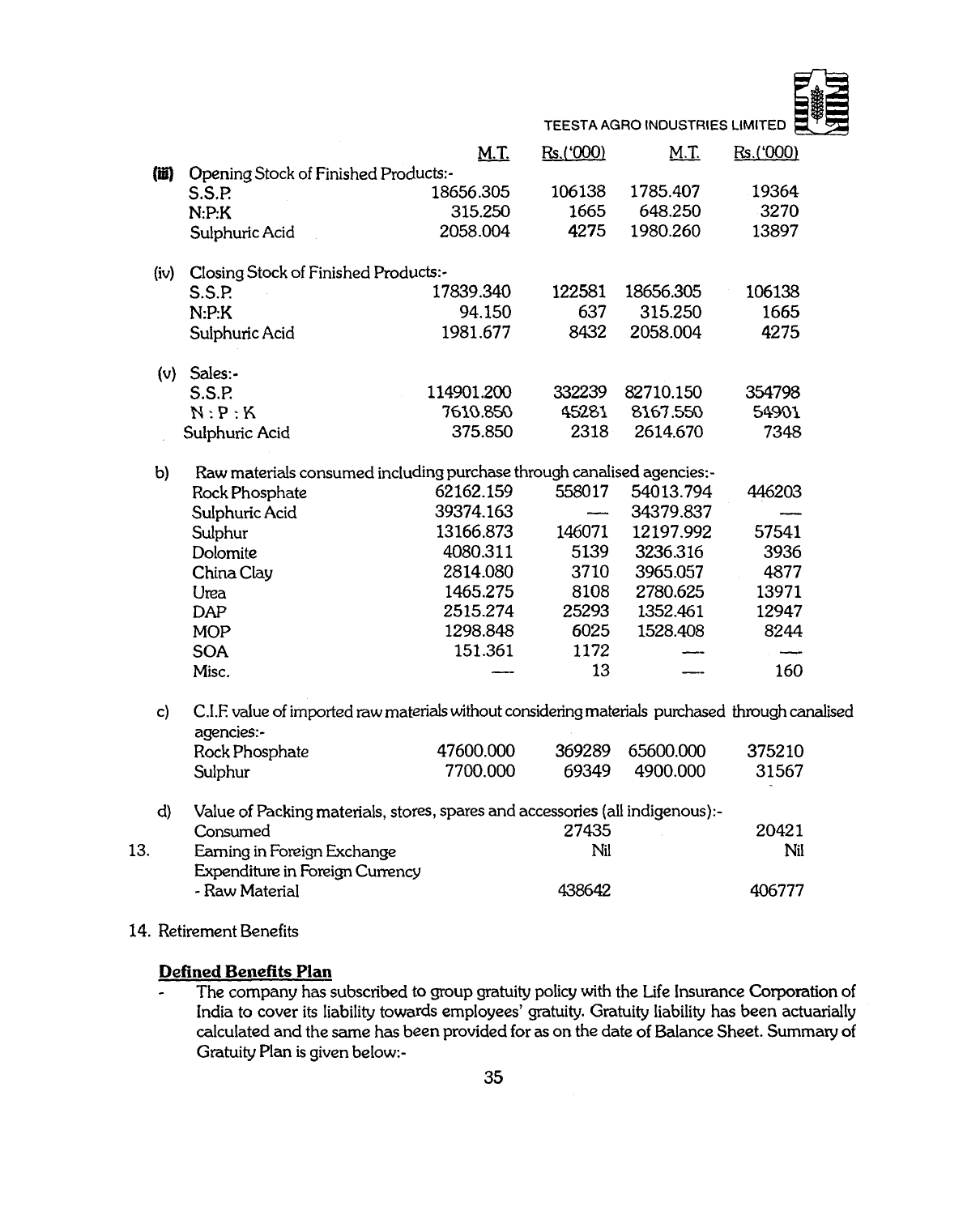

|                                         | 31.03.2011 | 31.03.2010 |
|-----------------------------------------|------------|------------|
| Discount Rate                           | 8%         | 8%         |
| Rate of increase in compensation levels | 5%         | 5%         |
| Rate of Return on Plan Assets           | 8%         | 8%         |
| Expected Average remaining working      | 17.06      | 17.63      |
| Lives of employees (years)              |            |            |

|                                       | 31.03.2011 | 31.03.2010 |
|---------------------------------------|------------|------------|
| Present Value of Obligation as at the | 4825199    | <b>NA</b>  |
| Beginning of the year                 |            |            |
| Interest Cost                         | 413089     | 193008     |
| <b>Current Service Cost</b>           | 417655     | 396694     |
| Benefits paid                         | (174096)   | (215974)   |
| Actuarial (gain)/loss on obligations  | 20187      | 4451471    |
| Present Value of Obligation as at the | 5502034    | 4825199    |
| End of the year                       |            |            |

|                                            | 31.03.2011 | 31.03.2010 |
|--------------------------------------------|------------|------------|
| Present Value of Obligation as at the      | 5502034    | 4825199    |
| End of the year                            |            |            |
| Fair Value of Plan assets as at the end of | 4058780    | 537501     |
| the year                                   |            |            |
| <b>Funded Status</b>                       | (1443254)  | (4287698)  |
| Net Asset/(Liability) Recognized in        | (1443254)  | (4287698)  |
| <b>Balance Sheet</b>                       |            |            |

|                                          | 31.03.2011 | 31.03.2010 |
|------------------------------------------|------------|------------|
| <b>Current Service Cost</b>              | 417655     | 396694     |
| Past Service Cost                        |            |            |
| Interest Cost                            | 413089     | 193008     |
| <b>Expected Return on Plan Assets</b>    | (183851)   | (49520)    |
| Net actuarial (gain)/ loss recognized in | 77182      | 4448012    |
| the year                                 |            |            |
| Expenses Recognized in the statement     | 724075     | 4988194    |
| of Profit & Loss Account                 |            |            |

**The company extends the benefit of leave encashment to its employees while in service. Leave**  $\blacksquare$ **encashment benefits are accounted for on the basis of actual valuation as at year end.**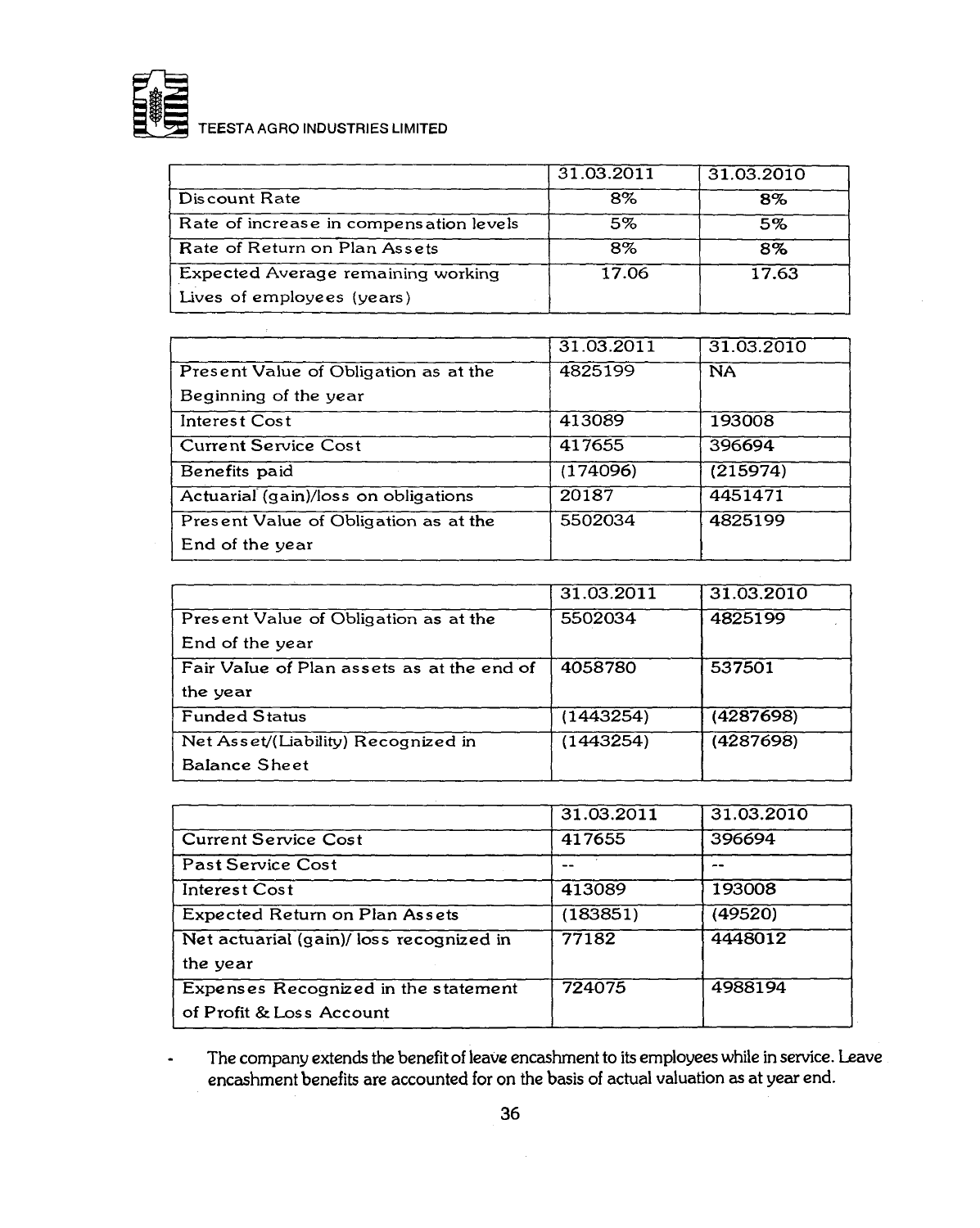

#### Defined Contribution Plan

Contribution to Defined Contribution Plan i.e. contribution to Provident Fund amounting to Rs.1684 (Previous year Rs.1536) has been recognized as expenses in the year and charged to revenue account. These contributions are made to the fund administered and managed by Regional Provident Fund Commissioner, Jalpaiguri.

#### 15. SEGMENT INFORMATION

The business segments have been identified on the basis of the products manufactured by the Company i.e. Fertilisers & Sulphuric Acid. Mainly Sulphuric Acid is captively used for production of SSP. The company is managed organisationally as one unified entity, hence there are no separate geographical segments.

|                                                  |                       | (Rs. in 000)   |
|--------------------------------------------------|-----------------------|----------------|
|                                                  | Year Ended            | Year Ended     |
|                                                  | <b>March 31, 2011</b> | March 31, 2010 |
| 1. Segment Revenue                               |                       |                |
| (A) Fertiliser                                   | 885207                | 588453         |
| (B) Sulphuric Acid                               | 174871                | 92875          |
| <b>Total Segment Revenue</b>                     | 1060078               | 681328         |
| Less: Inter-Segment Revenue                      | 172553                | 85702          |
| Net Sales/Income from Operations                 | 887525                | 595626         |
| 2. Segment Profit/(Loss) before tax and interest |                       |                |
| <b>Fertiliser</b><br>(A)                         | 6714                  | 8785           |
| (B)<br>Sulphuric Acid                            | 1560                  | $-1452$        |
| Total                                            | 8274                  | 7333           |
| Add:                                             |                       |                |
| (i) Unallocated Revenue & Expenditure (Net)      | $-154$                | 1074           |
| $\textsf{Less}:$                                 |                       |                |
| (i) Net Interest $Expense(+)/$ Income $(-)$      | $-5266$               | - 3721         |
| Net Profit/(Loss) from Ordinary Activities       | 13386                 | 12128          |
| 3. Capital Employed                              |                       |                |
| (Segment Assets Segment Liabilities)             |                       |                |
| (A) Fertiliser                                   | 470117                | 340528         |
| (B) Sulphuric Acid                               | 90137                 | 168009         |
| Total                                            | 560254                | 508537         |
| 4. Capital Expenditure                           | 31429                 | 4560           |
| 5. Depreciation for the period                   | 12153                 | 11831          |

16. For the purpose of calculation of Earning Per Share in accordance with Accounting Standard 20 issued by ICAI, profit after tax Rs.9362 and 45,61,580 equity shares (based on weighted average) of Rs.10/- each fully paid up have been considered.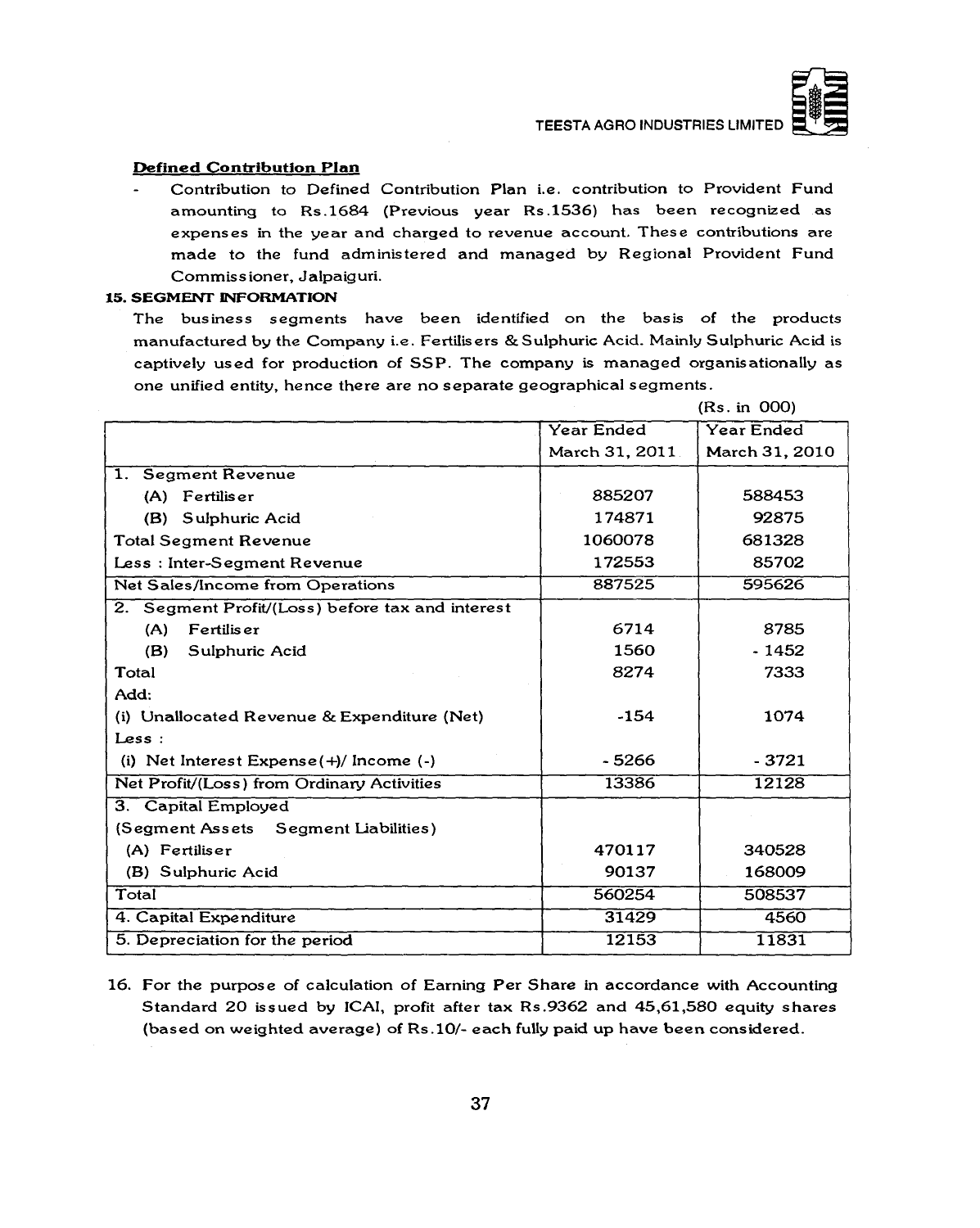

17. Deferred Tax Accounting:-

As per the Accounting Standard 22 on Accounting for Taxes on Income issued by the Institute of Chartered Accountants of India, deferred tax credit for the year Rs. 1043 has been recognised in the Profit and Loss Account for the year. Details of Deferred Tax Assets/(Liabilities) as on 31.03.2011 are as follows:

| a. - Items under Section 43B of IT Act | Rs. 493            |  |
|----------------------------------------|--------------------|--|
| b. - <b>Dep</b> reciation              | <u>Rs. (17711)</u> |  |

- c. Net Deferred Tax Assets/(Liabilities) Rs. (17218)
- 18. Management has evaluated value in use of its fixed assets as required by Accounting Standard 28. On evaluation, management is of the opinion that there is no impairment of the Companys assets as on  $31<sup>st</sup>$  March, 2011 and hence no provision is required.
- 19. Related Party Disclosures:

| Serial No. | Party                                  | Relationship             |
|------------|----------------------------------------|--------------------------|
|            | Mr. Hardev Singh, Chairman & MD        | Key management personnel |
| $\cdot$ 2. | Mr. U. C. Sahoo, Executive Director    | -Do-                     |
| 3.         | Mrs. Joginder Kaur, Director           | -Do-                     |
| 4.         | Mr. Inderdeep Singh, Director          | -Do-                     |
| 5.         | Mr. Paramdeep Singh, Director          | -Do-                     |
| 6.         | Mr. A. K. Tripathy, Director (Finance) | -Do-                     |

Trans action with the related parties:

| Name of the Key        | Nature of Transaction | Year end balance | Amount       |
|------------------------|-----------------------|------------------|--------------|
| Management Personnel   | during the year       | (Rs. in 000)     | (Rs. in 000) |
| 1) Mr. Hardev Singh    | Remuneration          | Nil              | 6000         |
| 2) Mr. U. C. Sahoo     | Remuneration and      |                  |              |
|                        | PF contribution       | Nil              | 2317         |
| 3) Mr. Paramdeep Singh | - do                  | Nil              | 722          |
| 4) Mr. A. K. Tripathy  | $-$ do $-$            | Nil              | 477          |

Related parties are identified by the management.

- 20. Figures in the Balance Sheet and Profit and Loss Account have been rounded off to the nearest thous ands.
- 21. Previous year's figures have been regrouped/rearranged wherever necessary.

Signature to Schedules 1 to 15

| Siliguri,         | Hardev Singh      | Paramdeep Singh | J. Tiwari                |
|-------------------|-------------------|-----------------|--------------------------|
| September 6, 2011 | Managing Director | Director        | <b>Company Secretary</b> |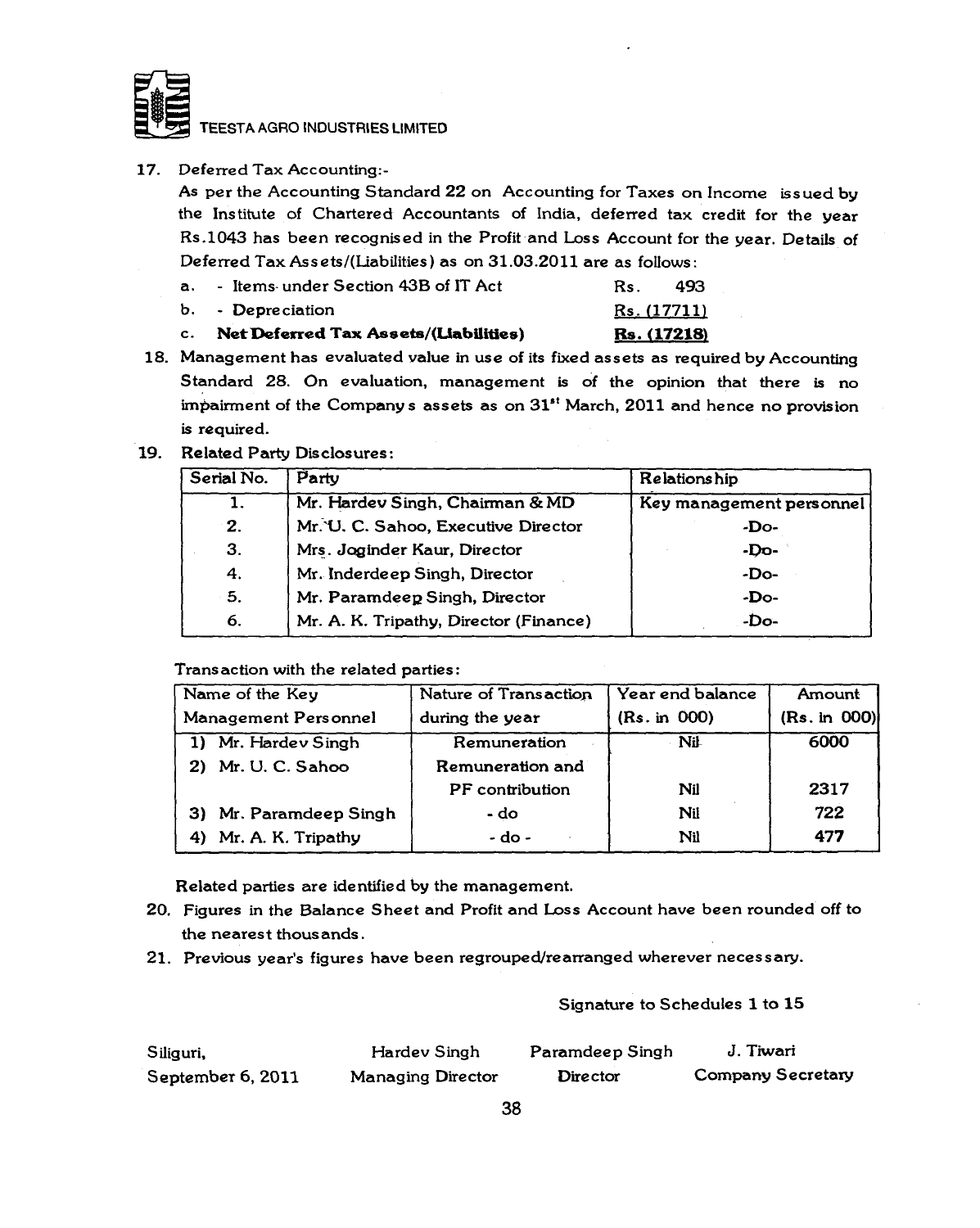### **BALANCE SHEET ABSTRACT AND COMPANY'S GENERAL BUSINESS PROFILE**

**(PART IV OF SCHEDULE VI TO THE COMPANIES ACT, 1956)**

J.

| I.           | <b>Registration Details:</b>                                    |                         |     |                           |           |        |
|--------------|-----------------------------------------------------------------|-------------------------|-----|---------------------------|-----------|--------|
|              | Registration No.                                                | 41245 of 1986           |     | <b>State Code</b>         |           | 21     |
|              | <b>Balance Sheet Date</b>                                       | 31.03.2011              |     | (Amount in Rs. Thousands) |           |        |
| н.           | Capital raised during the year:                                 |                         |     |                           |           |        |
|              | Public Issue                                                    | 9540                    |     | <b>Rights Issue</b>       |           | Nil    |
|              | <b>Bonus Issue</b>                                              | Nil                     |     | Private placement         |           | Nil    |
|              | III. Position of Mobilisation and Deployment of Funds:          |                         |     |                           |           |        |
|              | <b>Total Liabilities</b>                                        | 560254                  |     | <b>Total Assets</b>       |           | 560254 |
|              | Source of Funds                                                 |                         |     |                           |           |        |
|              | Paid-up Capital                                                 | 50350                   |     | Reserves & Surplus        |           | 295189 |
|              | Secured Loans                                                   | 191772                  |     | Unsecured Loans           |           | 5723   |
|              | Deferred Tax Liabilities                                        | 17220                   |     |                           |           |        |
|              | <b>Application of Funds</b>                                     |                         |     |                           |           |        |
|              | <b>Net Fixed Assets</b>                                         | 195472                  |     | Investments               |           | 5777   |
|              | <b>Net Current Assets</b>                                       | 359005                  |     | Misc. Expenditure         |           | Nil    |
|              | <b>Accumulated Losses</b>                                       |                         | Nil |                           |           |        |
|              | IV. Performance of Company:                                     |                         |     |                           |           |        |
|              | Turnover                                                        | 887525                  |     | <b>Total Expenditure</b>  |           | 874139 |
|              | Profit/(Loss) before tax                                        | 13386                   |     | Profit/(Loss) after tax:  |           | 9362   |
|              | Earning per Share in Rs.                                        | 2.05                    |     | Dividend rate             |           | 10%    |
| $\mathbf{v}$ | Generic Names of Three Principal Products/ Services of Company: |                         |     |                           |           |        |
|              | Item Code No. (ITC Code) :                                      | 2807.0010               |     |                           |           |        |
|              | <b>Product Description</b>                                      | Sulphuric Acid          |     |                           |           |        |
|              | Item Code No. (ITC Code) :                                      | 3103.1000               |     |                           |           |        |
|              | <b>Product Description</b>                                      | Single Super Phosphate  |     |                           |           |        |
|              | Item Code No. (ITC Code) :                                      | 3105.2000               |     |                           |           |        |
|              | <b>Product Description</b>                                      | <b>Mixed Fertiliser</b> |     |                           |           |        |
|              | Siliguri,                                                       | Hardev Singh            |     | Paramdeep Singh           | J. Tiwari |        |
|              |                                                                 |                         |     |                           |           |        |

| ------            |                          |          | ---------         |
|-------------------|--------------------------|----------|-------------------|
| September 6, 2011 | <b>Managing Director</b> | Director | Company Secretary |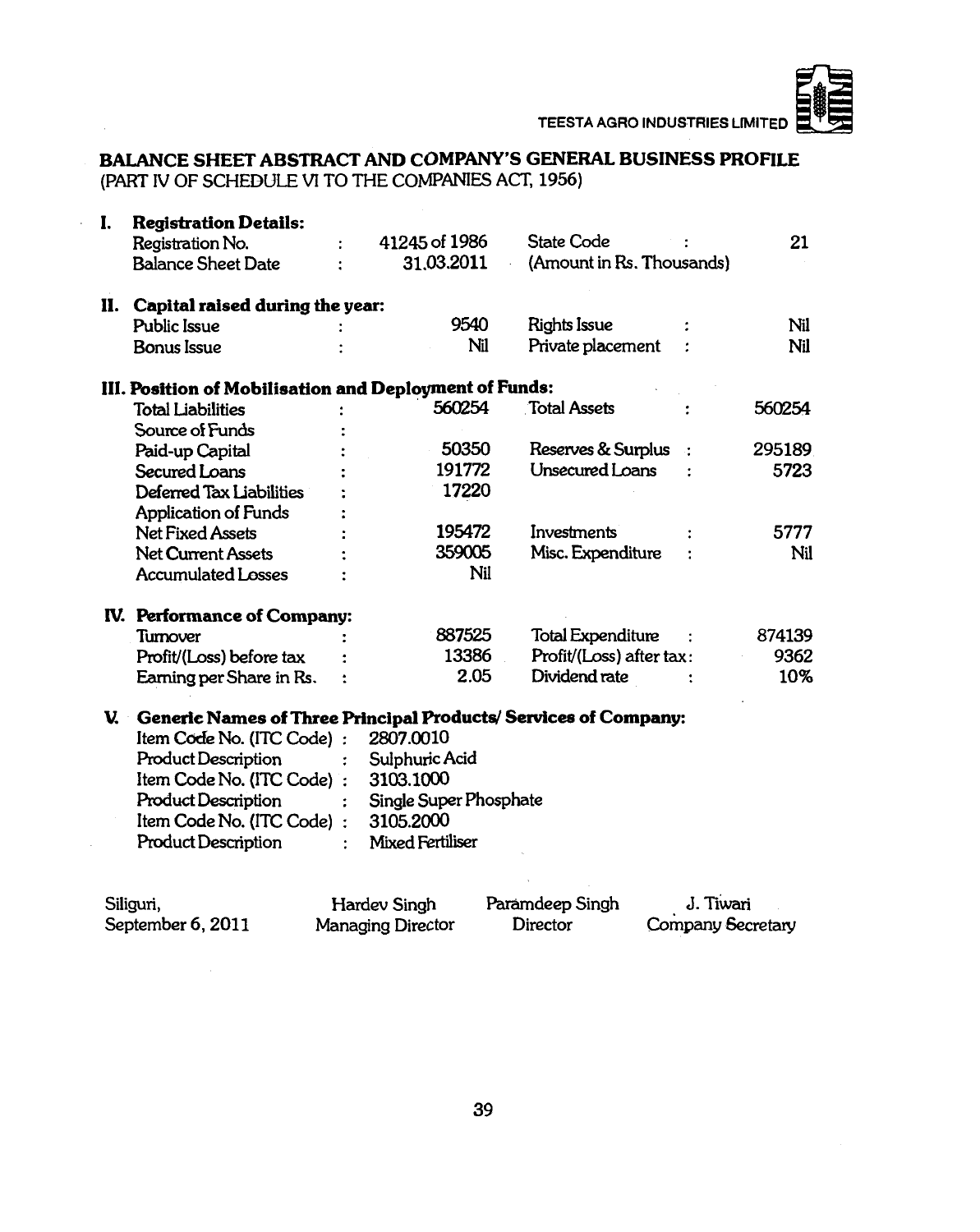

### **CASH FLOW STATEMENT FOR THE YEAR ENDED 31ST MARCH,2011**

|    |                                             |          |                                    |          | (Rs.in '000)                       |
|----|---------------------------------------------|----------|------------------------------------|----------|------------------------------------|
|    |                                             |          | For the<br>vear ended<br>31.3.2011 |          | For the<br>vear ended<br>31.3.2010 |
| А. | <b>Cash Flow from Operating Activities:</b> |          |                                    |          |                                    |
|    | Net profit/(loss) before tax and            |          |                                    |          |                                    |
|    | <b>Extraordinary Items</b>                  |          | 13386                              |          | 10771                              |
|    | Adjustments for:                            |          |                                    |          |                                    |
|    | Depreciation                                | 12153    |                                    | 11831    |                                    |
|    | Interest Received (Net)                     | (5266)   |                                    | (3721)   |                                    |
|    | Dividend Income                             | (382)    |                                    | (174)    |                                    |
|    | Loss/(Profit) on Sale of Assets             | 360      | 6865                               | 0.       | 7936                               |
|    | Operating Profit before working             |          |                                    |          |                                    |
|    | <b>Capital Changes:</b>                     |          | 20251                              |          | 18707                              |
|    | Adjustments for:                            |          |                                    |          |                                    |
|    | Trade and other receivables                 | 17142    |                                    | (7184)   |                                    |
|    | Inventories                                 | (145638) |                                    | (126527) |                                    |
|    | Trade Payable                               | 13821    | (114675)                           | (83955)  | (217666)                           |
|    | Cash Generated from Operations              |          | (94424)                            |          | (198959)                           |
|    | <b>Interest Paid</b>                        | (4733)   |                                    | (5465)   |                                    |
|    | <b>Direct Taxes Paid</b>                    | (5067)   |                                    | (4091)   |                                    |
|    | <b>Fringe Benefit Tax</b>                   | 0        | (9800)                             | (29)     | (9585)                             |
|    | Net Cash from operating activities          |          | (104224)                           |          | (208544)                           |
| В. | <b>Cash Flow from Investing Activities</b>  |          |                                    |          |                                    |
|    | Addition to Fixed Assets/Capital WIP        | (11080)  |                                    | (35596)  |                                    |
|    | Sale Proceeds of Fixed Assets               | 542      |                                    |          |                                    |
|    | <b>Interest Received</b>                    | 4843     |                                    | 13150    |                                    |
|    | Dividend Received                           | 382      |                                    | 174      |                                    |
|    | Net Cash used in Investing Activities       |          | (5313)                             |          | (22272)                            |
|    | <b>Carried Forward</b>                      |          | (109537)                           |          | (230816)                           |

 $\label{eq:2.1} \frac{1}{\sqrt{2\pi}}\int_{0}^{\infty}\frac{1}{\sqrt{2\pi}}\left(\frac{1}{\sqrt{2\pi}}\right)^{2\pi}d\mu$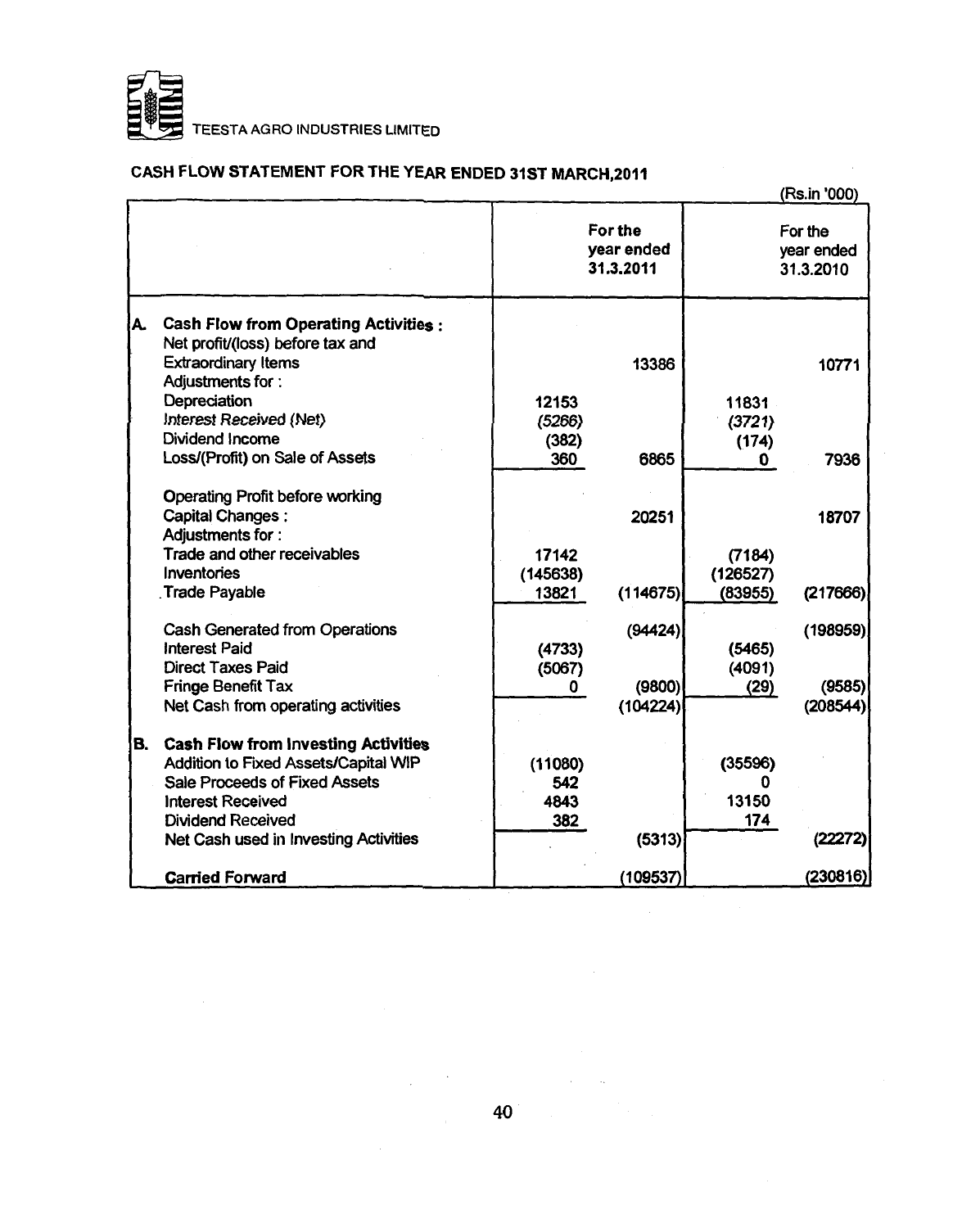

|                                                                                                                                                                                                                                                                                                                                                                                                                                                                          |                                                 |                                                                        |                                         |                                                         | (Rs.in '000)                       |
|--------------------------------------------------------------------------------------------------------------------------------------------------------------------------------------------------------------------------------------------------------------------------------------------------------------------------------------------------------------------------------------------------------------------------------------------------------------------------|-------------------------------------------------|------------------------------------------------------------------------|-----------------------------------------|---------------------------------------------------------|------------------------------------|
|                                                                                                                                                                                                                                                                                                                                                                                                                                                                          |                                                 |                                                                        | For the<br>year ended<br>31.3.2011      |                                                         | For the<br>year ended<br>31.3.2010 |
| <b>Brought Forward</b>                                                                                                                                                                                                                                                                                                                                                                                                                                                   |                                                 |                                                                        | (109537)                                |                                                         | (230816)                           |
| C.<br><b>Cash Flow from Financing Activities:</b><br>Proceeds from Borrowings<br><b>Proceeds from Share Issue</b><br>Increase/(Decrease) in CC & Vehicle Loan<br><b>Dividend Paid</b><br>Tax on Dividend<br><b>Remission of VAT</b><br>Net cash used in Financing Activities<br>Net increase in Cash and Cash Equivalent<br>$(A+ B+C)$<br>Cash and Cash Equivalent (Opening Balance)<br>Cash and Cash Equivalent (Closing Balance)                                       |                                                 | 3690<br>9,540<br>22954<br>(4456)<br>(740)<br>13301<br>209770<br>144522 | 44289<br>(65248)<br>(65248)             | (11535)<br>166289<br>$\blacksquare$<br>285832<br>209770 | 154754<br>(76062)<br>(76062)       |
|                                                                                                                                                                                                                                                                                                                                                                                                                                                                          |                                                 |                                                                        | For and on behalf of Board of Directors |                                                         |                                    |
| Siliguri,<br>September 6, 2011                                                                                                                                                                                                                                                                                                                                                                                                                                           | <b>Hardev Singh</b><br><b>Managing Director</b> |                                                                        | Paramdeep Singh<br><b>Director</b>      | J. Tiwari<br><b>Company Secretary</b>                   |                                    |
|                                                                                                                                                                                                                                                                                                                                                                                                                                                                          |                                                 | <b>Auditors' Certificate</b>                                           |                                         |                                                         |                                    |
| The above Cash Flow Statement has been compiled from and is based on the audited accounts of<br>Teesta Agro Industries Limited for the year ended 31st March, 2011 reported by us on 6th September,<br>2011. According to the information and explanations given the aforesaid Cash Flow Statement has been<br>prepared pursuant to clause 32 of the Listing Agreement with Stock Exchanges and the reallocation<br>required for the purpose are as made by the Company. |                                                 |                                                                        |                                         |                                                         |                                    |
|                                                                                                                                                                                                                                                                                                                                                                                                                                                                          |                                                 |                                                                        |                                         | R. B. MANTRY<br>Partner<br>For and on behalf of         |                                    |
| Siliguri,                                                                                                                                                                                                                                                                                                                                                                                                                                                                |                                                 |                                                                        |                                         | <b>MANTRY &amp; ASSOCIATES</b>                          |                                    |

### CASH FLOW STATEMENT FOR THE YEAR ENDED 31ST MARCH, 2011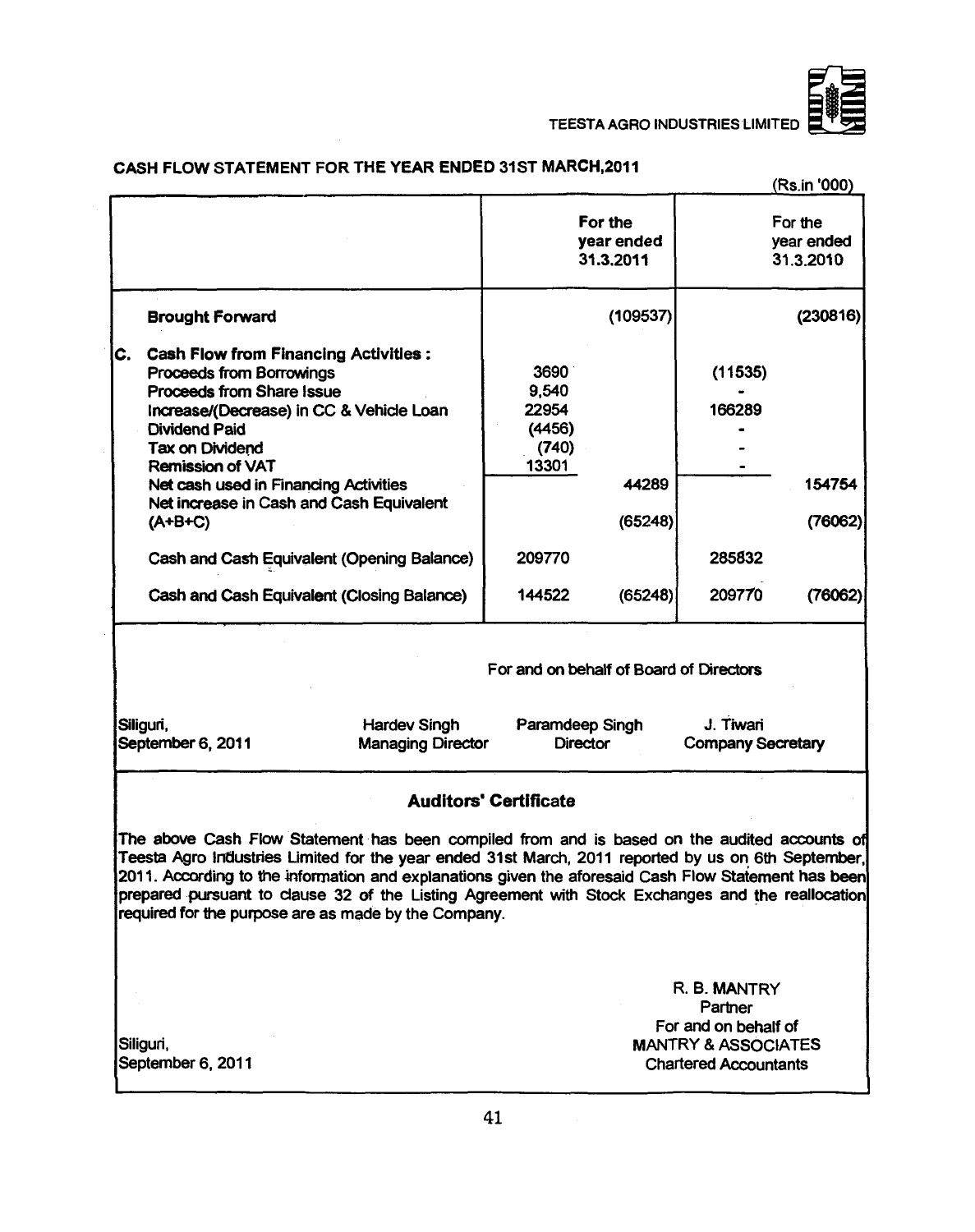

### **TEESTA AGRO INDUSTRIES LIMITED**

**Registered Office : Mazabari, Rajganj, Jalpaiguri**

### **West Bengal**

### **PROXY FORM**

| and vote for me/us on my/our behalf at the Annual General Meeting of the Company to be held on |  |
|------------------------------------------------------------------------------------------------|--|
| Friday, 30th September, 2011 and / or at any adjourment thereof.                               |  |
|                                                                                                |  |

| Affix<br>Re. 1/-<br>Rev.<br>Stamp |
|-----------------------------------|

### . . . . . . **ATTENDANCE SLIP**

| I hereby record my presence at the Annual General Meeting of the Company on Friday, 30th |  |
|------------------------------------------------------------------------------------------|--|
|                                                                                          |  |
| (Block Capitals)                                                                         |  |
|                                                                                          |  |
|                                                                                          |  |
| (Block Capitals)                                                                         |  |

| Notes: a) | The Form should be signed across the stamp as specimen signature    |
|-----------|---------------------------------------------------------------------|
|           | registered with the Company.                                        |
| b)        | The proxy duly completed must be deposited at the registered office |
|           | of the Company at Mazabari, Rajgang, Jalpaiguri, West Bengal not    |
|           | less than 48 hours before the fixed holding the aforesaid meeting.  |